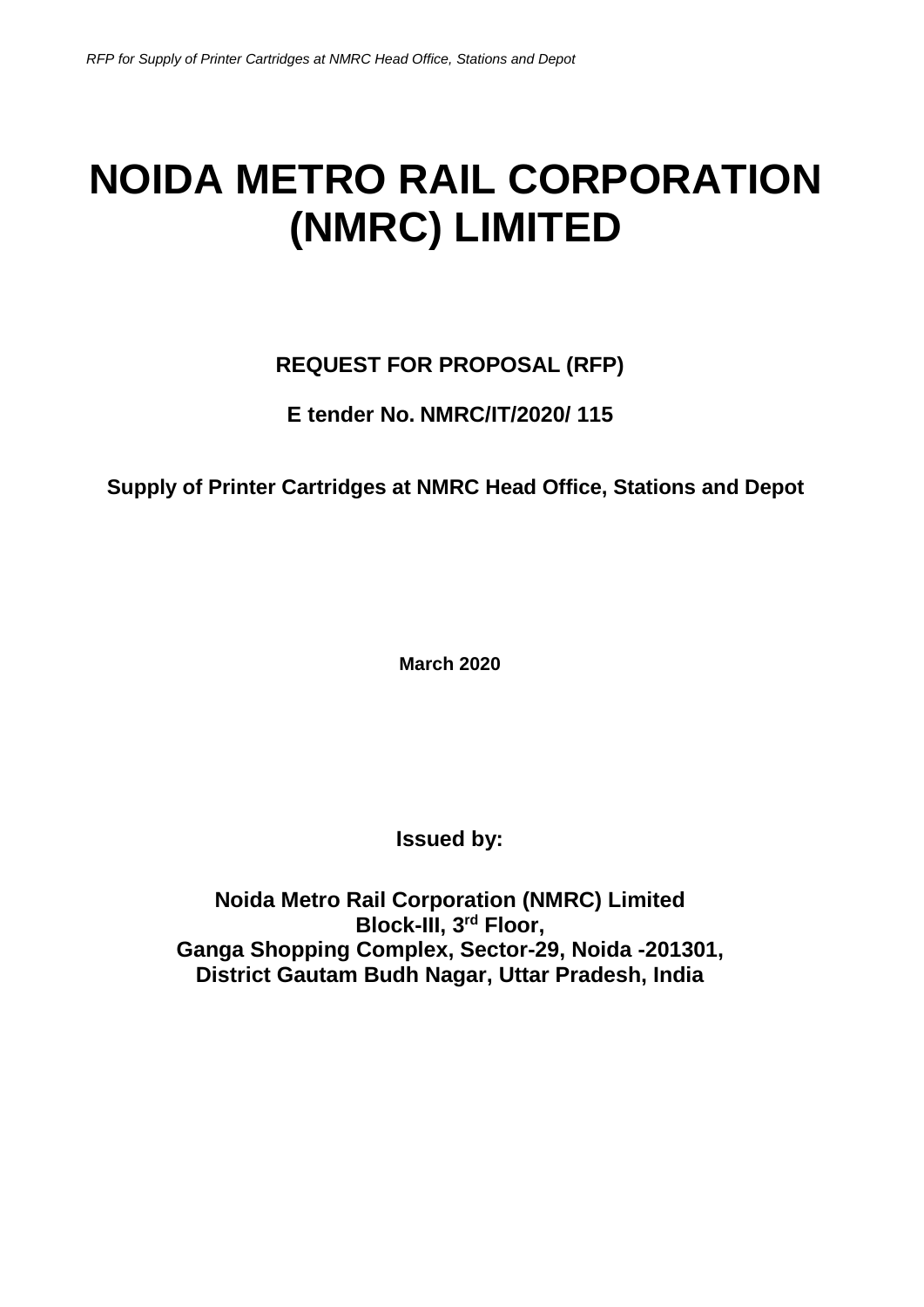### <span id="page-1-0"></span>**Disclaimer**

This Request for Proposal (RFP) Document (or "E-Tender" or "E-Bid") for "**Supply of Printer Catridges at NMRC Head Office, Stations and Depot"** contains brief information about the scope of work and selection process for the Bidder ('the Contractor' or "the Tenderer" or "the Applicant"). The purpose of the Document is to provide the Bidders with information to assist the formulation of their Bidding Documents.

While all efforts have been made to ensure the accuracy of information contained in this RFP Document, this Document does not purport to contain all the information required by the Bidders. The Bidders should conduct their own independent assessment, investigations and analysis and should check the reliability, accuracy and completeness of the information at their end and obtain independent advice from relevant sources as required before submission of their Bid/s. Noida Metro Rail Corporation Ltd. ("NMRC" or "the Corporation") or any of its employees or advisors shall incur no liability under any law, statute, rules or regulations as to the accuracy or completeness of the RFP Document.

NMRC reserves the right to change any or all conditions/information set in this RFP Document by way of revision, deletion, updating or annulment through issuance of appropriate addendum as NMRC may deem fit without assigning any reason thereof.

NMRC reserves the right to accept or reject any or all Bids without giving any reasons thereof. NMRC will not entertain or be liable for any claim for costs and expenses in relation to the preparation of the Bid/s to be submitted in terms of this RFP Document.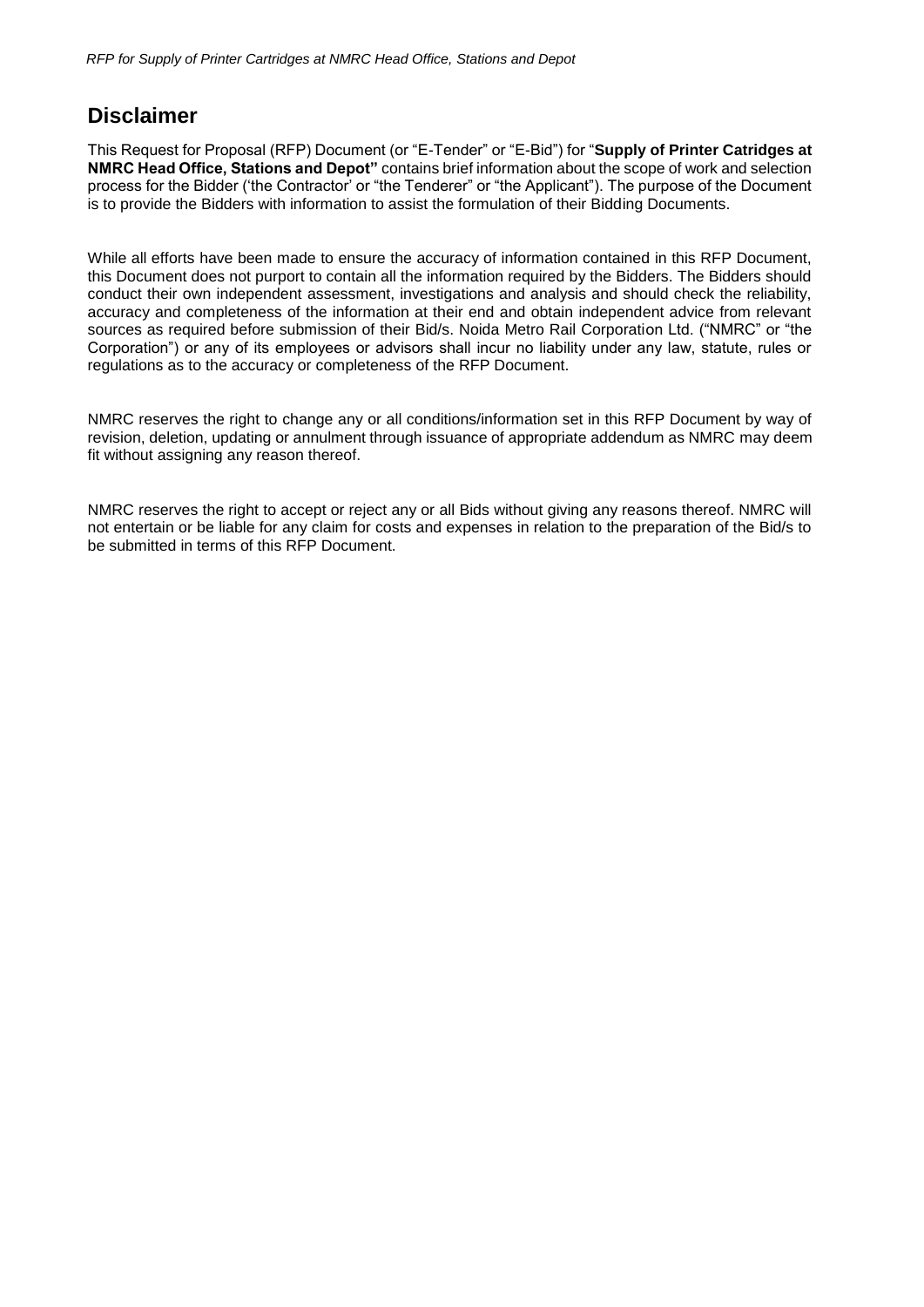# **Glossary**

- a) "**Addendum / Amendment**" means any written amendment / addendum /corrigendum to this RFP, from time to time issued by NMRC to the prospective bidders;
- b) **"Agreement"** means the Contract Agreement to be executed between NMRC and the selected bidder.
- c) **"Applicable Laws"** means all laws, brought into force and effect by Govt. of India, State Governments, local bodies and statutory agencies and rules / regulations / notifications issued by them from time to time. It also include judgments, decrees, injunctions, writs and orders of any court or judicial authority as may be in force and effected from time to time.
- d) **"Bidder"** or **"Tenderer"** means Sole proprietorship, registered partnership firm, public limited company, private limited company or Consortium of any of the above and its Successor in title and assigns which is submitting its bid pursuant to RFP Documents
- e) **"Bid Due Date" means** Bid Submission end date and time given in the E-tender
- f) **"Commencement Date"** means the date of commencement of Contract Agreement as mentioned in NOA
- g) **"Earnest Money Deposit (EMD)"** means the refundable amount to be submitted by the Bidder along with RFP documents to NMRC
- h) **"Interest Free Security Deposit/ Performance Security"** means interest free amount to be deposited by the Contractor with NMRC as per terms and conditions of Contract Agreement as a security against the performance of the Contract agreement.
- i) **"NMRC"** means Noida Metro Rail Corporation Limited ( or "Corporation" )
- **j) "Party"** means Contractor or Corporation (together they are called **"Parties")**
- k) **"Performance Bank Guarantee/ Security Deposit"** means interest free amount to be deposited by the Contractor with NMRC as per terms and conditions of Contract Agreement as a security against the performance of the Contract agreement
- l) **"Permits"** shall mean and include all applicable statutory, environmental or regulatory Contracts, authorization, permits, consents, approvals, registrations and franchises from concerned authorities
- m) **"Re. or Rs. or INR"** means Indian Rupee
- n) **"Revenue Operations Date (ROD)"** means the date of operation of metro
- o) **"Selected Bidder"** means the bidder who has been selected by NMRC, pursuant to the bidding process for award of Contract.

The words and expressions beginning with capital letters and defined in this document shall, unless repugnant to the context, have the meaning ascribed thereto hereinabove.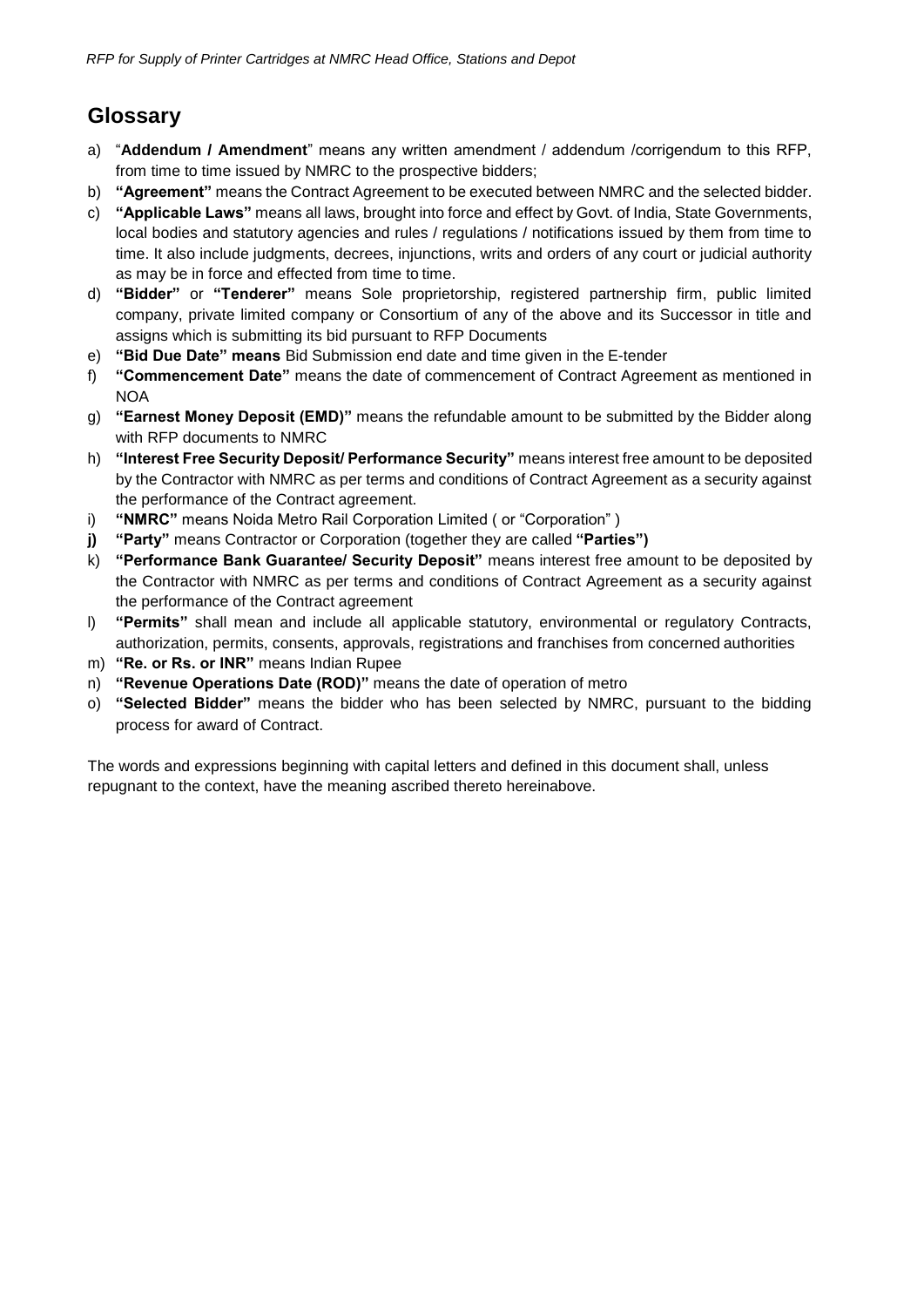# <span id="page-3-0"></span>**Data Sheet**

| 1               | Name of the Bid                                                                                                                                                                                                                     | RFP for Supply of Printer Catridges at NMRC Head Office,<br><b>Stations and Depot</b>                                                                                                                            |  |  |
|-----------------|-------------------------------------------------------------------------------------------------------------------------------------------------------------------------------------------------------------------------------------|------------------------------------------------------------------------------------------------------------------------------------------------------------------------------------------------------------------|--|--|
| 2               | Approximation cost of work                                                                                                                                                                                                          | Rs. 82,97,800/-                                                                                                                                                                                                  |  |  |
| 3               | Time-period of contract                                                                                                                                                                                                             | 12 Months                                                                                                                                                                                                        |  |  |
| 4               | Method of selection                                                                                                                                                                                                                 | Cost Based Selection (Lowest-L1)                                                                                                                                                                                 |  |  |
| 5               | <b>Bid Processing Fee</b>                                                                                                                                                                                                           | INR 5,900/- (including GST) (Rupees Five Thousand Nine<br>Hundred) through RTGS/NEFT only payable in favour of<br>Noida Metro Rail Corporation Limited                                                           |  |  |
| 6               | Ernest Money Deposit (EMD)                                                                                                                                                                                                          | Rs. 83478/-                                                                                                                                                                                                      |  |  |
| 7               | Financial Bid to be submitted<br>together with Technical Bid                                                                                                                                                                        | Yes                                                                                                                                                                                                              |  |  |
| 8               | Name of the Corporation's official<br>for addressing queries and<br>clarifications                                                                                                                                                  | GM (Technical)<br>Noida Metro Rail Corporation,<br>Block-III, 3rd Floor, Ganga Shopping Complex,<br>Sector-29, Noida 201301<br>Email: nmrcnoida@gmail.com<br>Website:www.nmrcnoida.com, http://etender.up.nic.in |  |  |
| 9               | <b>Bid Validity Period</b>                                                                                                                                                                                                          | 180 days                                                                                                                                                                                                         |  |  |
| 10              | <b>Bid Language</b>                                                                                                                                                                                                                 | English                                                                                                                                                                                                          |  |  |
| 11              | <b>Bid Currency</b>                                                                                                                                                                                                                 | <b>INR</b>                                                                                                                                                                                                       |  |  |
|                 | <b>Schedule of Bidding Process</b>                                                                                                                                                                                                  |                                                                                                                                                                                                                  |  |  |
|                 | Task                                                                                                                                                                                                                                | <b>Key Dates</b>                                                                                                                                                                                                 |  |  |
|                 | <b>Uploading of Bid</b>                                                                                                                                                                                                             | 12-03-2020                                                                                                                                                                                                       |  |  |
|                 | <b>Pre-bid Meeting</b>                                                                                                                                                                                                              | 19-03-2020 11:00 hrs                                                                                                                                                                                             |  |  |
| 12 <sup>°</sup> | Last date of receipt of Pre-bid<br>queries                                                                                                                                                                                          | 20-03-2020 17:00 hrs                                                                                                                                                                                             |  |  |
|                 | Last date of issuing<br>amendment, if<br>any                                                                                                                                                                                        | 23-03-2020 17:00 hrs                                                                                                                                                                                             |  |  |
|                 | <b>Last Date of Bid Submission</b>                                                                                                                                                                                                  | 06-04-2020 17:00 hrs                                                                                                                                                                                             |  |  |
|                 | Date of Technical Bid Opening                                                                                                                                                                                                       | 07-04-2020 15:00 hrs                                                                                                                                                                                             |  |  |
| 13              | Yes                                                                                                                                                                                                                                 |                                                                                                                                                                                                                  |  |  |
| 15              | For Bid Processing Fee & EMD<br>State Bank of India (04077) - Sector 18, Noida<br>Gautam Budh Nagar, Uttar Pradesh -201301<br>IFSC Code: SBIN0004077<br>Account details<br>A/c No. 37707840592<br>Noida Metro Rail Corporation Ltd. |                                                                                                                                                                                                                  |  |  |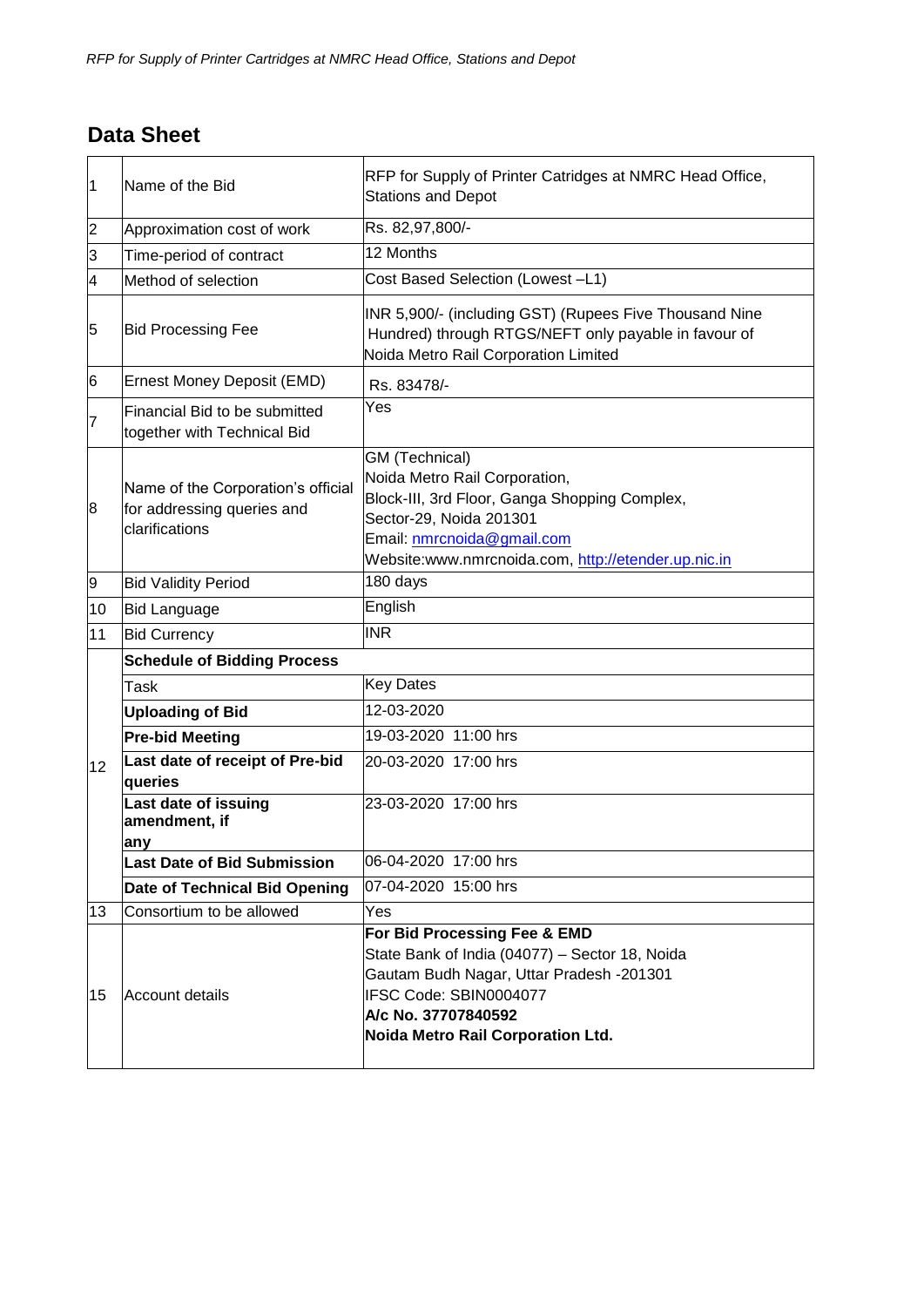# **Content**

| $1_{-}$        |  |
|----------------|--|
|                |  |
|                |  |
|                |  |
| 2.             |  |
|                |  |
|                |  |
| 3.             |  |
|                |  |
|                |  |
|                |  |
|                |  |
|                |  |
| 4              |  |
|                |  |
|                |  |
|                |  |
|                |  |
|                |  |
|                |  |
| 5.             |  |
| 6.             |  |
| 7 <sub>1</sub> |  |
|                |  |
|                |  |
|                |  |
|                |  |
|                |  |
|                |  |
|                |  |
|                |  |
|                |  |
|                |  |
|                |  |
|                |  |
|                |  |
|                |  |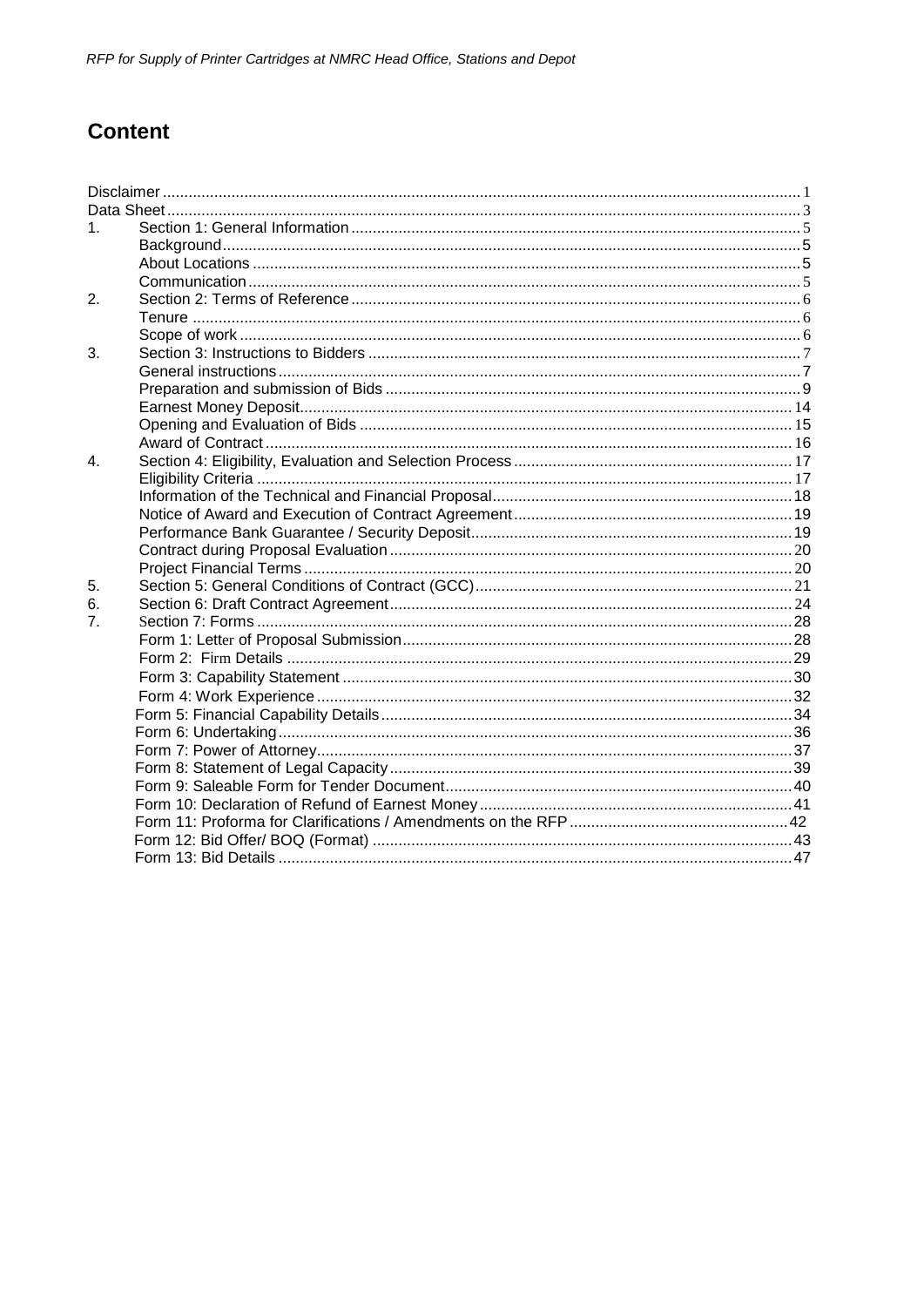### <span id="page-5-1"></span><span id="page-5-0"></span>**1. Section 1: General Information**

#### **Background**

- a. Noida and Greater Noida are being developed as the satellite towns to New Delhi and more and more people from Delhi and other areas are shifting to these towns in search of fresh air, greenery and better infrastructure. There is a need of providing an efficient, reliable and comfortable transportation system for the population intending to settle in these towns and also the public coming to these areas for education, service and business.
- b. Noida Metro Rail Corporation is a Special Purpose Vehicle (SPV) formed for planning and executing urban transport projects in Noida, Greater Noida regions. The Company desires to provide a world-class Public Transportation System with state-of-the-art technology. As such, the overarching criterion for setting up of the Company is to help create an efficient, safe, reliable, economical and affordable public transport system
- c. An elevated metro line between Noida and Greater Noida is already in operation.
- d. NMRC invites E-Bids for selection of Contractor for granting the Contract for Supply of Printer Catridges at NMRC Head Office, Stations and Depot In this regard, the Corporation now invites the interested Bidder/s to submit their proposals as per provisions of this Request for Proposal Document.
- e. NMRC will shortlist the Bidders on the basis of evaluation criteria mentioned in this RFP Document. On the basis of the minimum evaluation criteria, qualified Bidders will be shortlisted. Financial proposal of only qualified Bidders will be opened.
- f. The Successful Bidder shall provide the services as described in Section 2:Terms of Reference.

#### **About Locations**

<span id="page-5-2"></span>The metro corridor is 29.7 km long and is known as Noida Greater Noida Metro Rail Corridor. It comprises 21 metro stations starting from Noida Sector 51 in Noida and ends up at Depot Station in Greater Noida. The tools and plants are to be supplied at Main Stores (DCOS)Building, Metro Depot at Greater Noida.

#### **Communication**

All communications should be addressed to: GM (Technical) Noida Metro Rail Corporation (NMRC) Limited Block-III, 3rd Floor, Ganga Shopping Complex, Sector-29, Noida -201301 District GautamBudh Nagar, Uttar Pradesh Email: [nmrcnoida@gmail.com](mailto:nmrcnoida@gmail.com)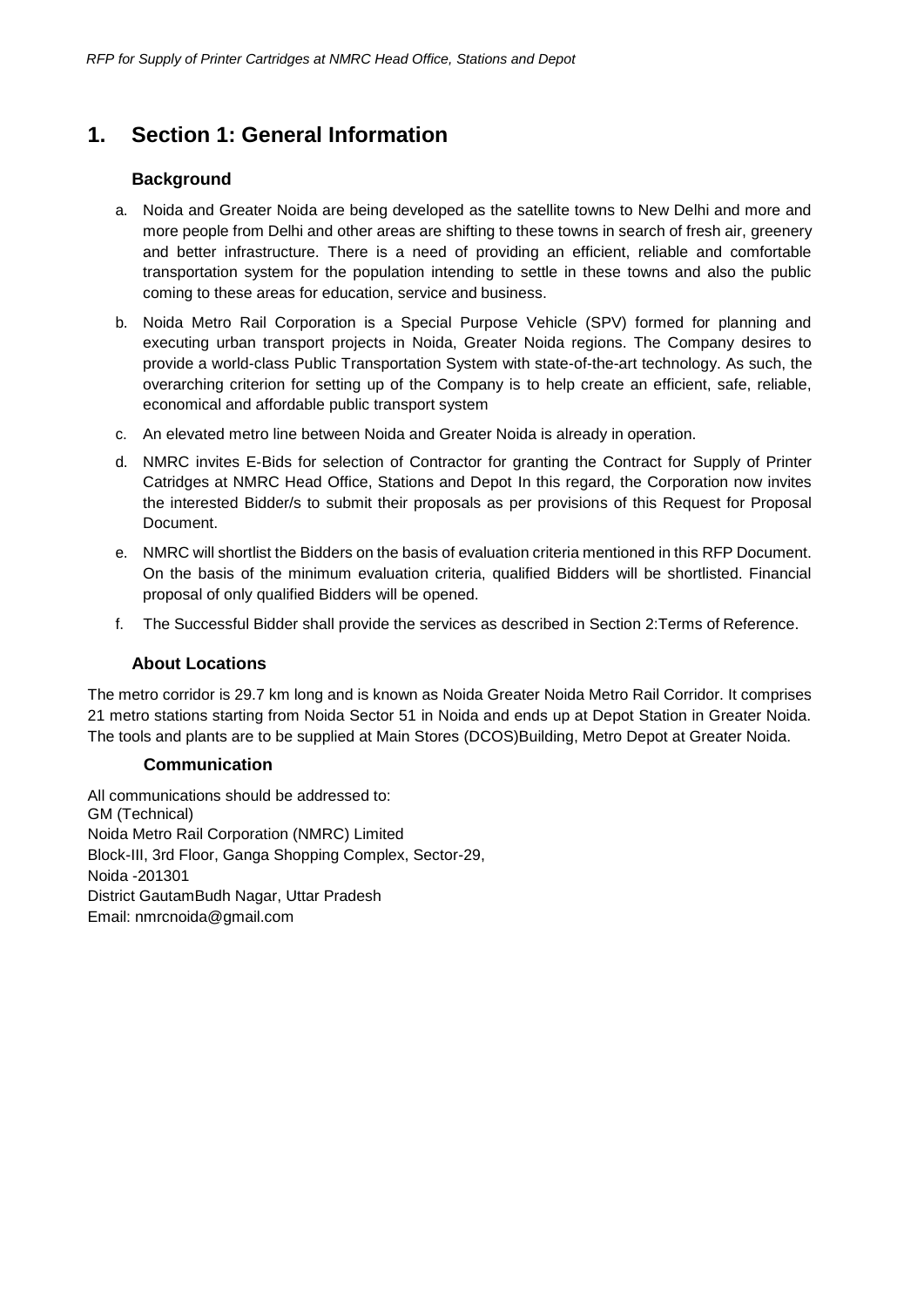### <span id="page-6-1"></span><span id="page-6-0"></span>**2. Section 2: Terms of Reference**

#### **2.1 Tenure:**

The term shall be up to Twelve month from contract signing, unless otherwise terminated by the Parties in accordance with the terms. This agreement may be renewed or extended for any period as may agreed by the parties

#### **2.2 Scope of Work**

**2.2.1** Supply of Printer Cartridges of different type at following locations:

- a. NMRC Office,Noida Metro Rail Corporation, Block-III, 3rd Floor, Ganga Shopping Complex, Sector-29, Noida 201301.
- b. NMRC Depot, Greater Noida
- c. 21 Stations of NMRC:
	- 1. Sector 51 station
	- 2. Sector 50 station
	- 3. Sector 76 station
	- 4. Sector 101 station
	- 5. Sector 81 station
	- 6. NSEZ station
	- 7. Sector 83 station
	- 8. Sector 137 station
	- 9. Sector 142 station
	- 10. Sector 143 station
	- 11. Sector 144 station
	- 12. Sector 145 station
	- 13. Sector 146 station
	- 14. Sector 147 station
	- 15. Sector 148 station
	- 16. Knowledge Park station
	- 17. Pari Chowk
	- 18. Alpha 1 station
	- 19. Delta 1 station
	- 20. GNIDA office station
	- 21. Depot station
- 2.2.2 Contractor will provide one man power for replacement of cartridge at the above mentioned locations at office hours (9:30 hrs to 17:30hrs)
- 2.2.3 Contractor will prepare a record for all replaced cartridges and submit to employer on monthly Basis.
- 2.2.4 Movement of manpower at above said locations for replacement of catridge will be in the scope of contractor.
- 2.2.4 Contractor will replace or refill the following type of catridges at above said locations

|            | <b>Printers Detail for Cartridges</b> |                           |          |  |  |  |  |
|------------|---------------------------------------|---------------------------|----------|--|--|--|--|
| Sr.<br>No. | <b>Make</b>                           | <b>Model</b>              | Quantity |  |  |  |  |
|            | <b>Brother</b>                        | DCP-T700W                 |          |  |  |  |  |
| 2          | <b>Brother</b>                        | <b>DCPL-2541 DW</b>       |          |  |  |  |  |
| 3          | HP                                    | LaserJet Pro MFP M226dw   | 5        |  |  |  |  |
| 4          | <b>HP</b>                             | LaserJet Pro MFP M227 SdN | 23       |  |  |  |  |
| 5          | HP                                    | LaserJet 1020 Plus        | 68       |  |  |  |  |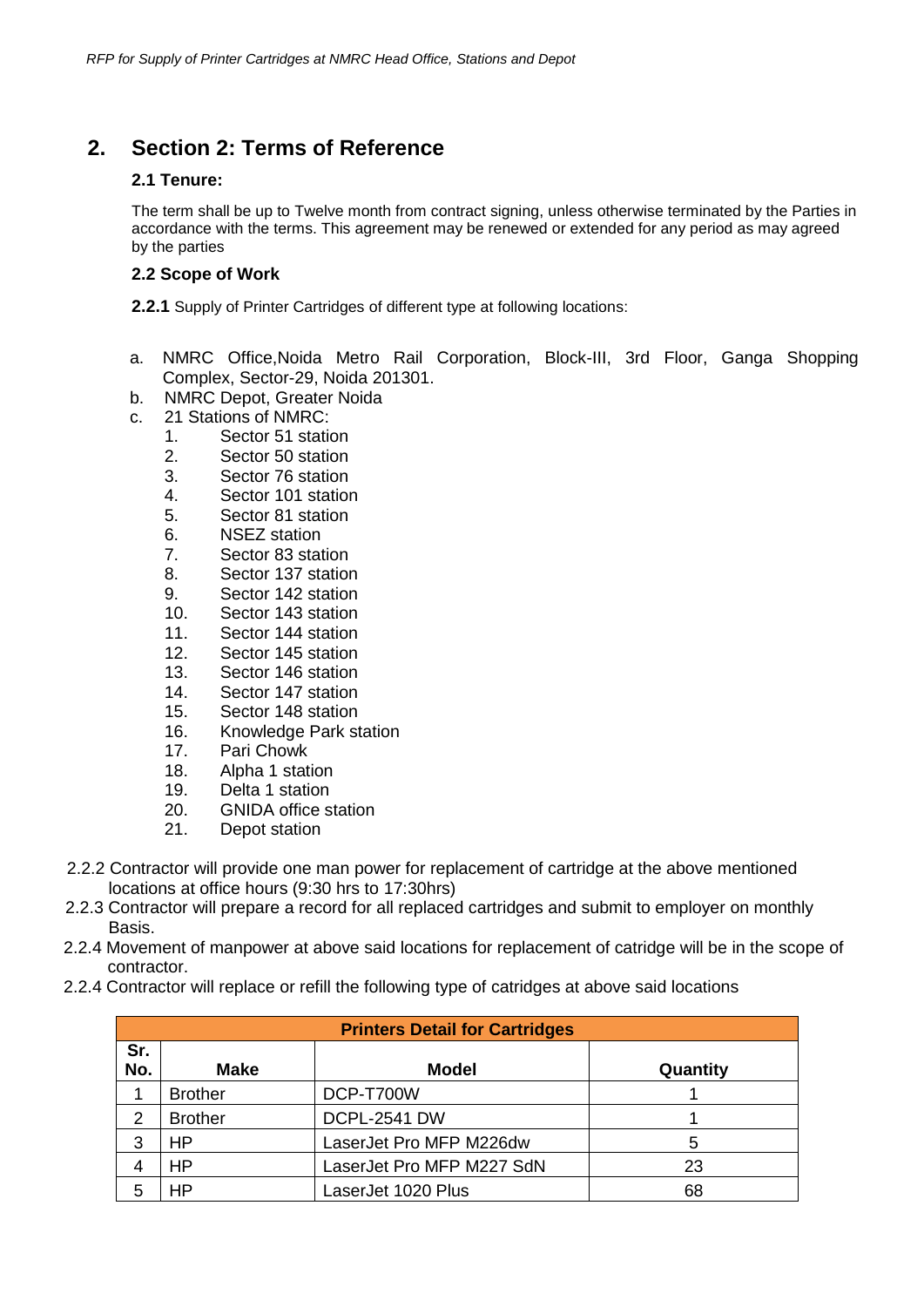*RFP for Supply of Printer Cartridges at NMRC Head Office, Stations and Depot*

| 6  | HP             | LaserJet Pro MFP M 126 NW     |  |
|----|----------------|-------------------------------|--|
|    | HP             | LaserJet P 1566               |  |
| 8  | HP             | LaserJet Pro MFP M 1536 MFP   |  |
| 9  | HP             | Color laserJet Pro MFP M180n  |  |
| 10 | Konika Minolta | KONIKA MINOLTA Bizhub 554E    |  |
| 11 | Konika Minolta | KONIKA MINOLTA 363            |  |
| 12 | Konika Minolta | Magicolor 1690 MF             |  |
| 13 | <b>RICOH</b>   | Multifunction machine MP2014D |  |

# <span id="page-7-1"></span><span id="page-7-0"></span>**3. Section 3: Instructions to Bidders**

#### **3.1 General instructions**

- a. A tenderer shall submit only one bid in the same tendering process, either individually as a tenderer or as a partner of a J.V. A tenderer who submits or participates in, more than one bid will cause all of the proposals in which the tenderer has participated to be disqualified. No tenderer can be a sub-contractor while submitting a bid individually or as a partner of a JV in thesame bidding process. A tenderer, if acting in the capacity of subcontractor in any bid, may participate in more than one bid, but only in that capacity.
- b. The Bidder shall initiate, and actively pursue and involve itself in all investigations and enquiries, Corporation feedbacks, information, convening of and attendance at meetings, and in any other activities as are or may be necessary for producing high quality work as per the requirements.
- c. The Bidder shall carry out the services in compliance with the provisions of this Agreement. Any and all changes necessary to ensure that the Bidder's documents conform to the intent and purpose set out in the Agreement, shall be made at the Bidder's own expense. The Bidder represents that it is a professional and experienced company, and hereby agrees to bear full responsibility for the correctness and technical merit of the services performed.
- d. Bidders shall be evaluated on the basis of the Evaluation Criteria specified in this document. Bidders shall be deemed to have understood and agreed that no explanation or justification for any aspect of the Selection Process will be given and that NMRC's decisions are without any right of appeal whatsoever.
- e. Any entity which has been barred by the Central/State Government in India or by any entity controlled by them, from participating in any project, and the bar subsists as on the date of Bid, would not be eligible to submit an e - Bid.
- f. Bidders are encouraged to inform themselves fully about the assignment and the local conditions before submitting the e-Bid by paying a visit to the Corporation and/or by sending written queries to NMRC before the last date for receiving queries/clarifications.
- g. NMRC shall not be liable for any omission, mistake or error on the part of the Bidder in respect of any of the above or on account of any matter or thing arising out of or concerning or relating to e-Bid or the Selection Process, including any error or mistake therein or in any information or data given by NMRC.
- h. The currency for the purpose of the Proposal shall be the Indian Rupee (INR).
- i. Tenderers shall not have a conflict of interest. All Tenderers found to have a conflict of interest shall be disqualified. Tenderers shall be considered to have a conflict of interest with one or more parties in this bidding process, if:
	- i. A tenderer has been engaged by the Employer to provide consulting services for the preparation related to procurement or implementation of the project;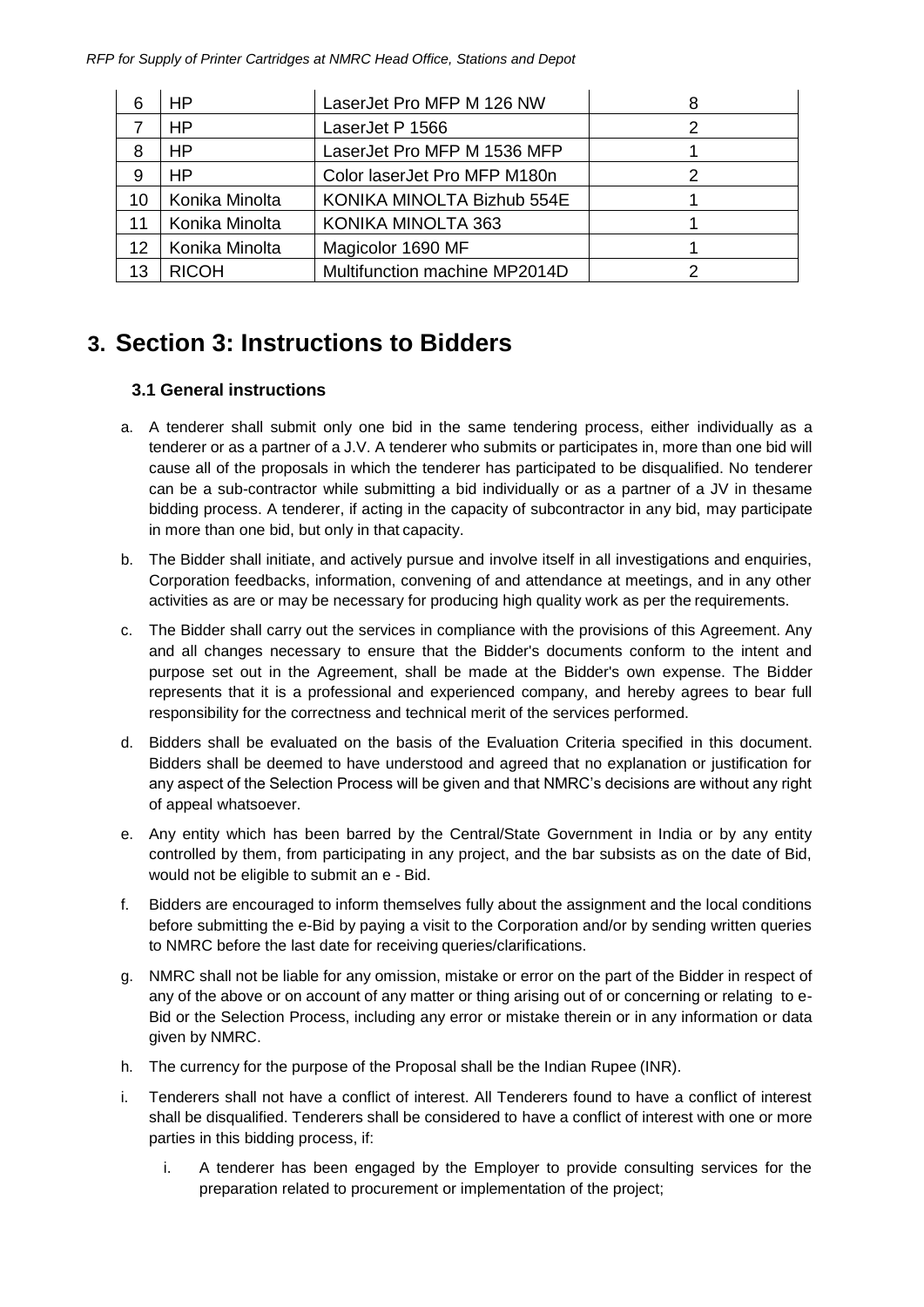- ii. Atenderer is any associates/affiliates (inclusive of parent firms) mentioned in sub paragraph above; or
- iii. A tenderer lends, or temporarily seconds its personnel to firms or organizations which are engaged in consulting services for the preparation related to procurement for an implementation of the project, if the personnel would be involved in any capacity on the same project.

#### **Cost of Bid Document / e-Tender processing Fee**

- a. The tenderer shall bear all costs associated with the preparation and submission of its e-Bid and Noida Metro Rail Corporation Ltd. ("NMRC" or "the Corporation"), will in no case be responsible or liable for these costs, regardless of the conduct or outcome of the e-Bid process.
- b. This tender document is available on the web site [http://etender.up.nic.in o](http://etender.up.nic.in/)r on NMRC website (www.nmrcnoida.com) to enable the tenderers to view, download the e-Bid document and submit e-Bids online up to the last date and time mentioned in e-Tender notice/e-tender document against this e-Tender. The tenderers shall have to pay cost of bid document/ e- Tender processing fee of as mentioned in **Data Sheet** through RTGS/NEFT only payable in favor of Noida Metro Rail Corporation Limited in the A/c No. mentioned in **Data Sheet**. The scanned copy of RTGS/NEFT receipt with transaction Id certified by the same bank must be enclosed along with the e-Bid. This cost of bid document/ e-Tender processing fee as mentioned in **Data Sheet** will be nonrefundable. Tender without cost of bid document/ e-Tender processing fee in the prescribed form, will not be accepted.

#### **Acknowledgement by Bidder**

It shall be deemed that by submitting the e-Bid, the Bidder has:

- a. made a complete and careful examination of the e-Bid;
- b. received all relevant information requested from NMRC;
- c. acknowledged and accepted the risk of inadequacy, error or mistake in the information provided in the e-Bid or furnished by or on behalf of NMRC;
- d. satisfied itself about all matters, things and information, necessary and required for submitting an informed Application and performance of all of its obligations there under;
- e. acknowledged that it does not have a Conflict of Interest; and
- f. Agreed to be bound by the undertaking provided by it under and in terms hereof.

#### **Availability of Bid Document**

This Bid document is available on the web site [http://etender.up.nic.in](http://etender.up.nic.in/) or on Noida Metro website [www.nmrcnoida.com](http://www.nmrcnoida.com/) to enable the Bidders to view, download the e-Bid document and submit e-Bids online up to the last date and time mentioned in e-Bidder notice/ e-Bid document. The Bidder`s shall have to pay e-Bid document fee and EMD as mentioned in Data sheet through RTGS/ NEFT on addresses given in data sheet. The scanned copy of RTGS/ NEFT with transaction ID certified by the same bank must be enclosed along with the e-Bid. This e-Bid document fee will be non-refundable. Bid without Bid fee in the prescribe form will not be accepted.

#### **Clarifications of e-Bid**

- a. During evaluation of e-Bid, NMRC may, at its discretion, ask the Bidder for a clarification of his/her e-Bid. The request for clarification shall be in writing.
- b. Any queries or request for additional information concerning this RFP shall be submitted in writing or by fax and e-mail to the GM (Technical), NMRC **only before or during Pre-Bid Meeting** held at NMRC. The envelopes/ communication shall clearly bear the following identification/ title: **"Queries/ Request for Additional Information: RFP for Supply of Printer catridges at NMRC Head Office, Stations and Depot".** The responses will be posted to all such queries on the official Websit[e www.nmrcnoida.com. N](http://www.nmrcnoida.com/)MRC reserves the right not to respond to any questions or provide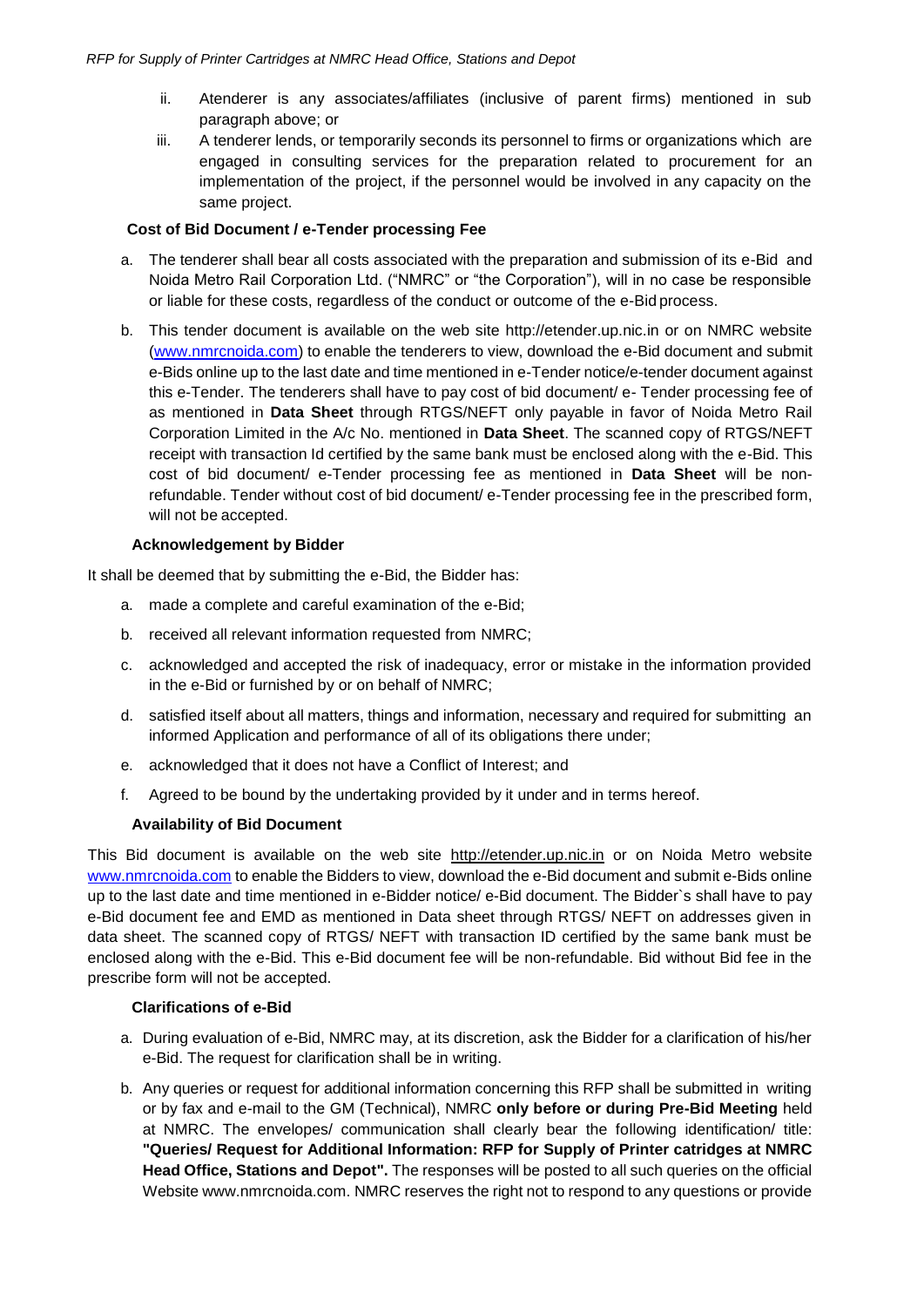any clarifications, in its sole discretion, and nothing in this Clause shall be taken or read as compelling or requiring NMRC to respond to any question or to provide any clarification.

- c. A pre- submission meeting shall be called on the date mentioned in **Data Sheet** at NMRC Office. Any change corresponding to date, if any, shall be communicated to the Bidder vide NMRC/ e-Tendering website.
- d. In case the Bidder seeks for any queries, he shall send letter or e-mail to the correspondence address given in Data Sheet.
- e. However, NMRC shall not entertain any correspondence from the Bidders during the period of e-Bid opening to selection of the successful Bidder. Any wrong practice shall be dealt in accordance with the Section5.14of this e-Bid document under Fraud and Corrupt Practices.
- f. The Tenderer is advised to visit and examine the Site of Works and its surroundings and obtain for himself on his own responsibility all information that may be necessary for preparing the Tender and entering into a contract for the proposed work. The costs of visiting the Site shall be borne by the Tenderer. It shall be deemed that the Contractor has undertaken a visit to the Site of Works and is aware of the site conditions prior to the submission of the tender documents.
- g. The Tenderer and any of his personnel will be granted permission by the Employer to enter upon his premises and lands for the purpose of such inspection, but only upon the express condition that the Tenderer, and his personnel, will release and indemnify the Employer and his personnel from and against all liability in respect thereof and will be responsible for death or personal injury, loss of or damage to property and any other loss, damage, costs and expenses incurred as a result of the inspection.

#### **Amendment of e-Bid Document**

- a. At any time prior to the deadline for submission of e-Bid, NMRC may, for any reason, whether at its on in iterative or in response to a clarification requested by a prospective Bidder, modify the e-Bid document by amendments. Such amendments shall be uploaded on the e- procurement website [http://etender.up.nic.inor](http://etender.up.nic.inor/) NMRC's website [www.nmrcnoida.com.](http://www.nmrcnoida.com/) The relevant clauses of the e-Bid document shall be treated as amended accordingly.
- b. It shall be the sole responsibility of the prospective Bidder to check the web site http//etender.up.nic.in and NMRC's website [www.nmrcnoida.com](http://www.nmrcnoida.com/) from time to time for any amendment in the e-Bid documents. In case of failure to get the amendments, if any, NMRC shall not be responsible for it.
- c. In order to allow prospective e-Bids a reasonable time to take the amendment into account in preparing their e-Bids, NMRC, at the discretion, may extend the deadline for the submission of e-Bids. Such extensions shall be uploaded on the e-procurement websit[e](http://etender.up.nic.inor/) [http://etender.up.nic.inor N](http://etender.up.nic.inor/)MRC's website [www.nmrcnoida.com.](http://www.nmrcnoida.com/)

#### **3.2 Preparation and submission of Bids**

#### **3.2.1 Language of e-Bid**

<span id="page-9-0"></span>The e-Bid prepared by the Bidder, as well as all correspondence and documents relating to the e-Bid exchanged by the Bidder and NMRC shall be written in English language. Only English numerals shall be used in the e-Bid. The correspondence and documents in any other language must be accompanied by transcripts verified by the Embassy of Home Country or equivalent.

#### **3.2.2 Documents constituting the e-Bid**

#### **The e-Bid prepared by the Bidder shall comprise the following components:**

#### **a. Technical e-Bid- Technical e-Bid will comprise of -**

i. **Fee details -** Details of Bid processing fee and prescribed EMD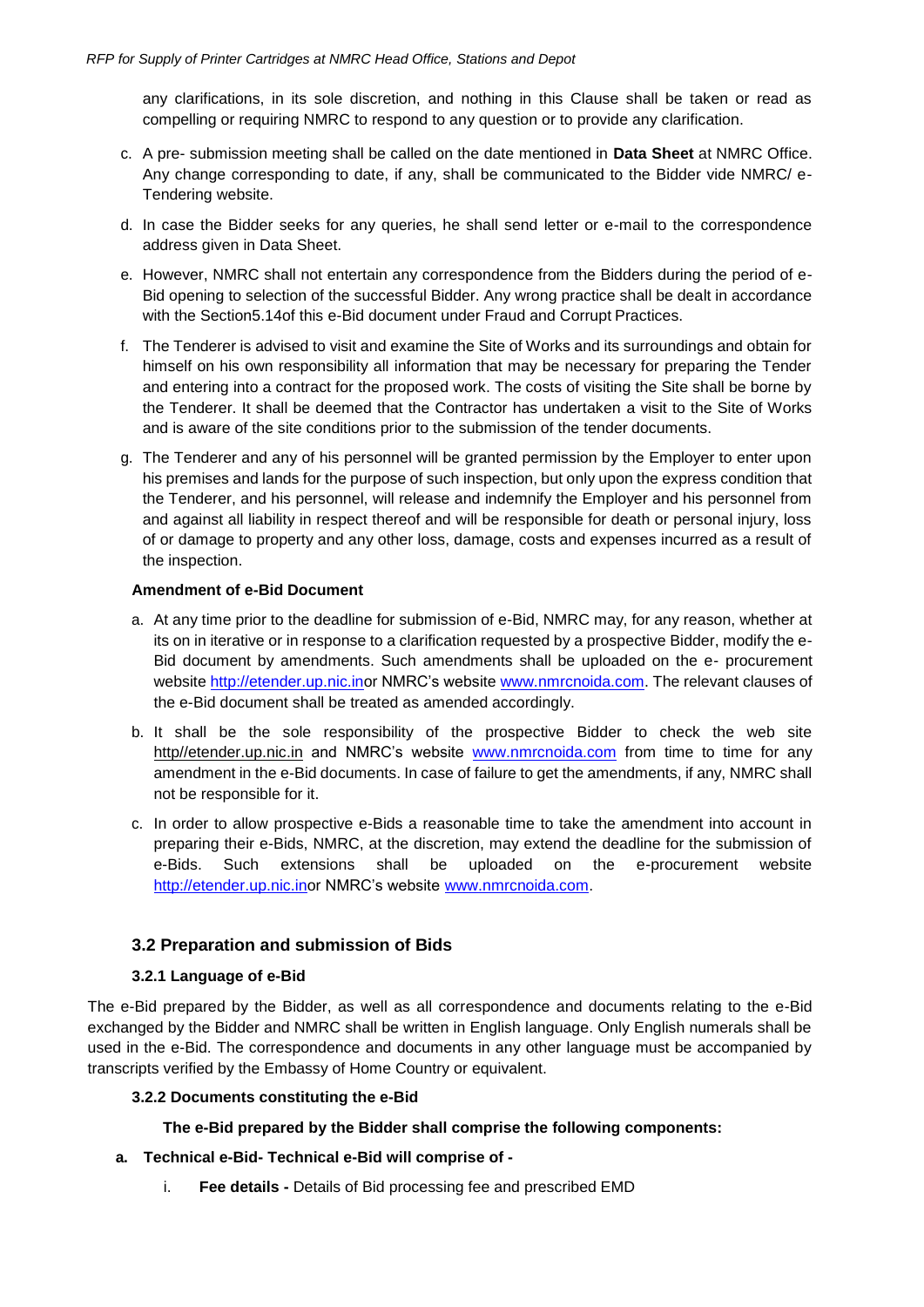- ii. **Eligibility details -** Includes copies of required documents in PDF format justifying that the Bidder is qualified to perform the contract if his/her bid is accepted and the Bidder has financial & technical capability necessary to perform the contract and meets the criteria outlined in the Qualification requirement and technical specification and fulfill all the conditions of the contract.
- iii. **Technical evaluation -** Details of all documents needed for Technical evaluation as mentioned in this RFP

#### **b. Financial e-Bid -**

i. **Price bid –** Bill of Quantities in XLS format to be filled in after downloading from the e-Procurement website for this e-tender (http://etender.up.nic.in). There shall be a single financial quote for the package for which the bid is submitted.

#### **3.2.3 Documents establishing Bidder's Qualification**

- a. The Bidder shall furnish, as part of its technical e-Bid, documents establishing the Bidder's qualification to perform the contract if its e-Bid is accepted. The documentary evidence should be submitted by the Bidder electronically in the PDF format.
- b. The documentary evidence of Bidder's qualification to perform the contract if its e-Bid is accepted shall be as per qualification requirements specified in e-Bid document.

#### **3.2.4 E-Bid form**

The Bidder shall complete the e-Bid form and the appropriate price schedule/BOQ furnished in the e-Bid document.

#### **3.2.5 E-Bid Currency**

Prices shall be quoted in Indian Rupees only.

#### **3.2.6 Formats and Signing of e-Bid**

- a. The Bidder shall prepare one electronic copy of the technical e-Bid and financial e-Bid separately.
- b. The e-Bid document shall be digitally signed, at the time of uploading, by the Bidder or a person or persons duly authorized to bind the Bidder to the contract. The later authorization shall be indicated by a scanned copy of written power-of attorney accompanying the e-Bid. All the pages/documents of the e-Bid that are to be uploaded shall be digitally signed by the person authorized to sign the e-Bid.
- c. Bidders should provide all the information as per the RFP and in the specified formats. NMRC reserves the rights to reject any proposal that is not in the specified formats.
- d. In case the Bidders intends to provide additional information for which specified space in the given format is not sufficient, it can be furnished in duly stamped and signed PDFs.

#### **3.2.7 Deadline for submission of e-Bid**

E-Bid (Technical and financial) must be submitted by the Bidder at e-procurement websit[e](http://etender.up.nic.in/) [http://etender.up.nic.in](http://etender.up.nic.in/) not later than the time specified on the prescribed date (as the server time displayed in the e-procurement website). NMRC may, at its discretion, extend this deadline for submission of e-Bid by amending the e-Bid document, in which case all rights and obligations of NMRC and Bidders previously subject to the deadline will thereafter be subject to the deadline as extended.

#### **3.2.8 Submission of e-Bid**

a. The bid submission module of e-procurement website [http://etender.up.nic.in](http://etender.up.nic.in/) enables the Bidders to submit the e-Bid online in response to this e-Bid published by NMRC.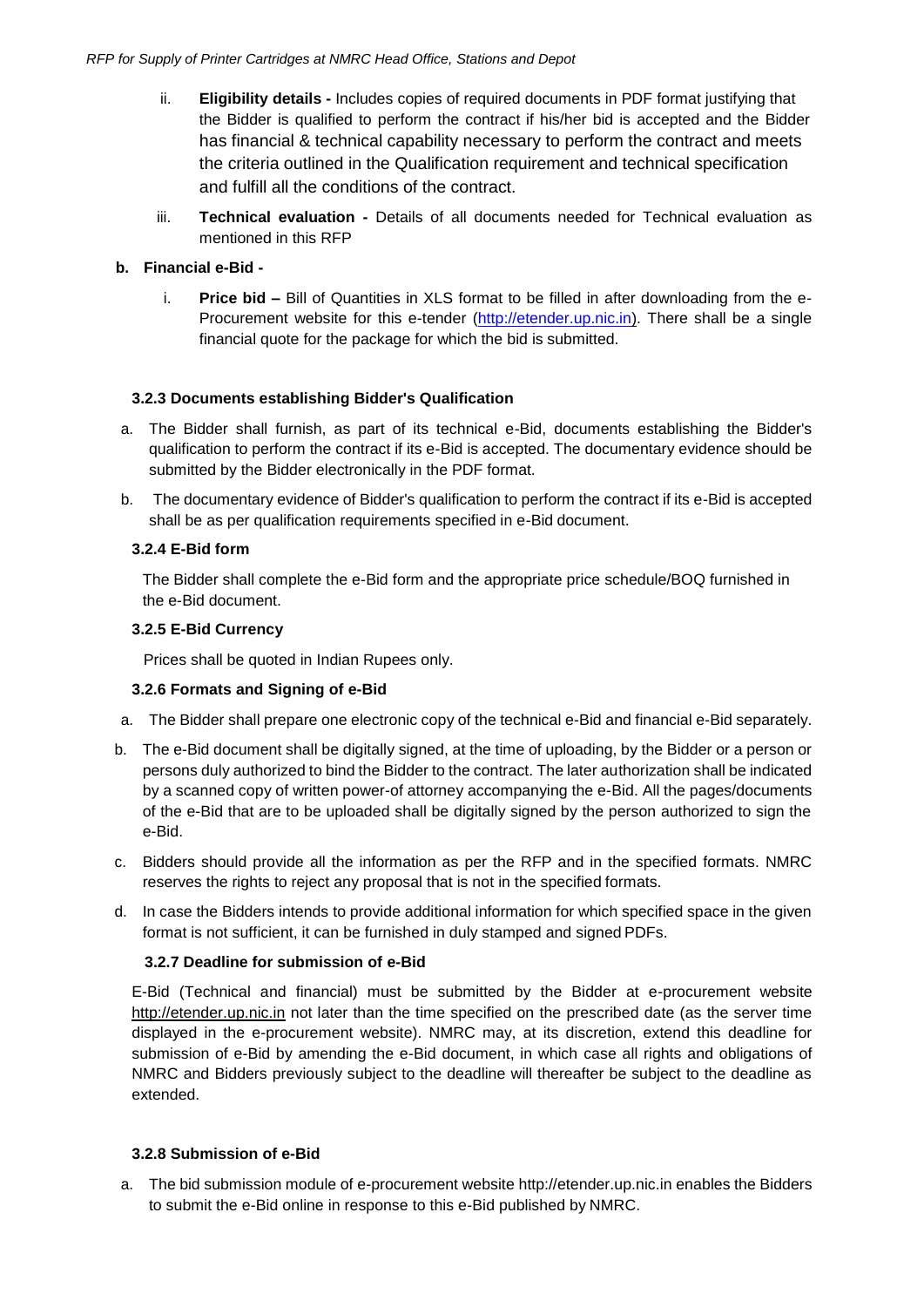- b. Bid submission can be done only from the bid submission start date and time till the bid submission end date and time given in the e-Bid. Bidders should start the bid submission process well in advance so that they can submit their e-Bid in time.
- c. The Bidder should submit their e-Bid considering the server time displayed in the e- procurement website. This server time is the time by which the e-Bid submission activity will be allowed till the permissible time on the last/end date of submission indicated in the e-Bid schedule.
- d. Once the e-Bid submission date and time is over, the Bidders cannot submit their e-Bid. For delay in submission of e-Bid due to any reasons, the Bidders shall only be held responsible.

#### **3.2.9 The Bidders have to follow the following instructions for submission of their e-Bid:**

- a. For participating in e-Bid through the e-Biding system it is necessary for the Bidders to be the registered users of the e-procurement website [http://etender.up.nic.in. T](http://etender.up.nic.in/)he Bidders must obtain a user login Id and password by registering themselves with U.P. Electronics Corporation Ltd. Lucknow if they have not done so previously for registration.
- b. In addition to the normal registration, the Bidder has to register with his/her digital signature certificate (DSC) in the e-Biding system and subsequently he/she will be allowed to carry out his/her e-Bid submission activities. Registering the digital signature certificate (DSC) is a one- time activity. Before proceeding to register his/her DSC, the Bidder should first log on to the e- Biding system using the user login option on the home page with the login Id and password with which he/she has registered.

For successful registration of DSC on e-procurement website [http://etender.up.nic.in](http://etender.up.nic.in/) the Bidder must ensure that he/she should possess class-2/class-3 DSC issued by any certifying authorities approved by controller of certifying authorities, Government of India, as the e-procurement website [http://etender.up.nic.in](http://etender.up.nic.in/) is presently accepting DSC issued by these authorities only. The Bidder can obtain user login Id and perform DSC registration exercise given above even before the e-Bid submission date starts. NMRC shall not be held responsible if the Bidder tries to submit his/her e-Bid at the moment before end date of submission but could not submit due to DSC registration problem.

- c. The Bidder can search for active Bids through "search active tenders" link, select a Bid in which he/she is interested in and then move it to 'My Tenders' folder using the options available in the e-Bid submission menu. After selecting and the Bid, for which the Bidder intends to e-Bid, from "My tenders" folder, the Bidder can place his/her e-Bid by clicking "pay offline" option available at the end of the view Bid details form. Before this, the Bidder should download the e-Bid document and price schedule/bill of quantity (BOQ) and study them carefully. The Bidder should keep all the documents ready as per the requirements of e-Bid document in the PDF format except the price schedule /bill of quantity (BOQ) which should be in the XLS format (excel sheet).
- d. After clicking the 'pay offline' option, the Bidder will be redirected to terms and conditions page. The Bidder should read the terms & conditions before proceeding to fill in the Bid fee and EMD offline payment details. After entering and saving the Bid fee and EMD details form so that "bid document preparation and submission" window appears to upload the documents as per technical (fee details, qualification details, e-Bid form and technical specification details) and financial (e-Bid form and price schedule/BOQ) schedules/packets given in the Bid details. The details of the RTGS/NEFT should tally with the details available in the scanned copy and the date entered during e-Bid submission time otherwise the e-Bid submitted will not be accepted.
- e. Next the Bidder should upload the technical e-Bid documents for fee details (e-Bid fee and EMD), Qualification details. Before uploading, the Bidder has to select the relevant digital signature certificate. He may be prompted to enter the digital signature certificate password, if necessary. For uploading, the Bidder should click "browse" button against each document label in technical and financial schedules/packets and then upload the relevant PDF/XLS files already prepared and stored in the Bidder's computer. The required documents for each document label of technical ( fee details, qualification details, e-Bid form and technical specification details)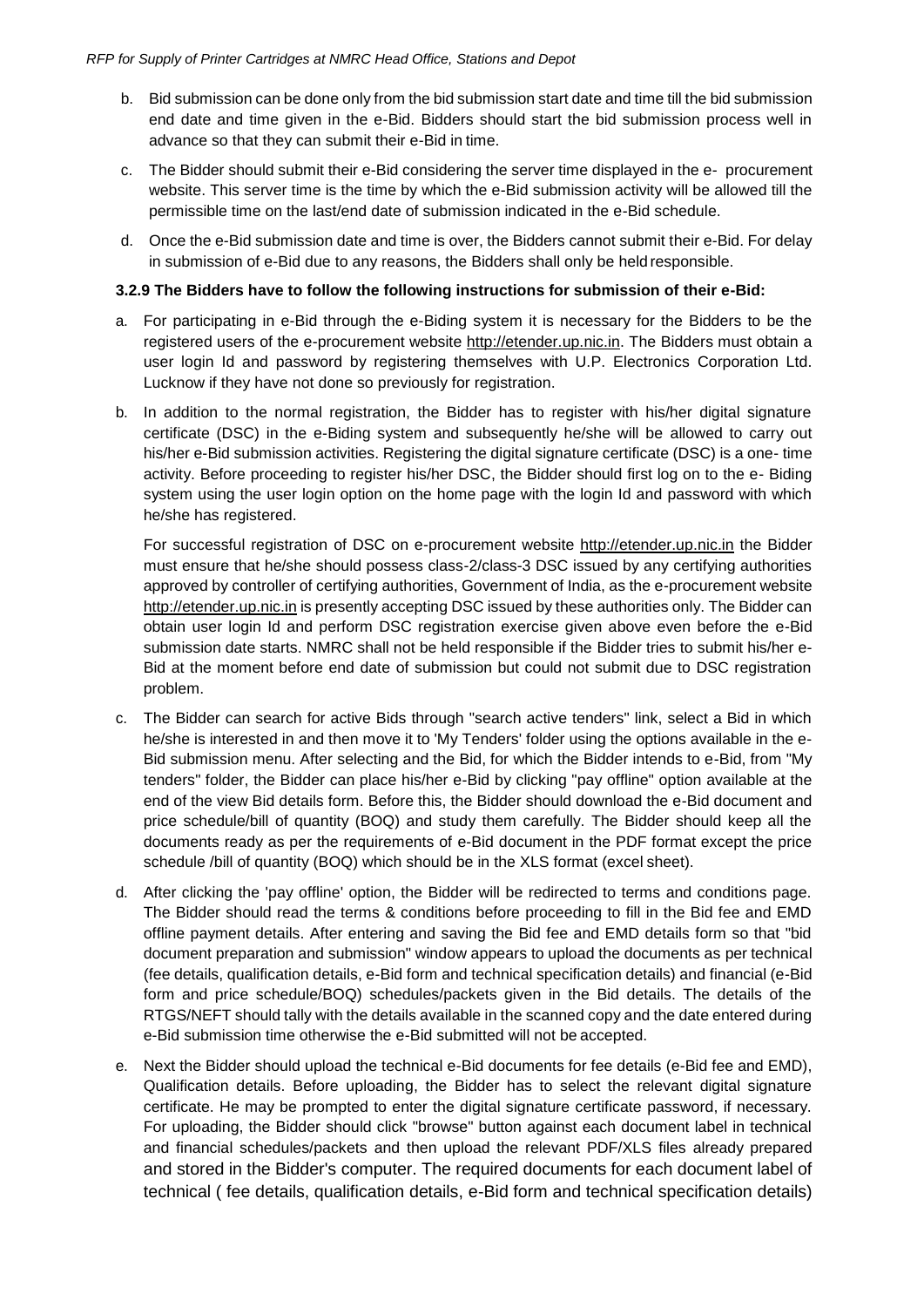and financial ( e-Bid form and price schedule/BOQ) schedules/packets can be clubbed together to make single different files for each label.

- f. The Bidder should click "Encrypt" next for successfully encrypting and uploading of required documents. during the above process, the e-Bid document are digitally signed using the DSC of the Bidder and then the documents are encrypted/locked electronically with the DSC's of the bid openers to ensure that the e-Bid documents are protected, stored and opened by concerned bid openers only.
- g. After successful submission of e-Bid document, a page giving the summary of e-Bid submission will be displayed confirming end of e-Bid submission process. The Bidder can take a printout of the bid summary using the "print" option available in the window as an acknowledgement for future reference.
- h. NMRC reserves the right to cancel any or all e-Bids without assigning any reason.

#### **3.2.10 Late e-Bid**

- a. Bids received by NMRC after the specified time on the Bid Due Date shall not be eligible for consideration and shall be summarily rejected.
- b. The server time indicated in the bid management window on the e- procurement websit[e](http://etender.up.nic.in/) [http://etender.up.nic.in w](http://etender.up.nic.in/)ill be the time by which the e-Bid submission activity will be allowed till the permissible date and time scheduled in the e-Bid.
- c. Once the e-Bid submission date and time is over, the Bidder cannot submit his/her e-Bid. Bidder has to start the bid submission well in advance so that the submission process passes off smoothly. The Bidder will only be held responsible if his/her e-Bid is not submitted in time due to any of his/her problems/faults, for whatsoever reason, during e-Bid submission process.

#### **3.2.11 Withdrawal and resubmission of e-Bid**

- a. At any point of time, a Bidder can withdraw his/her e-Bid submitted online before the bid submission end date and time. For withdrawing the Bidder should first log in using his/her login id and password and subsequently by his/her digital signature certificate on the e-procurement website [http://etender.up.nic.in.](http://etender.up.nic.in/) The Bidder should then select "My bids" option in the bid submission menu. The page listing all the bids submitted by the Bidder will be displayed. Click "View" to see the details of the bid to be withdrawn. After selecting the "bid withdrawal" option the Bidder has to click "Yes" to the message "Do you want to withdraw this bid?" displayed in the bid information window for the selected bid. The Bidder also has to enter the bid withdrawing reasons and upload the letter giving the reasons for withdrawing before clicking the "Submit" button. The Bidder has to confirm again by pressing "OK" button before finally withdrawing his/her selected e-Bid.
- b. No e-Bid may be withdrawn in the interval between the deadline for submission of e-Bids and the expiration of period of e- bid validity. Withdrawal of an e-Bid during this interval may result in the forfeiting of Bidder's e-Bid security.
- c. The Bidder can re-submit his/her e-Bid as when required till the e-Bid submission end date and time. The e-Bid submitted earlier will be replaced by the new one. The payment made by the Bidder earlier will be used for revised e-Bid and the new e-Bid submission summary generated after the successful submission of the revised e-Bid will considered for evaluation purposes. For resubmission, the Bidder should first log in using his/her login Id and password and subsequently by his/her digital signature certificate on the e-procurement website [http://etender.up.nic.in. T](http://etender.up.nic.in/)he Bidder should then select "My bids" option in the bid submission menu. The page listing all the bids submitted by the Bidder will be displayed. Click "View" to see the detail of the e-Bid to be resubmitted. After selecting the "bid resubmission" option, click "Encrypt & upload" to upload the revised e-Bids documents.
- d. The Bidder can submit their revised e-Bids as many times as possible by uploading their e-Bid documents within the scheduled date & time for submission of e-Bids.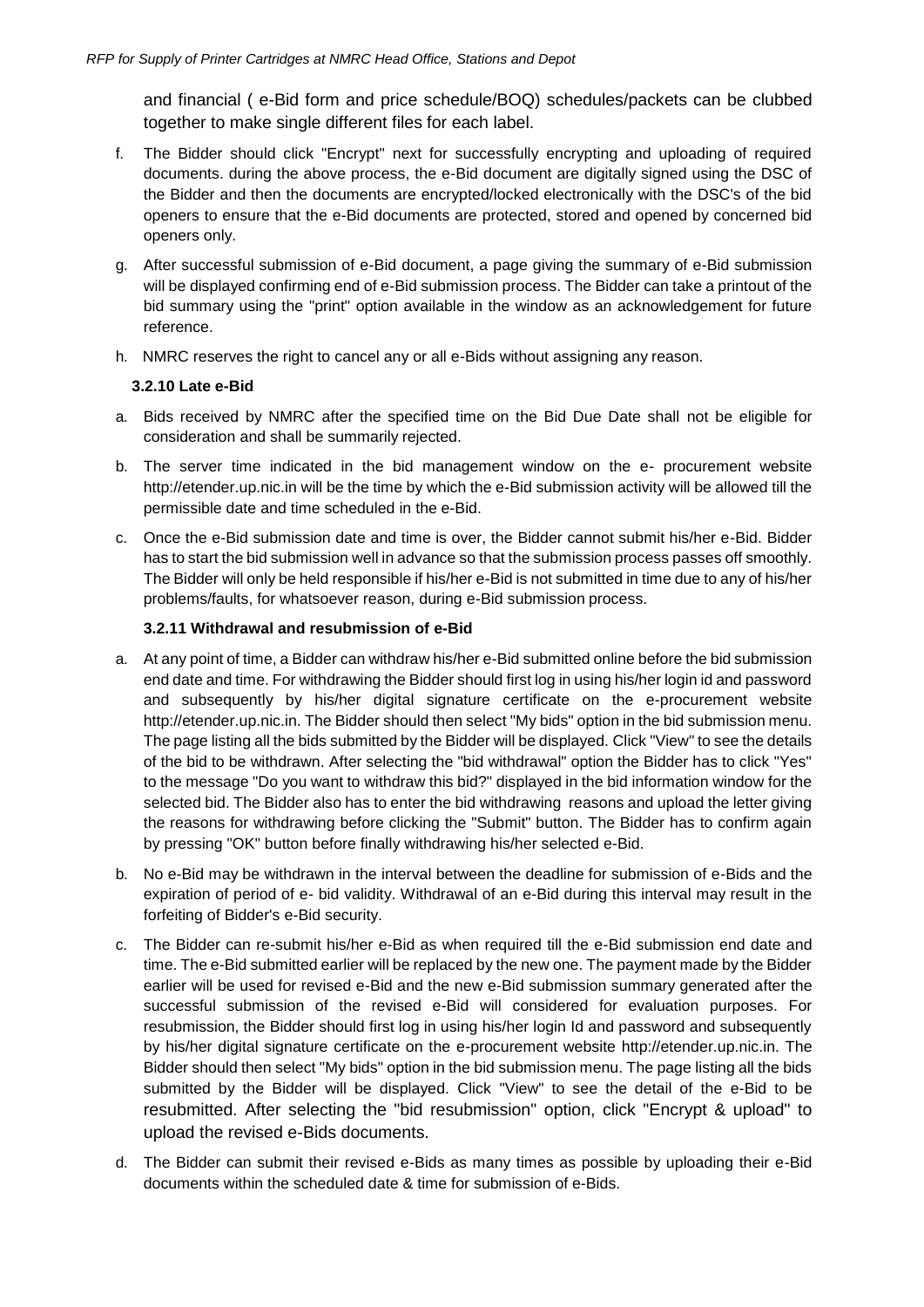e. No e-Bid can be resubmitted subsequently after the deadline for submission of e-Bids.

#### **3.2.12 NMRC's right to accept any e-Bid and to reject any or all e-Bids.**

- a. Notwithstanding anything contained in this e-Bid, NMRC reserves the right to accept or reject any Bid and to annul the Selection Process and reject all Bids, at any time without any liability or any obligation for such acceptance, rejection or annulment, and without assigning any reasons thereof.
- b. NMRC reserves the right to reject any Bid if:
	- At any time, a material misrepresentation is made or uncovered, or
	- The Bidder does not provide, within the time specified by NMRC, the supplemental information sought by NMRC for evaluation of the e-Bid.
- c. Such misrepresentation/ improper response may lead to the disqualification of the Bidder. If such disqualification /rejection occurs after the e-Bid have been opened and the highest ranking Bidder gets disqualified / rejected, then the NMRC reserves the right to consider the next best Bidder, or take any other measure as may be deemed fit in the sole discretion of NMRC, including annulment of the Selection Process.

#### **3.2.13 Period of validity of e-Bid**

- a. e-Bid shall remain valid for 180 days after the date of e-Bid opening prescribed by NMRC. An e-Bid valid for a shorter period shall be rejected by NMRC as non-responsive.
- b. In exceptional circumstances, NMRC may solicit the Bidder's consent to an extension of the period of e-Bid validity. The request and the response thereto shall be made in writing.

#### **3.2.14 Correspondence with the Bidder**

- a. Save and except as provided in this e-Bid, NMRC shall not entertain any correspondence with any Bidder or its Technical Partners in relation to acceptance or rejection of any e-Bid.
- b. No Bidders or its Technical Partners shall contact NMRC on any matter relating to his e-Bid from the time of Bid opening to the time contract is awarded.
- <span id="page-13-0"></span>c. Any effort by the Bidder or by its Technical Partners to influence NMRC in the Bid evaluation, Bid comparison or contract award decisions, may result in the rejection of his Bid.

#### **3.3 Earnest Money Deposit**

#### **3.3.1 Earnest money deposit (EMD)**

- a. The tenderer shall furnish, as part of its e-Bid, an e-Bid security/ EMD as stated in Data Sheet in form of RTGS/NEFT only in favour Noida Metro Rail Corporation Limited in the A/c No. mentioned in **Data Sheet**. The scanned copy of RTGS/NEFT receipt of Security/ EMD with transaction Id certified by the same bank must be enclosed along with the e-Bid. Tender without Earnest Money in the prescribed form, will not be accepted.
- b. Bidders submitting bids for more than one package shall be required to submit EMD for each package as mentioned in **Data Sheet** for which bid is submitted.
- c. Any e-Bid not secured in accordance with above shall be treated as non-responsive and rejected by NMRC.
- d. Unsuccessful Bidder's EMD will be returned within 45 days after conclusion or discharge of the tender.
- e. No interest will be paid by the Purchaser on the Earnest Money Deposit.
- f. The successful Bidder's e-Bid EMD will be adjusted with Performance Bank Guarantee, if applicable, to be submitted by the Bidder upon signing the contract.
- g. The EMD may be forfeited:
	- i. If Bidder (a) withdraws its e-Bid during the period of e-Bid validity specified by the Bidder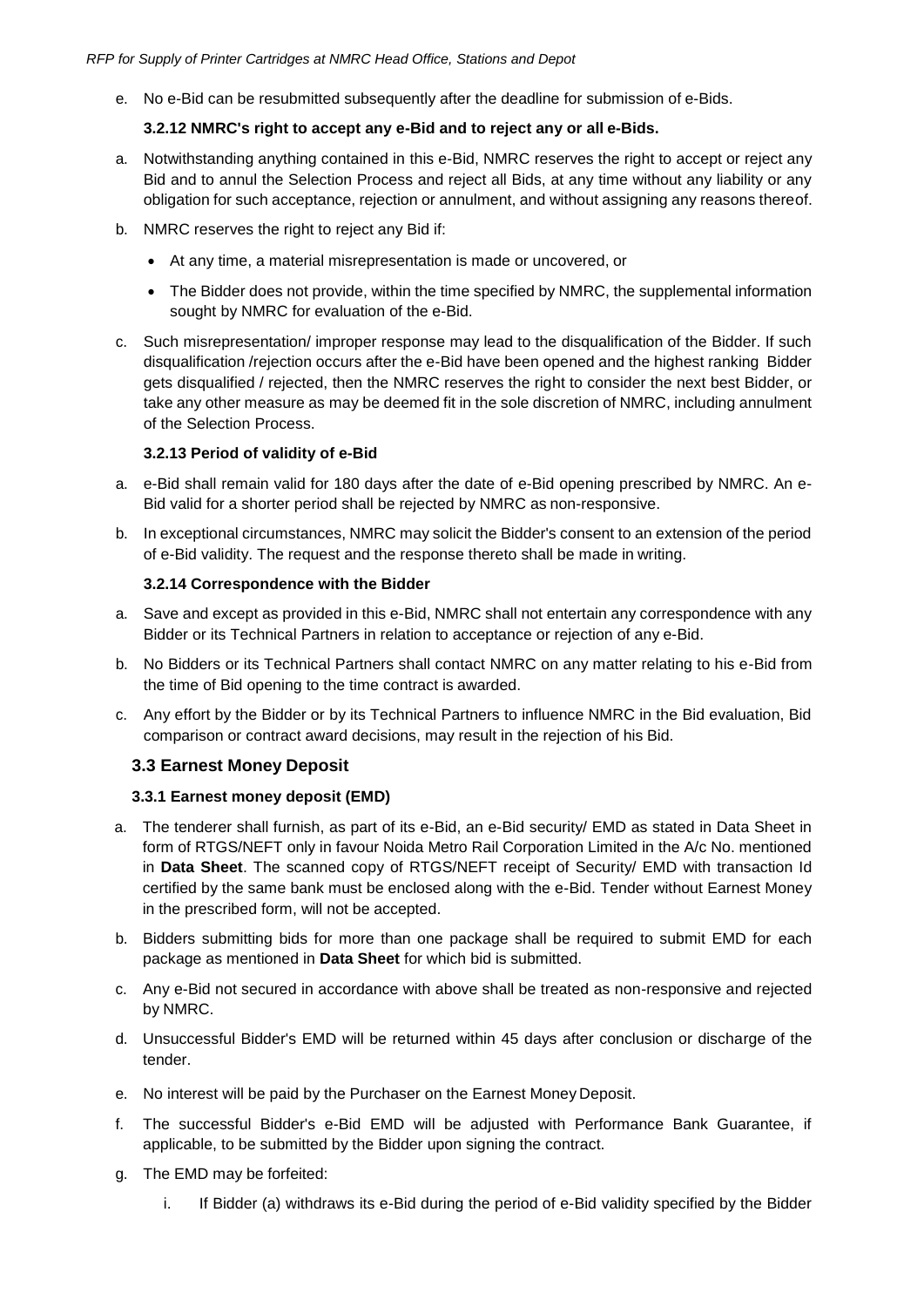on the e- bid form: or (b) does not accept the correction of errors or (c) modifies its e-Bid price during the period of e-Bid validity specified by the Bidder on the form.

- ii. In case of a successful Bidder, if the Bidder fails to sign the contract with the Corporation.
- h. In case of joint venture/consortia, Bank Guarantee/FDR for tender security shall be in the name of joint venture/consortia and not in name of individual members.

#### <span id="page-14-0"></span>**3.4 Opening and Evaluation of Bids**

#### **3.4.1 Opening of technical e-Bid by NMRC**

- a. NMRC will open all technical e-Bids, in the presence of Bidder`s representatives who choose to attend on the prescribed date of opening at NMRC Office. The Bidder's representatives who are present shall submit the letter to NMRC on the letter head of the company stating that the representative (name) is authorized to attend the meeting (Please note – The representative is required to carry a copy during pre-bid and other related meetings as well). He / She shall sign a register evidencing their attendance at NMRC. In the event of the specified date e-Bid opening being declared a holiday for the Corporation, the e –bids shall be opened at the appointed time and place on the next working day.
- b. The Bidder who is participating in e-Bid should ensure that the RTGS/NEFT of Bid Processing Fee and EMD must be submitted in the prescribed account of NMRC within the duration (strictly within opening & closing date and time of individual e-Bid) of the work as mentioned in Bid notice, otherwise, in any case, e-Bid shall be rejected.
- c. The Bidders names and the presence or absence of requisite e-Bid security and such other details as NMRC at its discretion may consider appropriate, will be announced at the opening.

#### **3.4.2 Opening of financial e-Bid**

- a. After evaluation of technical e-Bid, through the evaluation committee NMRC shall notify those Bidders whose technical e-Bids were considered non-responsive to the conditions of the contract and not meeting the technical specifications and qualification requirements indicating that their financial e-Bids will not be opened.
- b. NMRC will simultaneously notify the Bidders, whose technical e-Bids were considered acceptable to the Corporation. The notification may sent by e-mail provided by Bidder.
- c. The financial e-Bids of technically qualified Bidders shall be opened in the presence of technically qualified bidders who choose to attend. The date and time for opening of financial bids will be communicated to the technically qualified Bidders subsequently after completion of technical bids evaluation through e-mail provided by the Bidder.

#### **3.4.3 Correction of Errors**

a. Financial Bids determined to be responsive will be checked by NMRC for any arithmetic errors. Where there is a discrepancy between the rate quoted in the Financial Bid, in figures and in words, the amount in words will prevail over the amounts in figures, to the extent of such discrepancy.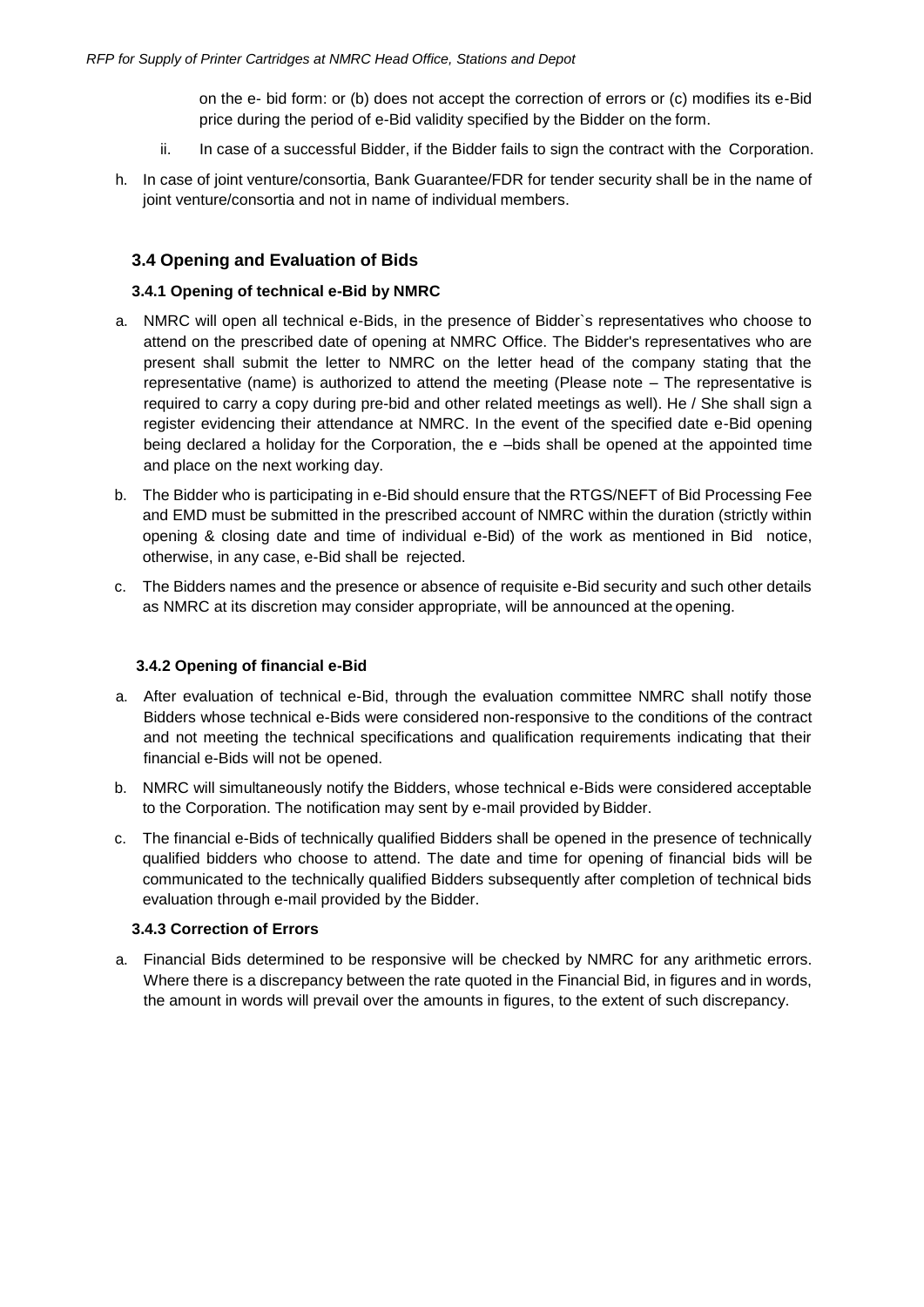b. The amount stated in the Financial Bid will be adjusted by NMRC in accordance with the above procedure for the correction of errors and shall be considered as binding upon the Bidder. If the Bidder does not accept the corrected quoted rate of e-Bid, his e-Bid will be rejected, and his Bid Security shall be liable for forfeiture.

#### **3.4.4 Examination of e-Bid document**

- a. The NMRC will examine the e-Bid to determine if:
	- i. They are complete;
	- ii. They meet all the conditions of the contract;
	- iii. The required e-Bid Processing fee, EMD and other required documents have been furnished;
	- iv. The documents have been properly digitally signed; and
	- v. The e-Bids are in order.
- b. Any e-Bid or e-Bids not fulfilling these requirements shall be rejected.

#### **3.4.5 Contacting NMRC**

- a. No Bidder shall contact NMRC on any matter relating to his/her e-Bid, from the time of the e-Bid opening to the time the contract is awarded. If the Bidder wishes to bring additional information to the notice of NMRC, he/she can do so in writing.
- b. Any effort by a Bidder to influence NMRC in its decisions on e-Bid evaluation, e- bid comparison or contract award may result in rejection of the Bidder's e-Bid.
- c. In the event of any information furnished by the Bidder is found false or fabricated, the minimum punishment shall be debarring /blacklisting from Noida Metro works and legal proceeding can also be initiated. EMD of such bidders will be forfeited.

#### **3.4.6 Confidentiality**

- a. Information relating to the examination, clarification, evaluation, and recommendation for the Bidders shall not be disclosed to any person who is not officially concerned with the process or is not a retained professional advisor advising NMRC in relation to or matters arising out of, or concerning the Bidding Process. Any effort by a Bidder to exert undue or unfair influence in the process of examination, clarification, evaluation and comparison of Proposal shall result in outright rejection of the offer, made by the said Bidder.
- b. NMRC shall treat all information, submitted as part of Bid, in confidence and shall require all those who have access to such material to treat the same in confidence. NMRC may not divulge any such information unless it is directed to do so by any statutory entity that has the power under law to require its disclosure or is to enforce or assert any right or privilege of the statutory entity and/ or NMRC or as may be required by law or in connection with any legal process.

#### <span id="page-15-0"></span>**3.5 Award of Contract**

#### **3.5.1 Award Criteria**

- a. NMRC will award the contract as per evaluation criteria stated in the RFP Document.
- b. NMRC will award the contract to the successful Bidder whose bid has been determined to be responsive to all the conditions of the contract and meeting the eligibility requirement of the bidding document.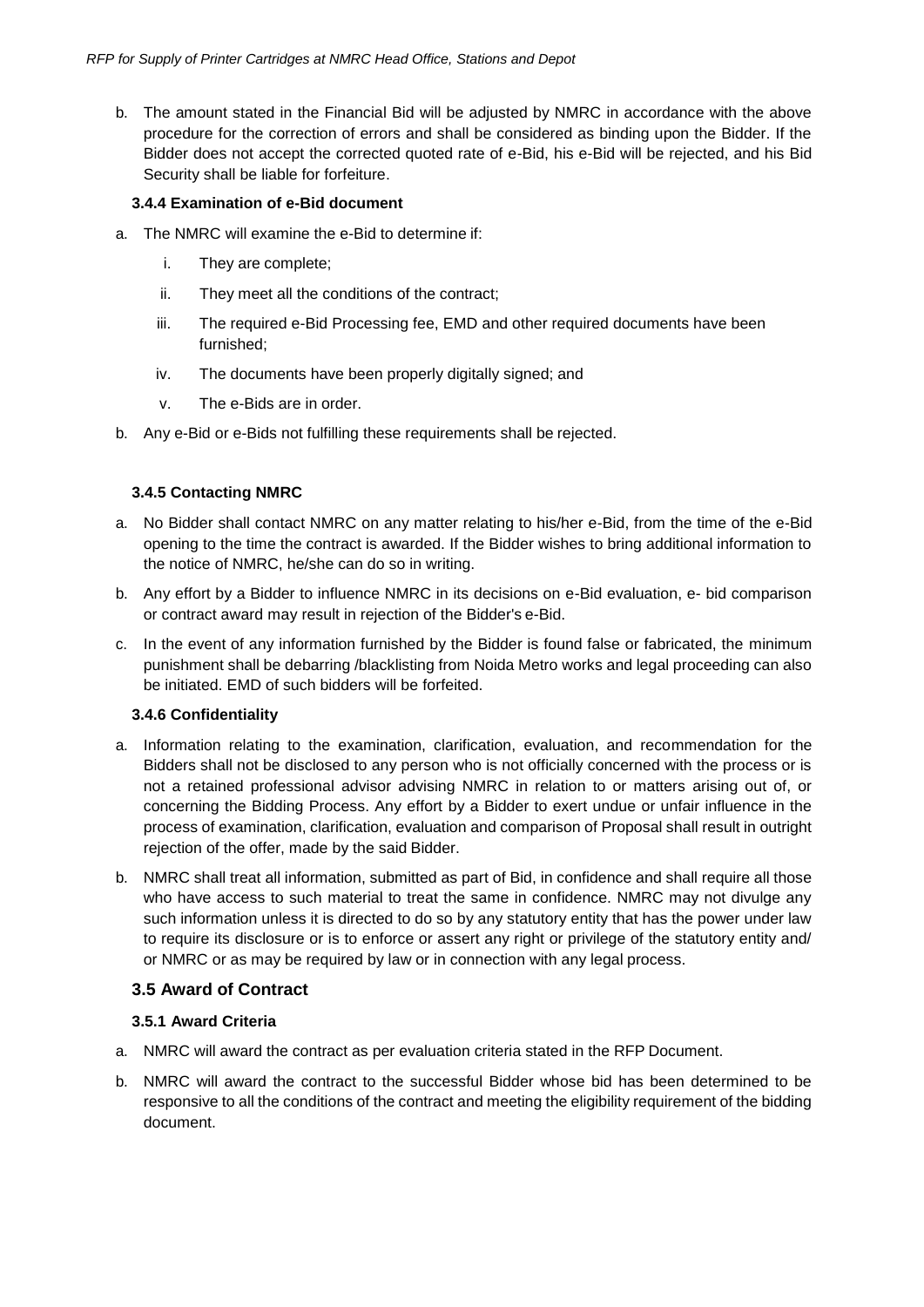#### **3.5.2 Notice of Award (NOA)**

- a. Prior to the expiration of the period of e-Bid validity, NMRC will notify the successful Bidder in writing, by letter/e-mail/fax, that its e-Bid has been accepted.
- b. The acceptance of NOA will constitute the formation of the contract.

#### **3.5.3 Signing of contract**

At the same time as NMRC notifies the successful Bidder that it's e-Bid has been accepted, the successful Bidder shall have to sign the Agreement with relevant document as mentioned in the RFP. The agreement draft along with other related terms and conditions will be same as furnished in this e-Bid. Any refusal will not be allowed. The Bidder need not download and submit in hard copies of these documents.

#### **3.5.4 NMRC's right to accept any e-Bid and to reject any or all e-Bids**

NMRC reserves the right to accept or reject any e-Bid, and to annul the e-Bid process and reject all e- Bids at any time prior to contract award, without thereby incurring any liability to the affected tenderer or tenderers.

# <span id="page-16-1"></span><span id="page-16-0"></span>**4. Section 4: Eligibility, Evaluation and Selection Process**

#### **4.1 Eligibility Criteria**

The Bidder's competence and capability is proposed to be established by the following parameters. The Bidder should meet all the criteria given in this section.

- a. Sole proprietorship, registered partnership firm, public limited company, private limited company or Consortium of any of the above can submit the Bidder. The firms and the companies should be registered in India.
- b. The Bidder should have a minimum experience of having satisfactorily completed similar works during last 5 (Five) years period ending last day of month previous to the one in which the bids are invited should be either of the following:
- i. One similar completed work of number of cartridge replacement/refilling of Rs. 66.38 lakhs.
- ii. Two similar completed work of number of cartridge replacement/refilling of Rs. 41.49 lakhs.
- iii. Three similar completed work of number of cartridge replacement/refilling of Rs. 33.19 lakhs.

#### **Definition of Similar Works - Works involving Supply and refilling of printer cartridges in any Govt/PSU/State Govt/Autonomous Body/Reputed Pvt Organizations/School/Colleges.**

- c. The Bidder should have minimum Average Annual Turnover from similar work of **Rs. 66.38 Lakhs (Sixty Six Thoudsand and thirty Eight Lakh only)** in the last 3 (three) Financial Years (2016- 2017, 2017-18, 2018-19) preceding the Bid Due Date.
- d. The bidder should have minimum net worth of **Rs 40 Lakh (Forty lakh only)** in last audited financial year.
- e. The Bidder should be registered with the Goods and Services Tax Authorities.
- f. The Bidder should not have been blacklisted/ banned/ declared ineligible for corrupt and fraudulent practices by the Government of India/ any State Government/ Government Agency and Supreme court and contracts have been terminated/ foreclosed by any company / department due to nonfulfillment of Contractual obligation in last 5 (five) financial years.
- g. It is necessary that the firm can withstand cash flows that the contract will require until payments received from the employer. Liquidity therefore becomes an important consideration. This shall be seen from the balance sheet of last year audited Rs. 11.85 lakhs to meet cash flows for this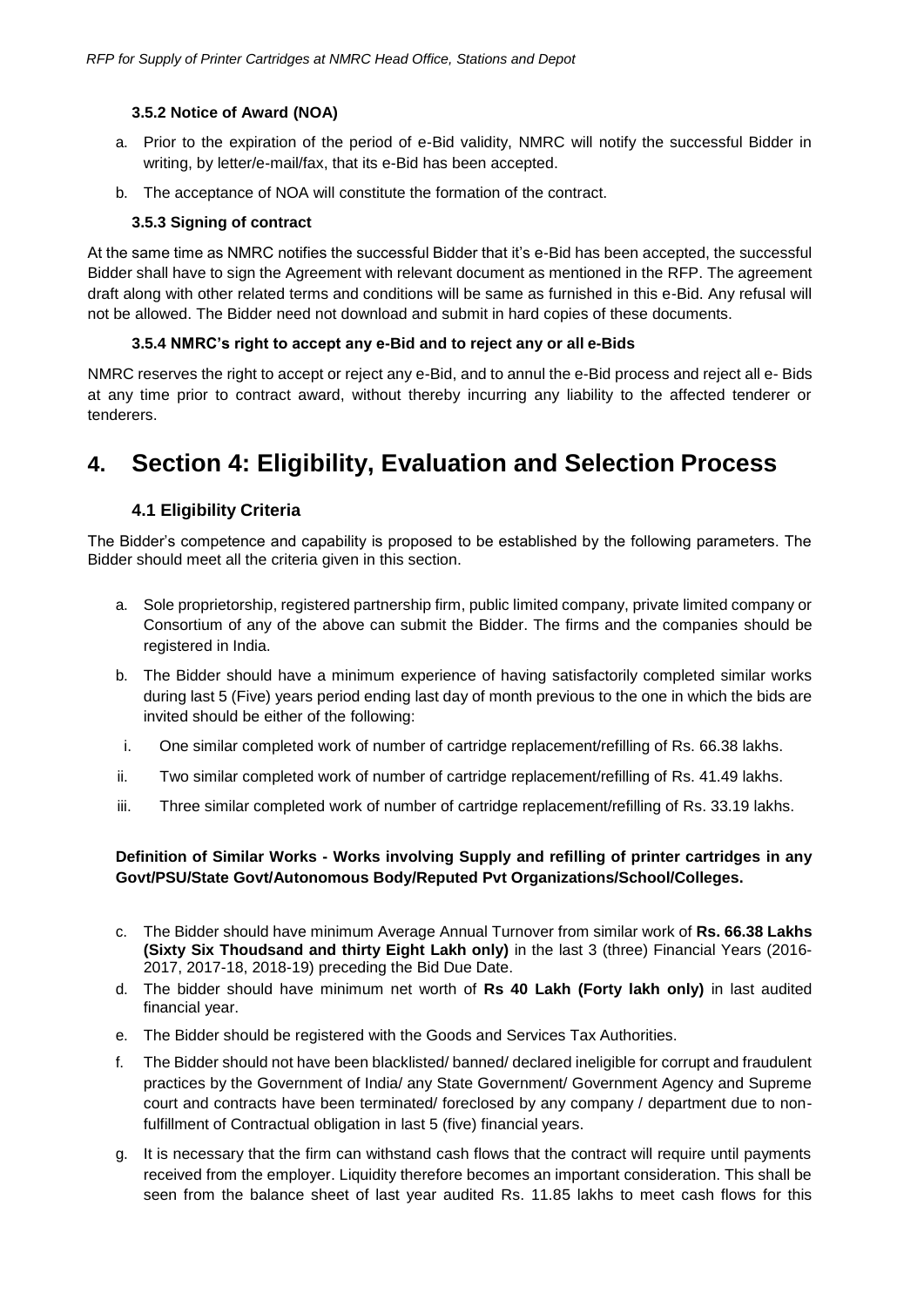contract, net of applicant's commitments for other contract.

h. Profit before tax should be positive in at least 2 (two) years, out of last three years audited financial years.

#### **The Bidder shall also furnish the following documentary proof:**

- a. For above criteria 4.1a
	- i. Registration certificate of the firm/ Partnership deed/ certificate of incorporation, etc.
	- ii. PAN certificate
- b. For above criteria 4.1b
	- i. Form 4: Work Experience with documentary evidence
- c. For above criteria 4.1c,d
	- i. Form 5: Financial Capability Details
	- ii. A copy of the Audited balance sheets and Profit and Loss Statements for the last 3 (three) financial years

In case the Financial Statements for the latest financial year are not audited and therefore the Bidder cannot make it available, the Bidder shall give an undertaking to this effect and the statutory auditor/charted accountant shall certify the same. In such a case, the Bidder shall provide the Audited Financial Statements for 2 (two) years preceding the year for which the Audited Financial Statement is not being provided. Also, pertaining to latest financial year, the bidder shall submit an affidavit certifying that "The Annual Accounts have not been audited so far. We are submitting the CA certified provisional accounts, which shall be substantiated by the Audited Accounts, when prepared."

- iii. Self attested copy of PAN, ITR
- d. For above criteria 4.1e
	- i. Copy of GST registration certificate
- e. For above criteria 4.1f
	- i. 10.8.Form8: Undertaking

#### **4.2 Information of the Technical and Financial Proposal**

- <span id="page-17-0"></span>i. The financial proposal of only technically qualified Bidders shall be opened for evaluation.
- j. The Bidder satisfying the criteria under shall be considered as qualified.
- k. The financial proposal of only qualified Bidders shall be opened for evaluation.
- l. The Bidder with the lowest quoted price for the entire term of 04 years in the financial quote (L1 bidder) shall be selected for the award of contract.

#### **Selection of Bidder**

NMRC shall award the Contract for Supply of Tools and Plants for Track Maintenance to the Lowest Tenderer (L1 bidder), whose tender has been determined to be substantially responsive and compliant to the requirements contained in the Tender Documents.

- a. In case, two or more technically qualified bidders quote the same rate
- b. in the Commercial Bid, and become Lowest (i.e. L-1), then the tender would be awarded to the bidder who has the highest / higher Average Annual Turnover from 'Similar Works' (as per Minimum Eligibility Criteria defined in Section 4 under "Definition of Similar Work") during the last 3 years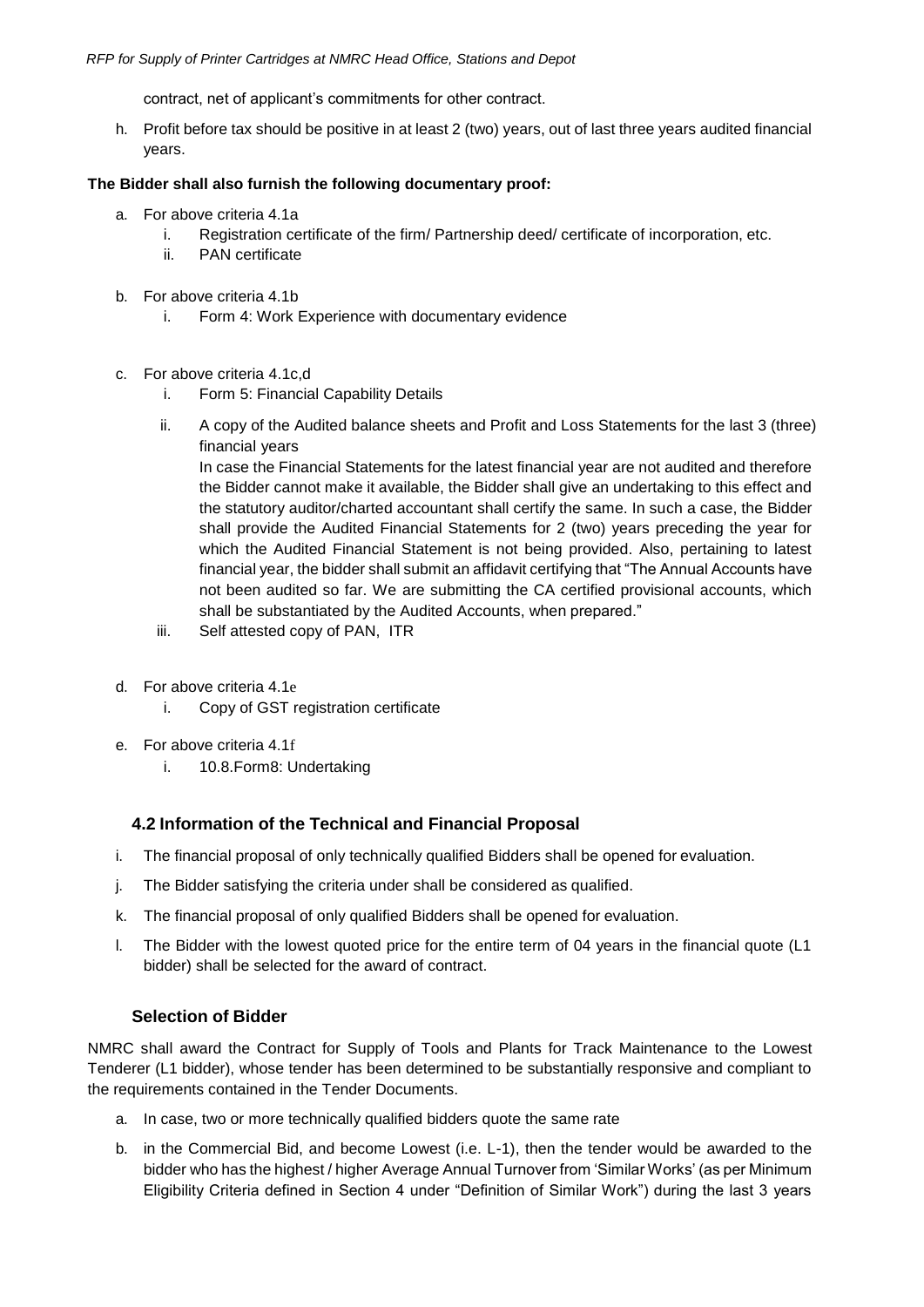ending on the last day of the month preceding the month in which the tender has been floated. Experience certificate / work completion certificate on client's letter head is mandatory to ascertain the nature, period and value of work which shall be required to be uploaded by the bidder by the last date of tender submission.

- c. Prior to the expiry of the period of bid validity, NMRC will notify the successful bidder in writing, either through Notice of Award (NOA), that his bid has been accepted.
- d. The NOA would be sent in duplicate to the successful bidder, who will return one copy to NMRC duly acknowledged, signed and stamped by the authorized signatory of the bidder, as an unconditional acceptance of the NOA, within 10 (ten)days from the date of issue of NOA.
- <span id="page-18-0"></span>e. No correspondence will be entertained by NMRC from the unsuccessful bidders.

#### **4.3 Notice of Award and Execution of Contract Agreement**

- a. NMRC will notify the Successful Bidder by a NOA that its bid has been accepted.
- b. The Selected Bidder shall, within 10 (ten) days of the receipt of the NOA, sign and return the duplicate copy of the NOA in acknowledgement thereof along with letter of acceptance of NOA. In the event, the duplicate copy of the NOA duly signed by the Selected Bidder and letter of acceptance of NOA is not received by the stipulated date, NMRC may, unless it consents to extension of time for submission thereof, appropriate the Bid Security of such Bidder as mutually agreed genuine pre-estimated loss and damage suffered by NMRC on account of failure of the Selected Bidder to acknowledge the NOA
- c. The Successful Bidder shall execute the Contract Agreement within 30 (thirty) days of the letter of acceptance of NOA or such extended period as may be decided by the Corporation.
- d. Failure of the Successful Bidder to comply with the requirement of acknowledgement of NOA shall constitute sufficient grounds for the annulment of the NOA, and forfeiture of the bid security.
- e. **The Purchaser reserves the right to increase or decrease the quantity up to 25% of the quantity offered by the successful tenderer. The bidder is bound to accept the increase or decrease in the tendered quantity up to 25% under this clause without any change in unit price.**
- f. In case the variation in individual items or the group of items as stipulated above, is more than 25% on plus side, the rate for the varied quantity beyond 25% shall be negotiated between the NMRC and the Contractor and mutually agreed rates arrived at before actual execution of the extra quantity. In case the contractor executes the extra quantity without written approval of the NMRC with specific instructions to execute pending the finalization of rates, the payment shall be made at contract rate only. In the event of disagreement, the Engineer shall fix such rates of price as are, in his opinion appropriate and shall notify the Contractor accordingly, with a copy to the Employer. Until such time as rates or prices are agreed or fixed, the Engineer shall determine provisional rates or prices to enable on account payments to the Contractor. Alternatively, in the event of disagreement, the Contractor shall have no claim to execute extra quantities/new items and the Engineer shall be free to get such additional quantities beyond 25% new items executed through any other agency. However, if the Engineer or the Employer so directs the Contractor shall be bound to carry out any such additional quantities beyond the limits stated above original quantities and or new items and the disagreement or the difference regarding rates to be paid for the same shall be settled in the manner laid down under the conditions for the settlement of dispute.

#### **4.4 Performance Bank Guarantee / Security Deposit**

<span id="page-18-1"></span>a. To fulfill the requirement of performance bank guarantee during the implementation period, the Successful Bidder (herein referred to as the "Contractor") shall deposit **Rs 5 Lakhs** in form of FDR/ DD or unconditional and irrevocable Bank Guarantee bond issued by a scheduled bank in favor of NMRC valid for 01 Years 06 Months within 30 days from Notice of Award.EMD amount of successful bidder shall be adjusted in the performance bank guarantee, if applicable. For unsuccessful bidder, EMD shall be refunded without any interest. In case of extension of tenure by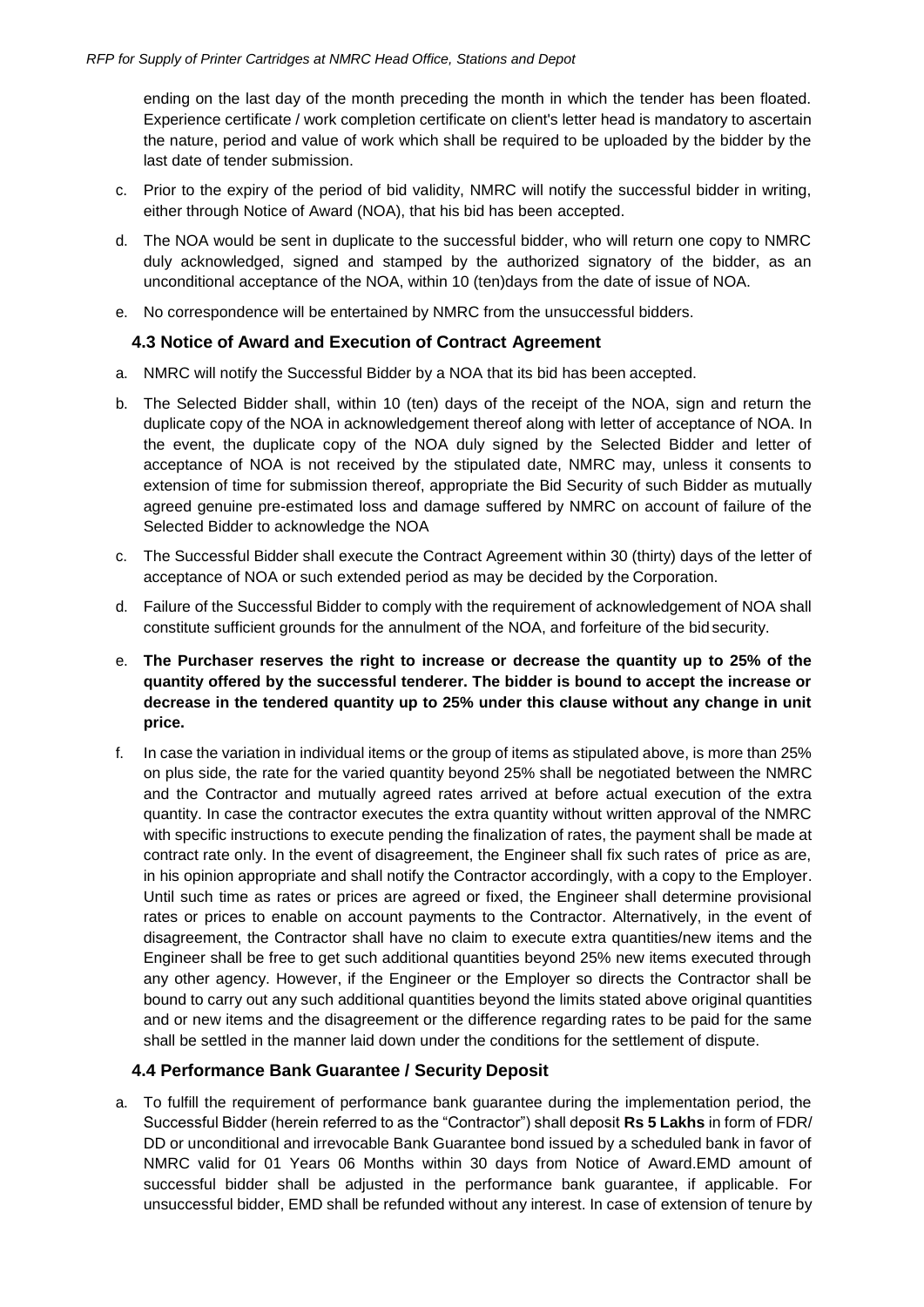1 Year, the performance bank guarantee shall be extended by 01 Year as well.

- b. It is to note that if contract value increases by more than 25% of the original contract value, the performance bank guarantee shall be increased accordingly.
- c. A Contract agreement will have to be signed by the Contractor at his cost on proper stamp paper. Without performance guarantee by Contractor, Contract agreement shall not be signed.
- d. NMRC reserves the right for deduction of NMRC dues from Contractor's Performance Bank Guarantee/ Security Deposit (interest free) for – Any penalty imposed by NMRC for violation of any terms and conditions of agreement committed by the Contractor.
	- i. Any amount which NMRC becomes liable to the Government/Third party due to any default of the Contractor or any of his director/ employees/ representatives/ servant/ agent, etc.
	- ii. Any payment/ fine made under the order/judgment of any court/consumer forum or law enforcing Contractor or any person duly empowered in his behalf.
	- iii. Any outstanding payment/ claims of NMRC remained due after completion of relevant actions as per agreement.
- e. Once the amount under above Clause is debited, the Contractor shall replenish the Security Deposit/ Performance Bank Guarantee to the extent the amount is debited within 15 days period, failing which, it shall be treated as Contractor Event of Default and will entitle NMRC to deal with the matter as per the provisions of RFP and Contract Agreement.

#### <span id="page-19-0"></span>**4.5 Contract during Proposal Evaluation**

- a. Proposals shall be deemed to be under consideration immediately after they are opened and until such time NMRC makes official intimation of award/ rejection to the Bidders. While the Proposals are under consideration, Bidders and/ or their representatives or other interested parties are advised to refrain from contacting by any means, NMRC and/ or their employees/ representatives on matters related to the Proposals under consideration till the time Contract is awarded
- b. Any effort by a Bidder to influence NMRC in its decisions on e-Bid evaluation, e-Bid comparison or contract award may result in rejection of the Bidder's e-Bid.
- c. In the event of any information furnished by the agency is found false or fabricated the minimum punishment shall be debarred/ blacklisting and the legal proceeding may also be initiated.
- d. If the Bidder wishes to bring additional information to the notice of NMRC, he/she can do so in writing. All correspondence/ enquiry should be submitted to the following in writing by fax/ post/courier:

GM (Technical) Noida Metro Rail Corporation (NMRC) Limited Block-III, 3rd Floor, Ganga Shopping Complex, Sector-29, Noida -201301 District Gautam Budh Nagar, Uttar Pradesh Email: [nmrcnoida@gmail.com](mailto:nmrcnoida@gmail.com)

e. No interpretation, revision, or other communication from NMRC regarding this solicitation is valid unless in writing and signed by the competent authority from NMRC.

#### <span id="page-19-1"></span>**4.6 Project Financial Terms**

#### **Payment Terms**

The standard payment terms subject to recoveries, if any by way of Liquidated damages (LD) will be as under:

- a. Payment will be made on monthly basis as per actual qty after producing following documents:
	- i. Catridge replacement/refilling records.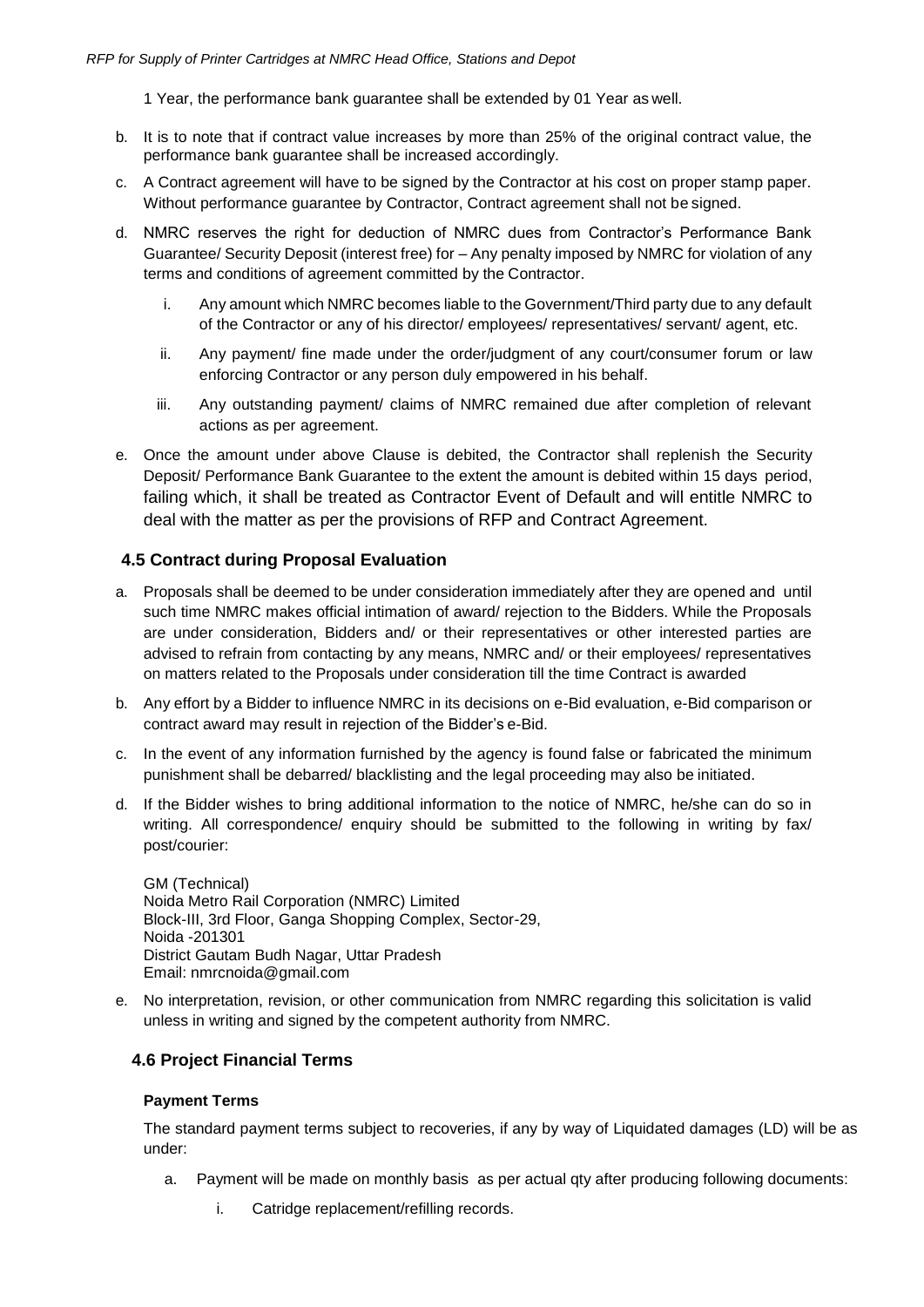- ii. Acceptance/Receiving by NMRC staff.
- iii. Submission of delivery Challan/E-way Bill
- iv. Copies of invoices.
- b. No Payment shall be made in advance.
- c. No payment shall be made for the items rejected

# <span id="page-20-0"></span>**5. Section 5: General Conditions of Contract (GCC)**

These conditions shall be part of the contract agreement.

#### **5.1 General Provisions**

#### **5.1.1 Governing law and jurisdiction**

These general conditions shall be governed by and construed in accordance with the laws in the territory of India. Irrespective of the place of delivery and the place of payment under the contract, the contract shall be deemed to have been made at the panel in India from where the acceptance of tender has been issued. Any dispute arising between the parties or arising out of this project or these terms shall be subject to the exclusive jurisdiction of, and venue in, the District court located in Gautam Budh Nagar, Uttar Pradesh, India.

#### **5.1.2 Notices**

Any notice, request or consent required or permitted to be given or made pursuant to these general conditions shall be in writing. Any such notice, request or consent shall be deemed to have been given or made when delivered in person to an authorized representative of the party to whom the communication is addressed, or when sent to such party at the mentioned address.

#### **5.1.3 Authorized Representatives**

Any action required or permitted to be taken, and any document required or permitted to be executed under these general conditions by the Corporation or the Successful Bidder may be taken or executed by the officials as formally designated by each party.

#### **5.1.4 Taxes and Duties**

- a. The Agency shall bear and pay all taxes, duties, levies and charges assessed on the Agency, its Sub Agencies or their employees by all municipal, state or national government authorities in connection with the Facilities in and outside India, the amount of which is deemed to have been included in the Contract Price.
- b. The Agency shall ensure full compliance with tax laws of India with regard to this contract and shall be solely responsible for the same. He shall keep the Employer fully indemnified against liability of tax, interest, penalty etc., of the Agency's in respect thereof, which may arise.

#### **5.2 Commencement, Completion, Modification and Termination of Contract**

a. Effectiveness of Contract

This Contract shall come into effect on the date the Contract is signed by both the parties and such other later date as discussed and agreed with the Bidder.

#### b. Commencement of Services

The Agency shall begin carrying out the Services from the date of acceptance of NOA or any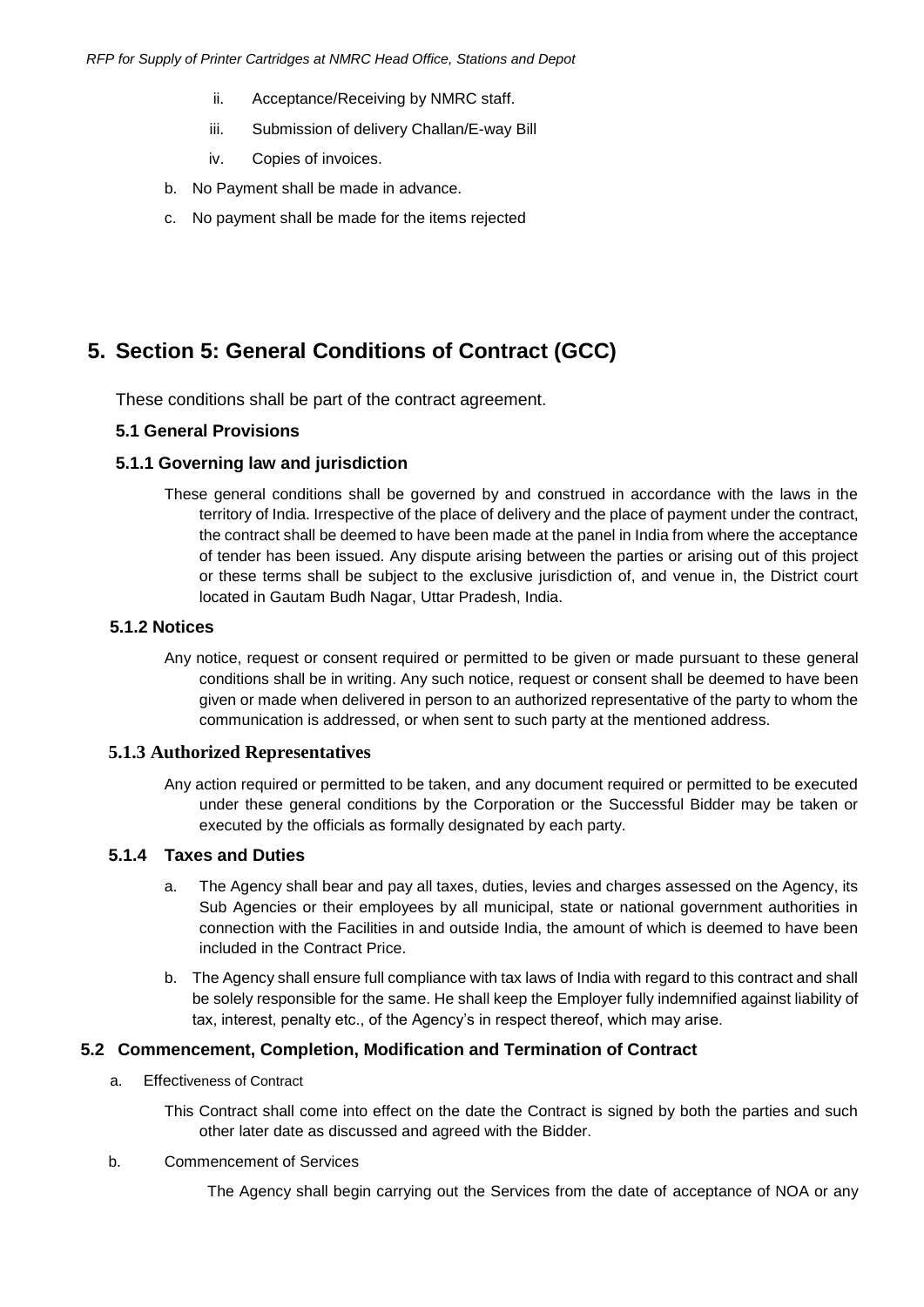such date as specified by the Corporation.

c. Expiration of Contract

 Unless terminated earlier pursuant to Clause [f](#page-21-0) hereof, these general conditions shall expire at the end of such time period as given in the time schedule in RFP Document.

- d. Modifications or Variations
- Any modification or variation of the terms and conditions of these general terms, including any modification or variation of the scope of the Services, may only be made by written agreement between the Parties. However, each Party shall give due consideration to any proposals for modification or variation made by the other Party.

#### e. **Force Majeure**

- (i) Definition: For the purpose of these general terms, "Force Majeure" means an event which is beyond the reasonable control of a Party and which makes a Party's performance of its obligations under the Contract impossible or so impractical as to be considered impossible under the circumstances.
- (ii) No Breach of Contract: The failure of a Party to fulfill any of its obligations under the contract shall not be considered to be a breach of, or default under, this Contract insofar as such inability arises from an event of Force Majeure, provided that the Party affected by such an event (a) has taken all reasonable precautions, due care and reasonable alternative measures in order to carry out the terms and conditions of this Contract, and (b) has informed the other Party as soon as possible about the occurrence of such an event.
- (iii) Extension of Time: Any period within which a Party shall, pursuant to this Contract, complete any action or task, shall be extended for a period equal to the time during which such Party was unable to perform such action as a result of Force Majeure.
- <span id="page-21-0"></span>(iv) Payments: During the period of their inability to perform the Services as a result of an event of Force Majeure, the Agency shall be entitled for time extension for such period.

#### f. **Termination of Contract**

i. If the Agency fails to deliver the items within the period fixed for such delivery in the contract or as extended or at any time repudiates the contract before the expiry of such period, the purchaser may without prejudice to his other rights. The total amount of liquidated damages, however, not exceed the limit of liquidated damages - 10%, after which contract will be deemed as cancelled & PBG will be encashed by the Purchaser.

#### **5.2.7. Upon Termination of this Agreement for any reason whatsoever**

a. The termination of this Agreement shall not release Agency to pay any sums then owing to the other party nor from the obligation to perform or discharge any liability that had been incurred prior thereto.

#### **5.3 Insolvency and Breach of Contract**

The Purchaser may at any time, issue notice in writing summarily terminate the contract without compensation to the Agency in any of the following events, that is to say –

- a. If the Agency being an individual or a firm Any partner thereof, shall at any time, be adjudged insolvent or shall have a receiving order or order for administration of his estate made against him or shall take any proceeding for composition under any Insolvency Act for the time being in force or make any conveyance or assignment of his effects or enter into any assignment or composition with his creditors or suspend payment or if the firm be dissolved under the Partnership Act, or
- b. If the Agency being a company is wound up voluntarily or by the order of a Court or a Receiver, Liquidator, or Manager on behalf of the debenture holders is appointed, or circumstances shall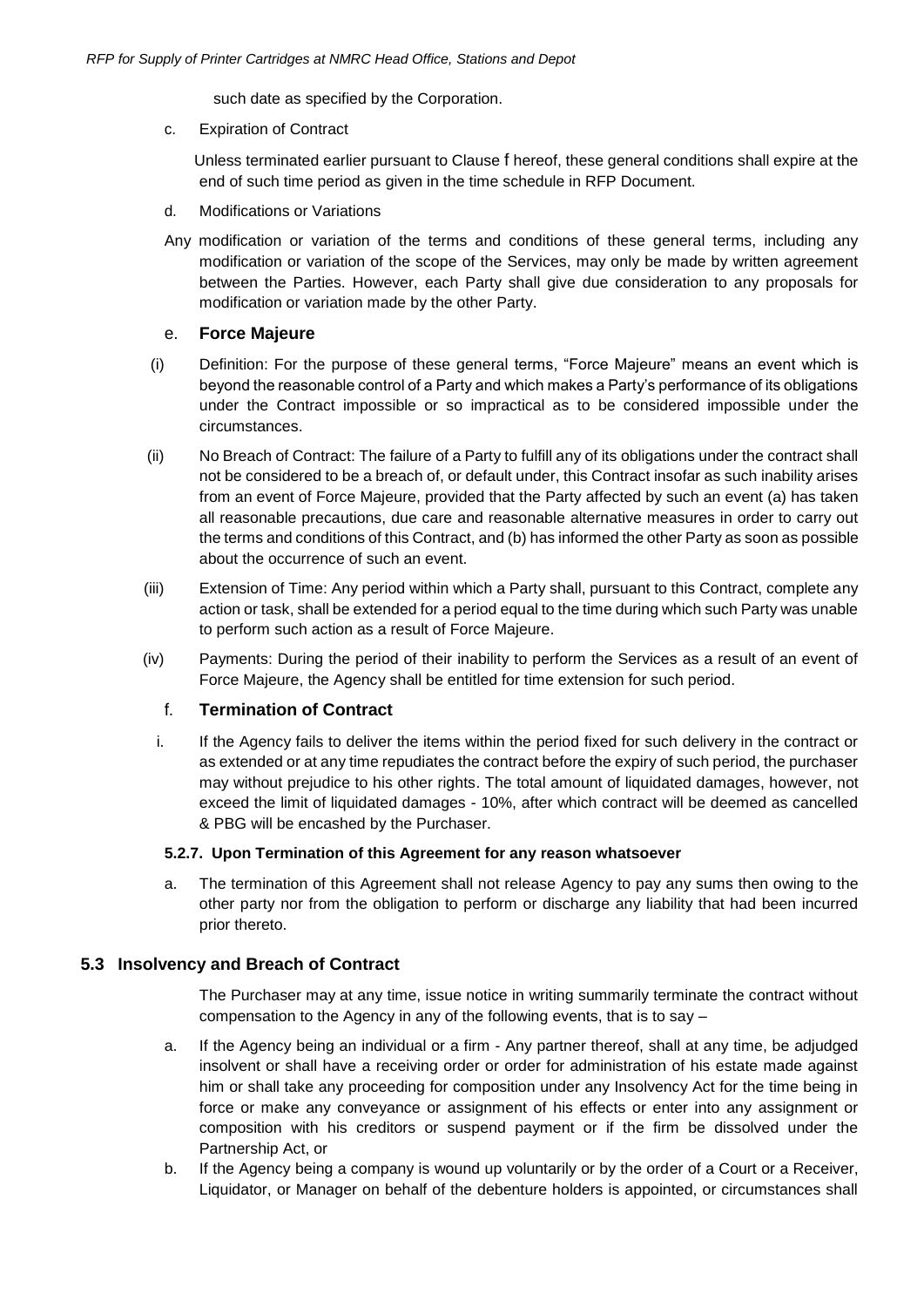have arisen which entitle the Court or Debenture holders to appoint a Receiver, Liquidator or Manager, or

- c. If the Agency commits any breach of the contract not herein specifically provided for
- d. Provided always that such determination shall not prejudice any right of action or remedy which shall have accrued or shall accrue thereafter to the Purchaser and provided also the Agency shall be liable to pay to the Purchaser any extra expenditure he is thereby put to and the Agency shall, under no circumstances, be entitled to any gain on re purchase.

#### **5.4 Warranty**

- a. The Bidder shall give warranty that the goods shall be new and free from defects and manufacture shall be of the highest grade and consistent with the established and generally accepted standards for materials of the type ordered.
- b. If it becomes necessary for the Agency to replace or renew any defective portion/portions of the item under this clause, the provisions of the clause shall apply to the portion/portions of item's replaced or renewed. If any defect is not remedied within a reasonable time, the Purchaser may proceed to get the work done at the Agency's risk and expenses, but without prejudice to any other rights which the Purchaser may have against the Agency in respect of such defects.
- c. Replacement under warranty clause shall be made by the Agency free of all charges at site including freight, insurance and other incidental charges, as the case may be.

#### **5.5 Inspection**

a. The Purchaser or its representatives or ultimate client shall have the right to inspect and test the goods for their conformity to the specifications as required.

#### **5.6 Obligations of the Agency**

- b. The Agency/Bidder shall undertake Installation of Supply of Tools and Consumables with due care and diligence in accordance with the Contract.
- c. Engagement of Staff and Labour- Except as otherwise stated in the Specification, the Agency shall ensure/ make arrangements for the engagement of all staff and labour, local or otherwise, and for their payment, transport, etc.

#### **5.7 Packaging**

a. The Agency shall be responsible for packing, transporting, receiving, storing and protecting all items and other things required for the Works.

#### **5.8 Obligations of Corporation**

NMRC agrees to provide support to the Agency and undertake to observe, comply with and perform, subject to and in accordance with the provisions of the Agreement and the Applicable Laws.

#### <span id="page-22-0"></span>**5.9 Fraud and Corrupt Practices**

a. The Bidders and their respective officers, employees, agents and advisers shall observe highest standard of ethics during Bidding Process and subsequent to issue of NOA and during subsistence of Contract Agreement. Notwithstanding anything to the contrary contained herein, or in the NOA or the Contract Agreement, NMRC may reject a Bid, withdraw the NOA, or terminate the Contract Agreement, as the case may be, without being liable in any manner whatsoever to the Bidder or Agency, as the case may be, if it determines that the Bidder or Agency, as the case may be, has, directly or indirectly or through an agent, engaged in corrupt practice, fraudulent practice, coercive practice, undesirable practice or restrictive practice in the Bidding Process. In such an event, NMRC shall been titled to forfeit & appropriate Bid Security or Security Deposit (interest free)/ Performance Bank Guarantee, as the case may be, as Damages, without prejudice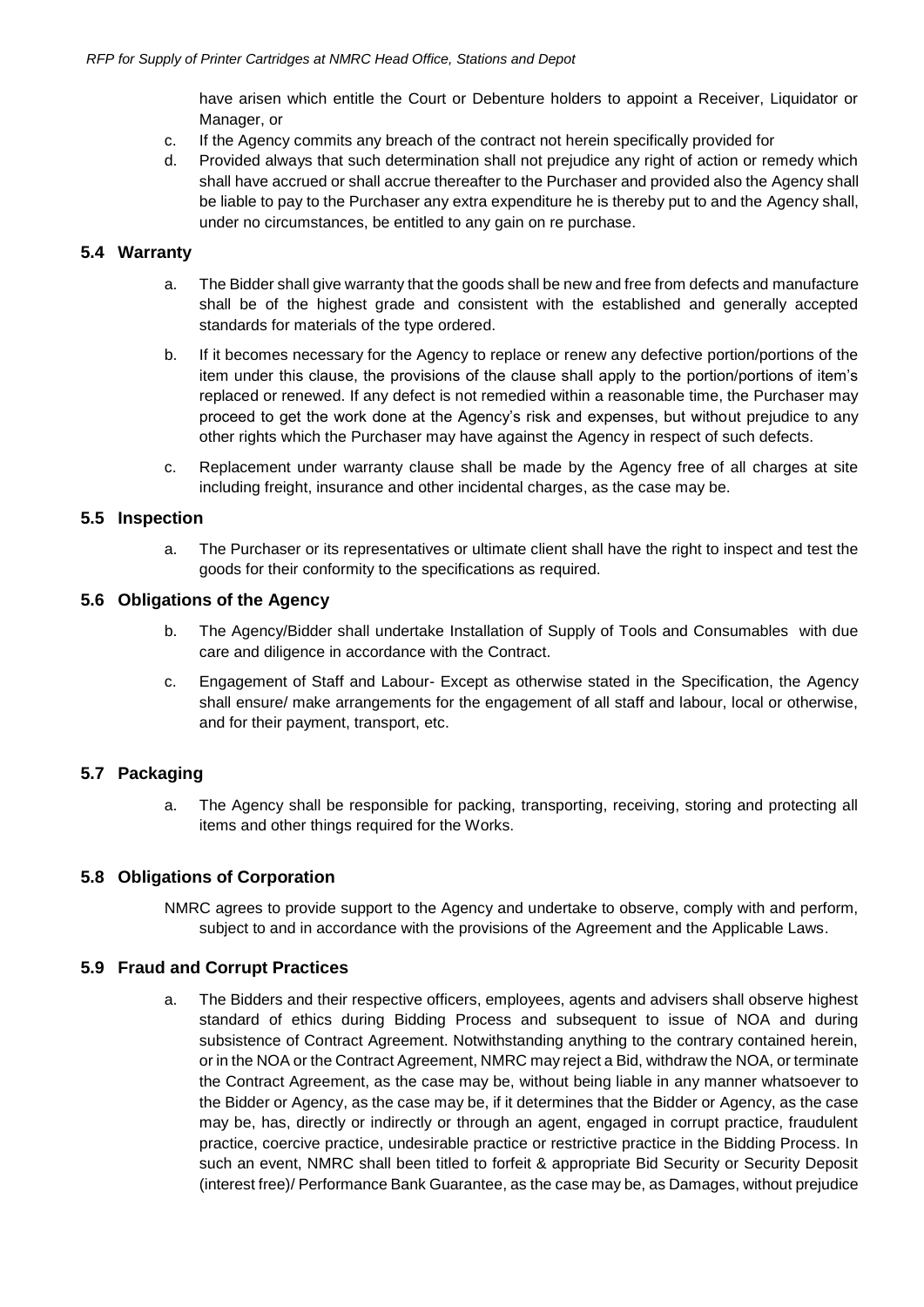to any other right or remedy available to NMRC under Bidding Documents and/ or Contract Agreement, or otherwise.

- b. Without prejudice to the rights of NMRC under Clause [5.9](#page-22-0)[a](#page-22-0) hereinabove and the rights and remedies which NMRC may have under the NOA or the Contract Agreement, or otherwise if a Bidder or Agency, as the case may be, is found by NMRC to have directly or indirectly or through an agent, engaged or indulged in any corrupt practice, fraudulent practice, coercive practice, undesirable practice or restrictive practice during the Bidding Process, or after the issue of the NOA or the execution of the Contract Agreement, such Bidder or Agency shall not be eligible to participate in any tender or RFP issued by NMRC during a period of 3 (three) years from the date such Bidder is found by NMRC to have engaged, directly or indirectly, in any corrupt practice, fraudulent practice, coercive practice, undesirable practice or restrictive practice.
- c. For the purposes of this Clause, the following terms shall have the meaning herein after respectively assigned to them:
- i. "corrupt practice" means the offering, receiving, or soliciting, directly or indirectly, of anything of value to influence the action of a public official in the selection process or in contract execution;
- ii. "fraudulent practice" means a misrepresentation or omission of facts in order to influence a selection process or the execution of a contract;
- iii. "collusive practices" means a scheme or arrangement between the Agency, with or without the knowledge of the authority, designed to establish prices at artificial, non-competitive levels;
- iv. "coercive practices" means harming or threatening to harm, directly or indirectly, persons or their property to influence their participation in a procurement process, or affect the execution of a contract
	- d. Measures to be taken:
		- i. The Corporation shall have right to cancel the engagement of the Agency, if found to be indulged in corrupt, fraudulent, collusive or coercive practices either during the selection process or during the execution of the contract.

#### **5.10 Settlement of Disputes**

#### 5.10.1. Amicable Settlement

- The Parties agree that the avoidance or early resolution of disputes is crucial for a smooth execution of the Contract and the success of the Project. The Parties shall use their best efforts to settle amicably all disputes arising out of or in connection with this Contract or its interpretation.
- 5.10.2. Arbitration
- In the event of any dispute and/ or difference whatsoever arising under this contract or in connection therewith, including any question relating to the meaning, scope and interpretation of this Contract or it's clause or any alleged breach thereof, the same shall be attempted to be settled by mutual discussions and consultations between the parties hereof. In the event of any such dispute, any/ or difference is not settled in aforesaid manner, then the dispute(s) shall be referred for arbitration. The sole Arbitrator would be appointed by the MD, NMRC. The decision of the said sole Arbitrator shall be final subject to the above, the provisions of the Arbitration and Conciliation Act, 1996 shall apply. The arbitration proceedings shall take place in Noida.
- 5.10.3. Jurisdiction
- With respect to any dispute arising out of or related to this Contract, the parties consent to the exclusive jurisdiction of, and venue in, the District Court located in Gautam Budh Nagar, Uttar Pradesh, India.

#### 5.10.4. Cost

The cost of arbitration shall be borne by the respective parties. The cost shall, inter alia, include the fees of the Arbitrator(s) as per rates fixed by the Employer from time to time.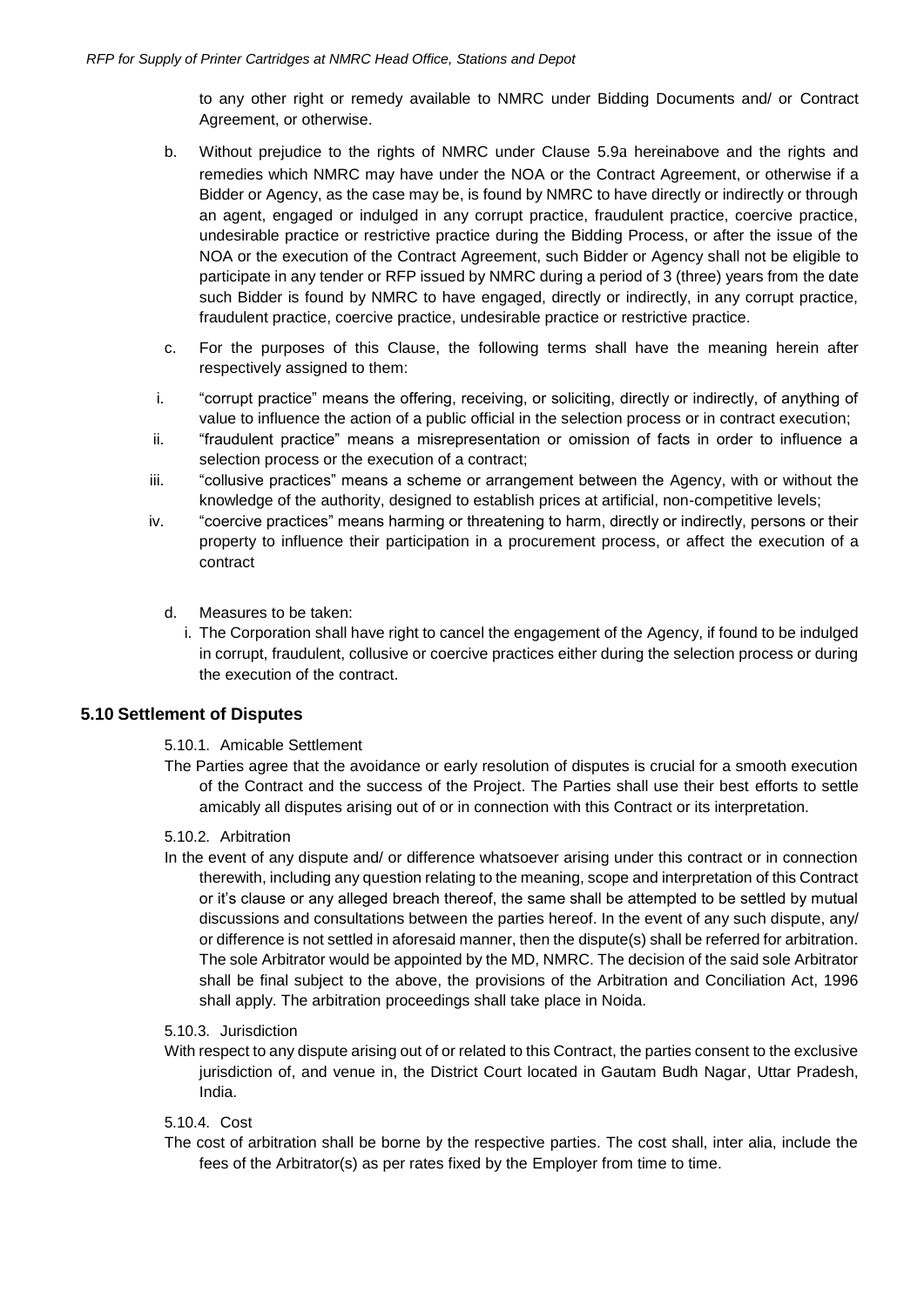### <span id="page-24-0"></span>**6 Section 6: Draft Contract Agreement**

THIS AGREEMENT made on the ………….day of ..................2018 at Noida, District GautamBudh Nagar, Uttar Pradesh Between **Noida Metro Rail Corporation Limited** (Hereafter referred to as "NMRC"), a company incorporated under Companies Act 2013, vide corporate identification Number: U60231UP2014SGC066849 and having its registered office at **Block-III, 3rd Floor, Ganga Shopping Complex, Sector-29, Noida -201301, District GautamBudh Nagar, Uttar Pradesh, India** *represented by ...................................................of the company, by virtue of his designation and authorization by …………………….., Managing Director, NMRC* (hereinafter called as the "Corporation"), which expression shall unless excluded by or repugnant to the context or meaning thereof be deemed to include its successors and permitted assigns) of the one part,

#### **AND**

**………………………………………………………………….………………..** having its registered office at **………………………………………………………………**,represented by**………………………………….**(herein after called the **"Contractor",** which expression shall unless excluded by or repugnant to the context or meaning thereof be deemed to include its successors and permitted assigns) of the other part. WHEREAS the Corporation desires that the Works/ Services known as the **"…………………………………………………………………………………………………."**should be executed by the Contractor, and has accepted a contract by the Contractor for the execution and completion of these Works.

The Corporation and the Contractor agree as follows:

- **1.** In this Agreement words and expressions shall have the same meanings as are respectively assigned to them in the Contract documents referred to.
- **2.** The following documents shall be deemed to form and be read and construed as part of this Agreement -

#### **Reference:**

- (i) Tender No. ………………………… Dated ………………..
- (ii) Bid Documents duly accepted and submitted by …………………………… dated ……………..
- (iii) The Bidding Documents which include all the Sections specified below:
	- a. Section 1: General Information
	- b. Section 2:Terms of Reference
	- c. Section 3: Instructions to Bidders
	- d. Section 4: Eligibility, Evaluation and Selection Process
	- e. Section 6: Special Conditions of Contract
	- f. Section 8: Draft Contract Agreement
	- g. Section 9: Appendices
	- h. Section 10: Forms
	- i. Amendment/ Modification, if any
- (iv) Notice of Award ( ......................... ) issued by NMRC
- (v) Letter of Acceptance of NOA (…………………………….) given by ................. to NMRC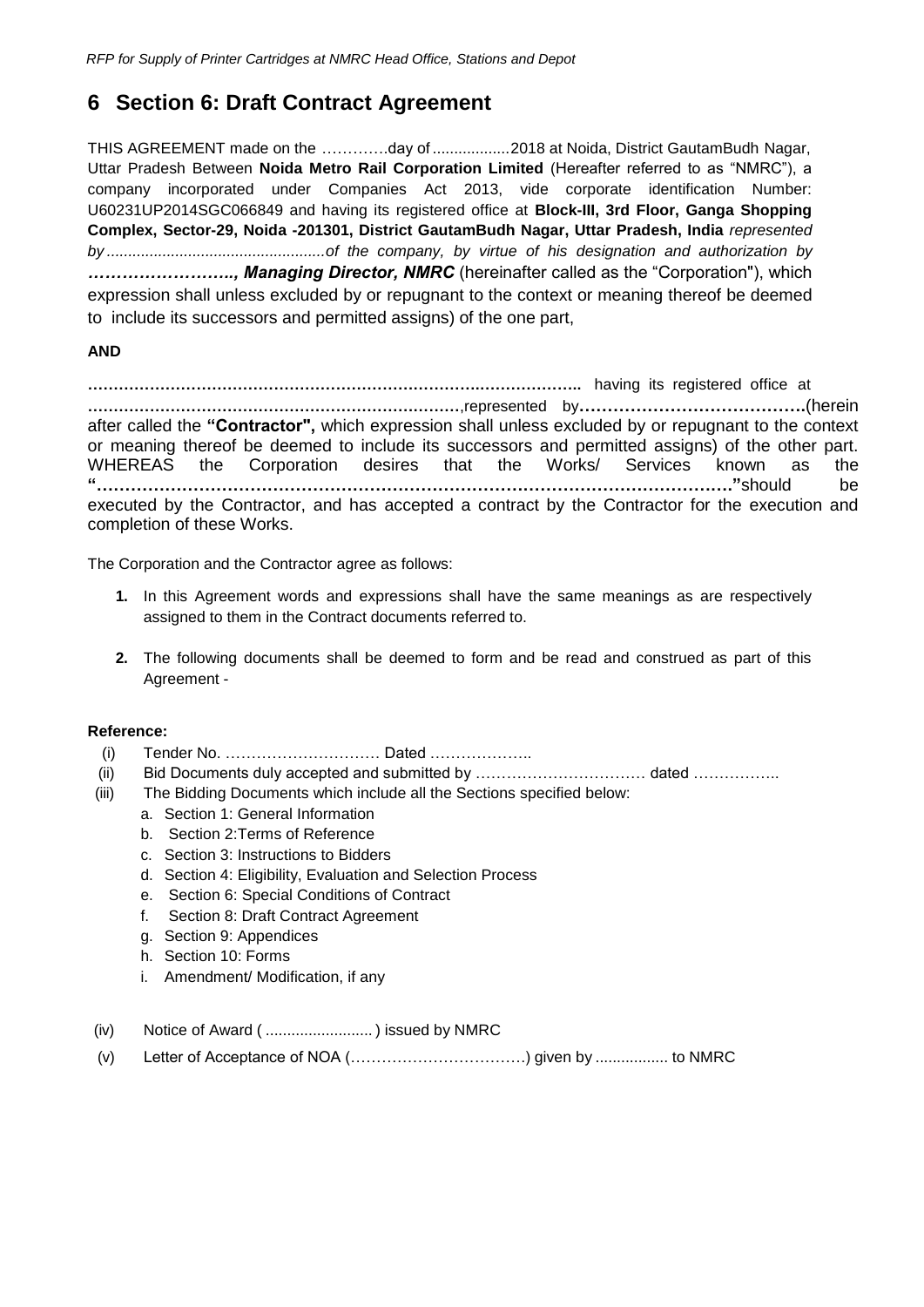(vi) Any other admitted correspondence documents between NMRC and the Bidder.

#### **3. Duration of Contract**

The Corporation intends to appoint a Contractor to NMRC for a period of 12 Months, which may be extended for a further period of One Year after reviewing the performance of the Contractor and depending upon the requirement and administrative convenience of NMRC in mutual agreement with the Bidder.

#### **4. Price Schedule**

NMRC shall consider the following Total Contract Price, as quoted by the Contractor as part of financial bid**.**

- **5.** The courts at District GautamBudh Nagar, Uttar Pradesh shall have the exclusive jurisdiction to try all disputes arising out of this agreement between the parties.
- **6.** In consideration of the payments to be made by the Corporation to the Contractor as specified in this Agreement, the Contractor hereby covenants with the Corporation to execute the Works/ Services and to remedy defects therein in conformity in all respects with the provisions of the Contract and Notice of Award issued. "Any conditions, deviation, assumption, exclusion, suggestion of alternative clauses, request of amendments in conditions & specifications of work submitted by bidders along with his Technical Bid or Financial bid, which is different from the Tender Document, Corrigendum, Addendum uploaded by NMRC on the E-Tender Portal (http://etender.up.nic.in) and any other correspondence in this regard, shall not be treated as a part of the contract Agreement & shall not be binding upon NMRC in anyway whatsoever at any stage of work during execution or thereafter."
- **7.** The Corporation hereby covenants to pay the Contractor in consideration of the execution and completion of the Works/Services, the Contract Price or such other sum as may become payable under the provisions of the Contract at the times and in the manner prescribed by the Contract and NOA.

IN WITNESS where of the parties hereto have caused this Agreement to be executed in accordance with the laws of India on the day, month and year specified above.

| For and on behalf of the Contractor<br>Signature of the authorized official | For and on behalf of the Corporation<br>Signature of the authorized official |  |
|-----------------------------------------------------------------------------|------------------------------------------------------------------------------|--|
| Name of the official                                                        | Name of the official                                                         |  |
| Stamp/Seal of the Contractor<br>Stamp/Seal of the Corporation               |                                                                              |  |
| In the presence of:                                                         | In the presence of:                                                          |  |
| Sign of Witness 1________________                                           | Sign of Witness 1                                                            |  |
| Name                                                                        | Name                                                                         |  |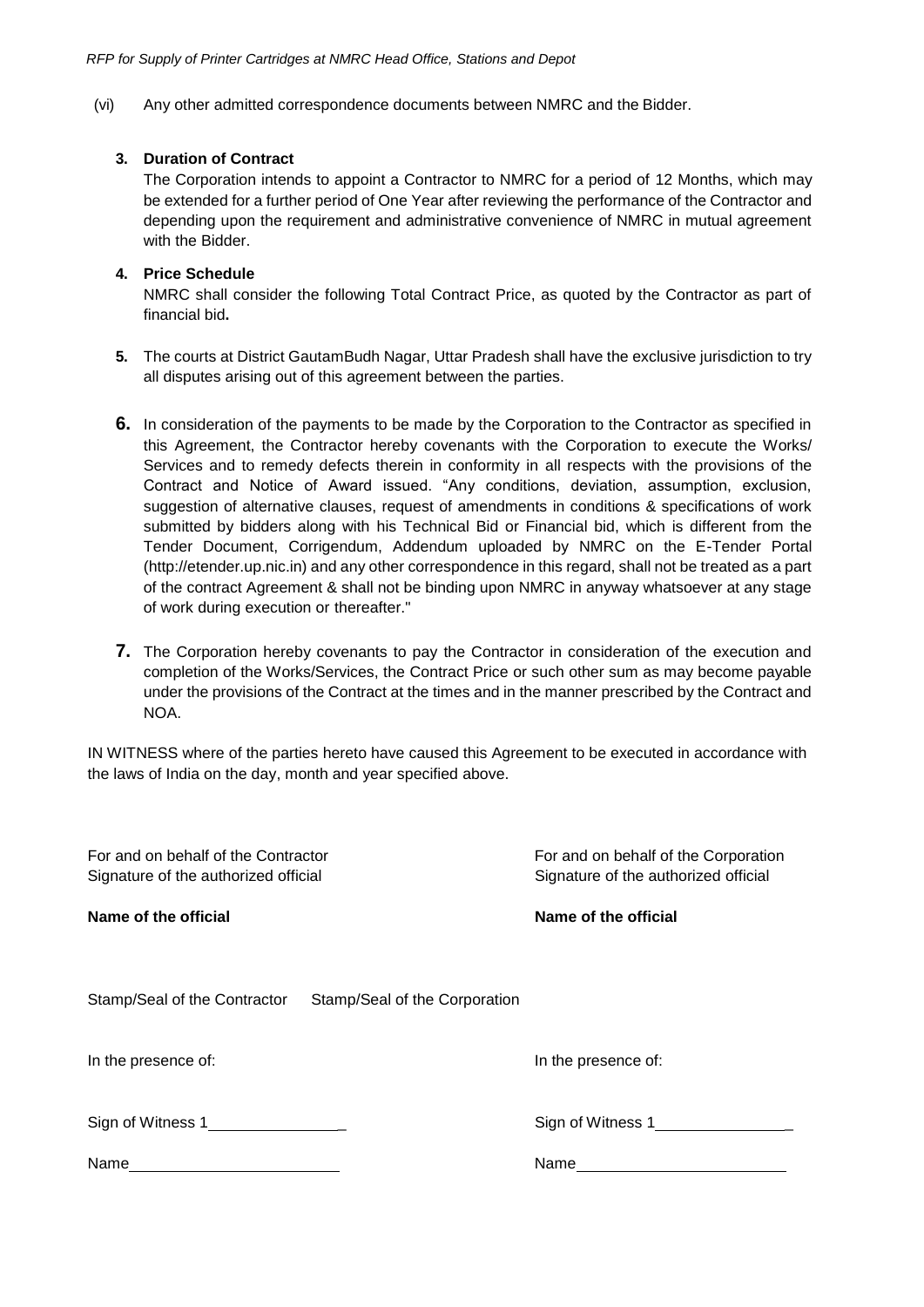*RFP for Supply of Printer Cartridges at NMRC Head Office, Stations and Depot*

| Address_________________________    |                   |
|-------------------------------------|-------------------|
|                                     |                   |
|                                     |                   |
| Sign of Witness 2__________________ | Sign of Witness 2 |
|                                     | Name              |
| Address___________________________  |                   |
|                                     |                   |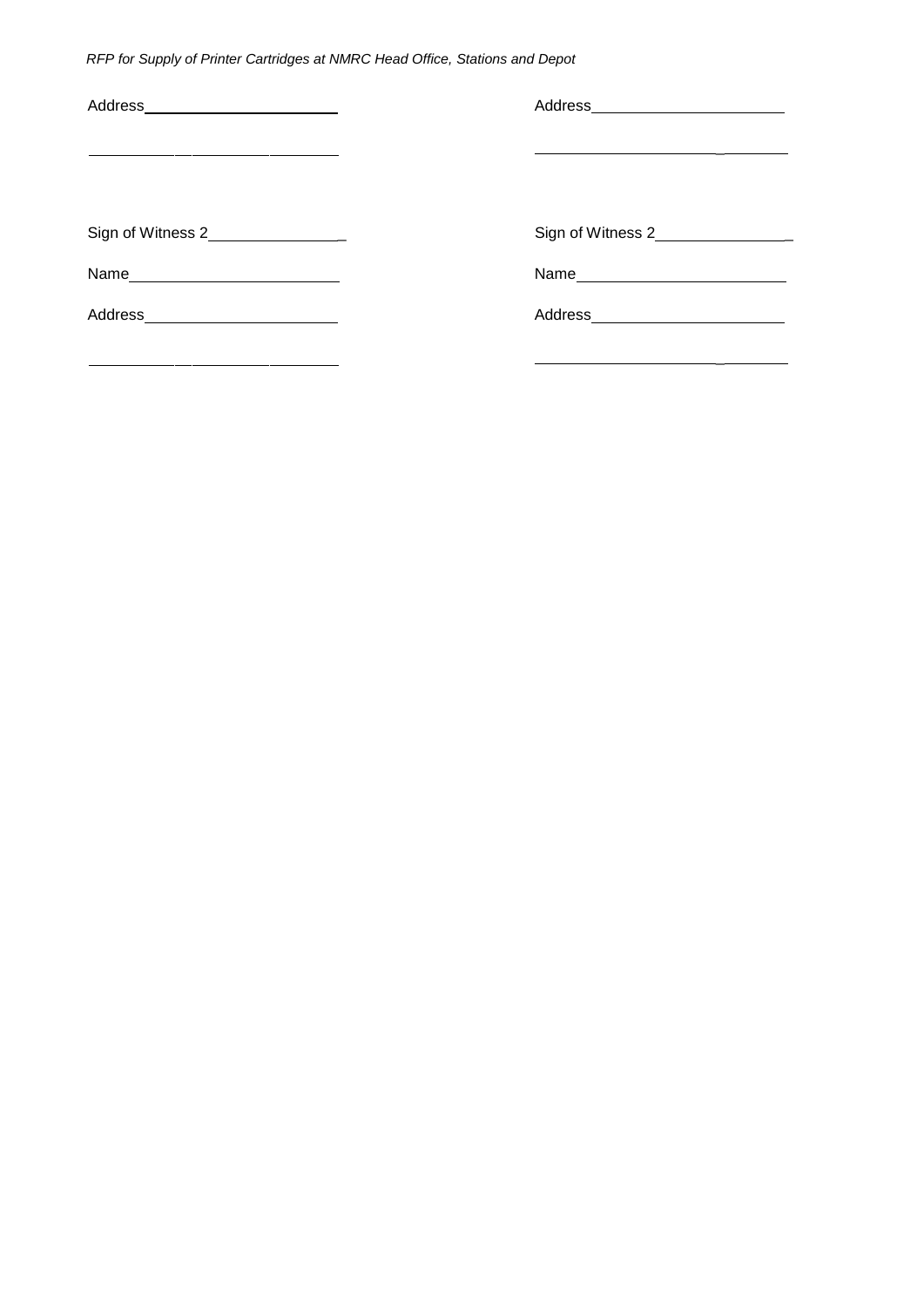*RFP for Supply of Printer Cartridges at NMRC Head Office, Stations and Depot*

### <span id="page-27-0"></span>7 Section 7: Forms

#### **Form 1: Letter of Proposal Submission**

[Location, Date]

To

GM (Technical) Noida Metro Rail Corporation (NMRC) Limited Block-III, 3rd Floor, Ganga Shopping Complex, Sector-29, Noida -201301 District GautamBudh Nagar, Uttar Pradesh

**Subject:** Supply of Printer Cartridges at NMRC Head Office, Stations and Depot

Dear Sir,

We, the undersigned, offer to supply tools and plants for track maintenance in accordance with your RFP Document dated [ Insert Date] and our Proposal. We are hereby submitting our Technical and Financial Proposal. We confirm that we have read the RFP Document in totality and abide by the terms and conditions stated in the document.

We acknowledge that we have

- Studied and analyzed and satisfied ourselves about all the requirement of the tender including but not limited to market and market conditions
- Carefully assessed the commerciality of Project and that we will be fully responsible for all its assessment in this regard.

We confirm and declare that no agent, middleman or any intermediary has been, or will be, engaged to provide any services, or any other item or work related to the award and performance of this Contract and declare that no agency commission or any payment which may be construed as an agency commission has been, or will be, paid and that the tender price will not include any such amount.

We have filled the complete information correctly in **Form 19**: Bid Details

**Authorized signatory Name: Date: Name of the Bidder with seal**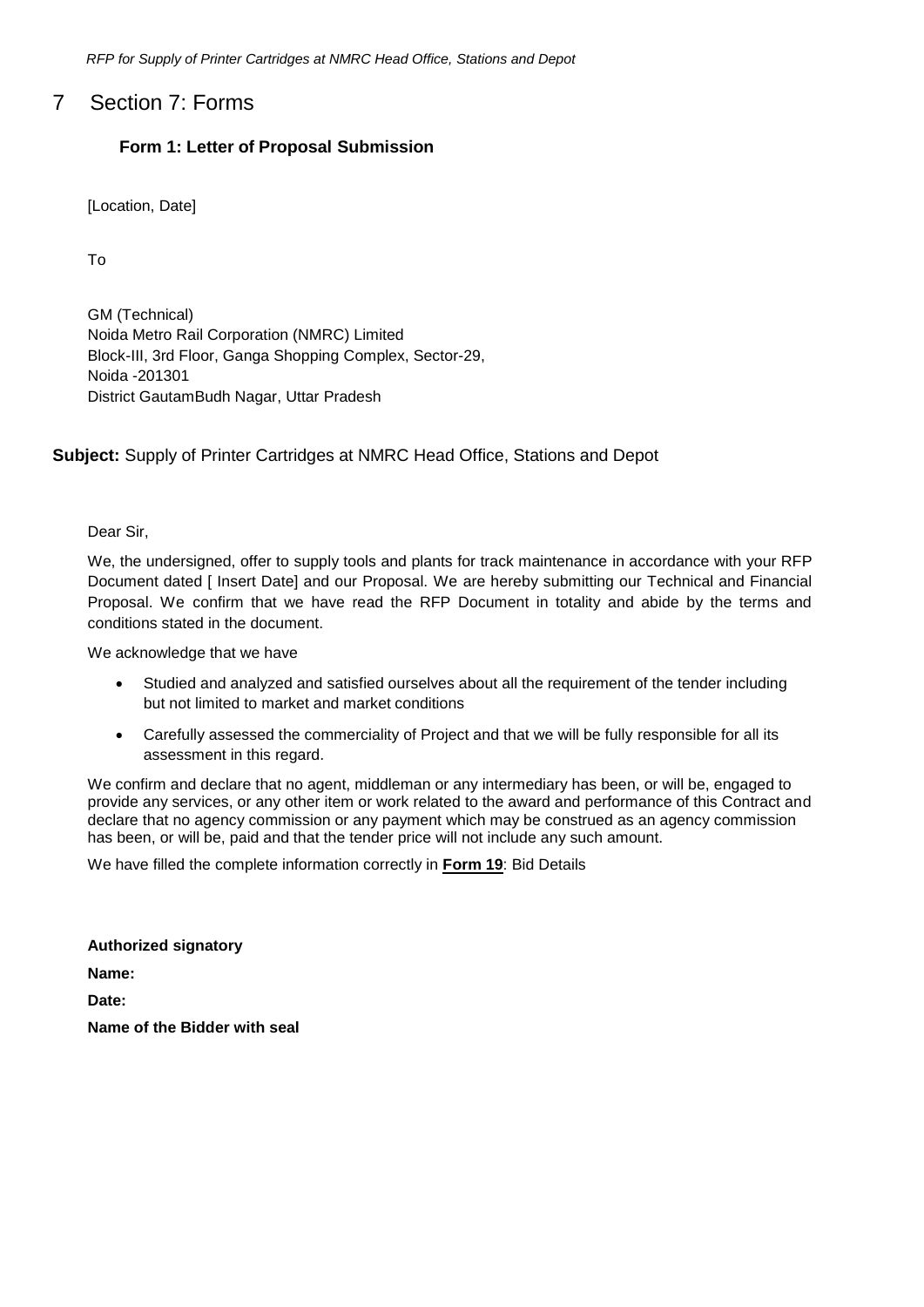### **Form 2: Firm Details**

<span id="page-28-0"></span>

| 1. | Title and name of the Project:<br>Supply of Printer Cartridges at NMRC Head Office, Stations and Depot                                                                                                                                                                                                                                                                                                                                                                           |  |  |  |  |
|----|----------------------------------------------------------------------------------------------------------------------------------------------------------------------------------------------------------------------------------------------------------------------------------------------------------------------------------------------------------------------------------------------------------------------------------------------------------------------------------|--|--|--|--|
| 2. | State the structure of the Bidder's organization (Bidders to complete/delete as appropriate)<br>Sole Bidder/Consortium                                                                                                                                                                                                                                                                                                                                                           |  |  |  |  |
| 3. | For Bidders who are individual companies or firms, state the following:<br>Legal status: (e.g. incorporated private company, proprietorship, etc.)<br>Address,<br>facsimile<br>number<br>ID<br>telephone,<br>and e-mail<br>οf<br>contact<br>person:                                                                                                                                                                                                                              |  |  |  |  |
|    |                                                                                                                                                                                                                                                                                                                                                                                                                                                                                  |  |  |  |  |
| 4. | In case of a consortium, state the following:<br>Names<br><b>Legal Status</b><br>Registered<br>Percentage<br>Contact<br>οf<br>members<br>address<br>participation<br>Details<br>and<br>principal place<br>(Lead<br>(equity)<br>(Name,<br>member first):<br>or business<br>Mobile<br>No.,<br>Email<br>Address)<br>a.<br>b.<br>Note:<br>Authorized contact person (from lead member):<br>Contact person's title:<br>Address, telephone, facsimile and e-mail ID of contact person: |  |  |  |  |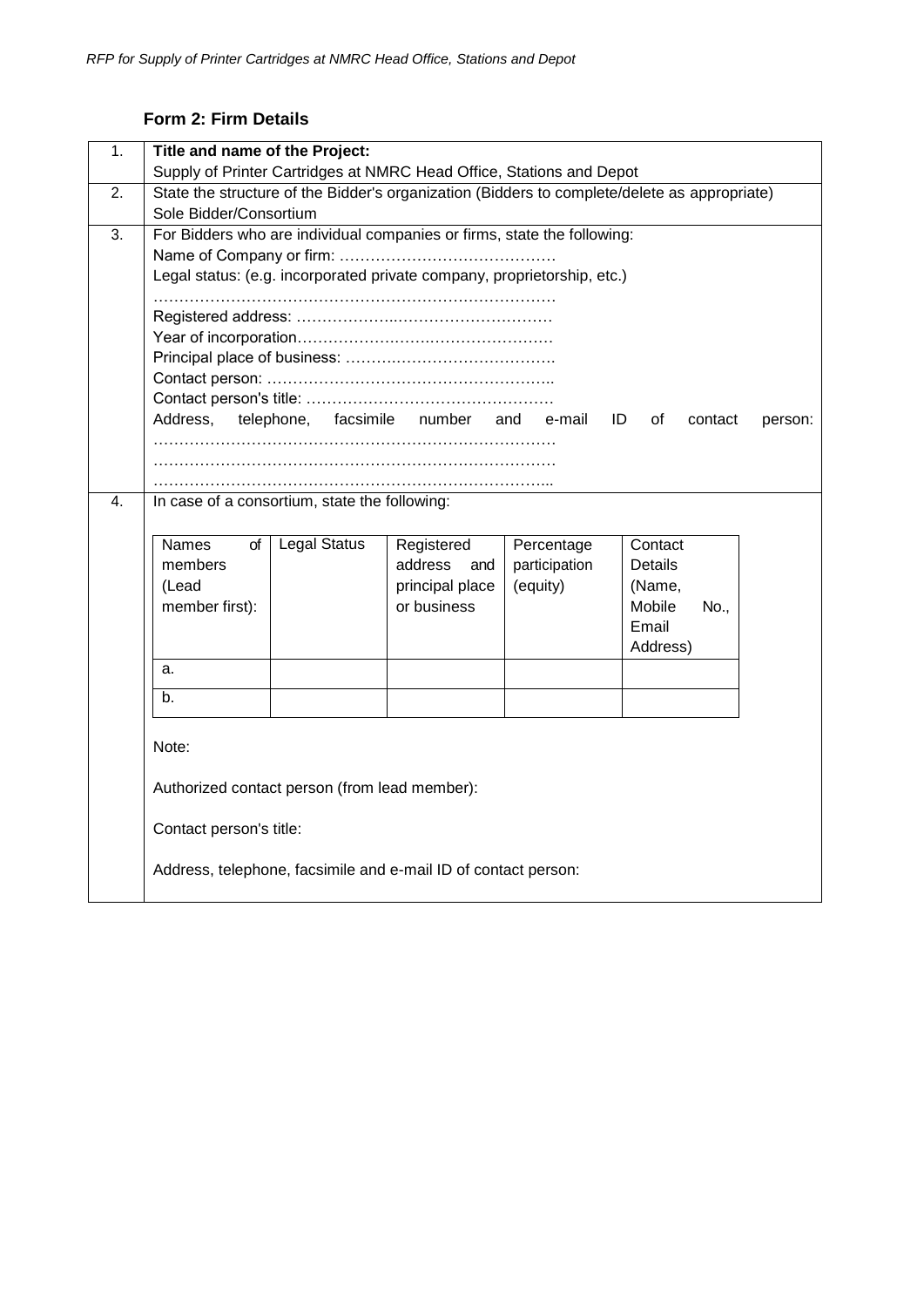#### **Form3: Capability Statement**

<span id="page-29-0"></span>It is Compulsory for the bidder to fill this statement and the bidder must upload those document that support this statement

Tender Reference No: \_\_\_\_\_\_\_\_

Name of Work: \_\_\_\_\_\_\_\_\_\_\_\_\_\_\_\_

Name of Bidder: \_\_\_\_\_\_\_\_\_\_\_\_\_

| S.No.          | <b>ELIGIBILITY CRITERIA</b>                                                                                                                                                                                                                                                                                                                                                     | (To be filled by the<br>Bidder)                                                                                                                                                                                             |  |
|----------------|---------------------------------------------------------------------------------------------------------------------------------------------------------------------------------------------------------------------------------------------------------------------------------------------------------------------------------------------------------------------------------|-----------------------------------------------------------------------------------------------------------------------------------------------------------------------------------------------------------------------------|--|
| 1              |                                                                                                                                                                                                                                                                                                                                                                                 | Sole proprietorship, registered partnership firm, public limited company,<br>private limited company or Consortium of any of the above can submit<br>the Bidder. The firms and the companies should be registered in India. |  |
| $\overline{2}$ | <b>Bidder</b><br>The<br>should<br>have<br>a<br>minimum experience of having<br>satisfactorily completed similar<br>works during last 5 (Five) years<br>period ending last day of month<br>previous to the one in which the<br>bids are invited should be either of<br>the following:<br>i. One similar completed<br>work of number of cartridge<br>replacement/refilling of Rs. | 5 years                                                                                                                                                                                                                     |  |
|                | 66.38 Lakhs<br>ii. Two similar completed<br>work of number of cartridge<br>replacement/refilling of Rs.<br>41.49 Lakhs<br>iii.Three similar completed<br>work of number of cartridge<br>replacement/refilling of Rs.<br>33.19 Lakhs                                                                                                                                             |                                                                                                                                                                                                                             |  |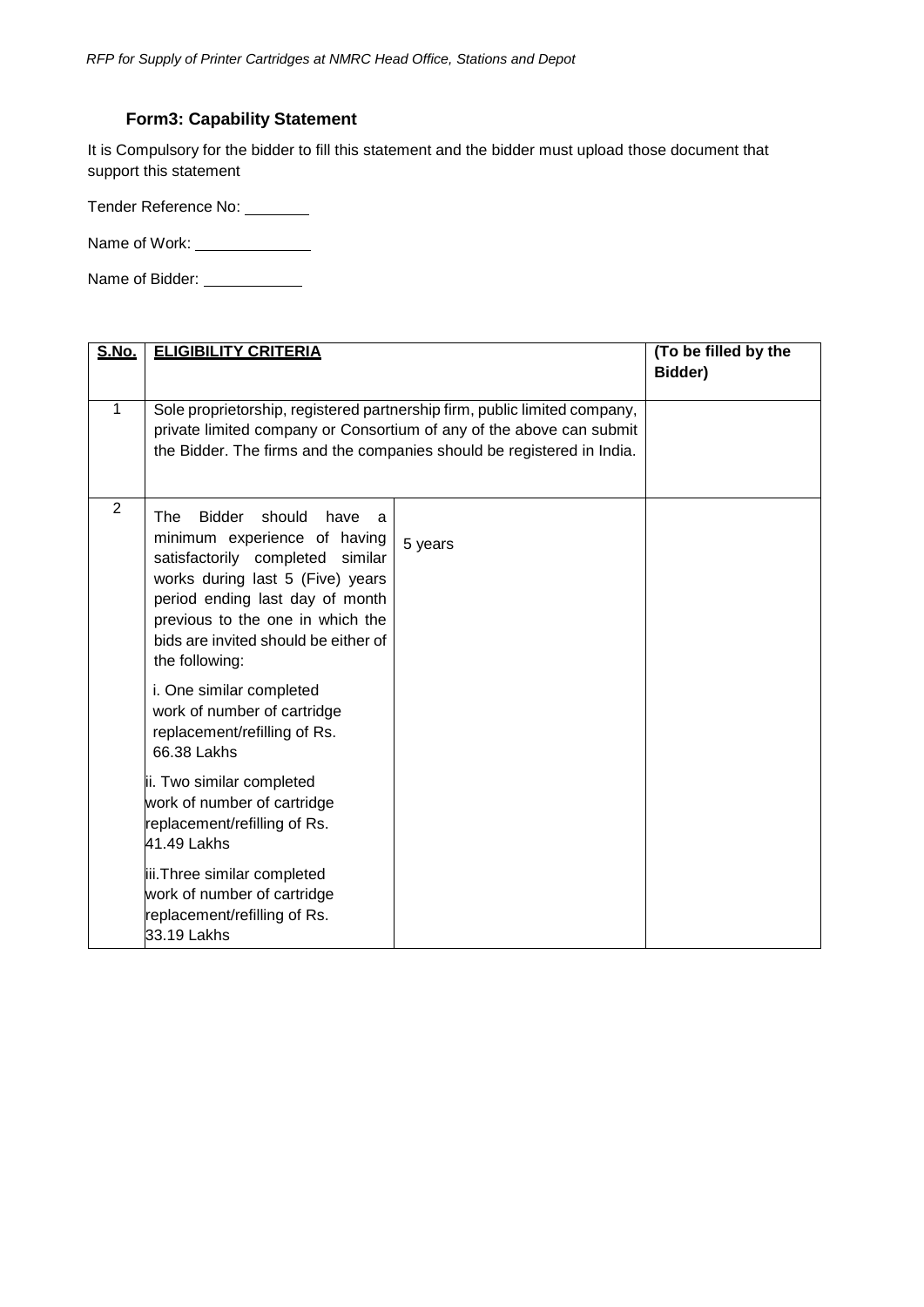| S.No.          | <b>ELIGIBILITY CRITERIA</b>                                                                                                              | (To be filled by the |  |         |
|----------------|------------------------------------------------------------------------------------------------------------------------------------------|----------------------|--|---------|
|                |                                                                                                                                          |                      |  | Bidder) |
| 3              | The Bidder should have minimum<br>Average Annual Turnover from                                                                           | FY 2018-19           |  |         |
|                | similar work Rs. 66.38 Lakh (Sixty<br>Six lakhs and Thirty Eight thousand                                                                | FY 2017-18           |  |         |
|                | rupees only) in the last 3 (three)<br>Financial Years (2016-2017, 2017-                                                                  | FY 2016-17           |  |         |
|                | 18, 2018-19) preceding the Bid<br>Due Date.                                                                                              | Total                |  |         |
|                |                                                                                                                                          |                      |  |         |
| 4              | The Bidder should have minimum                                                                                                           | FY 2018-19           |  |         |
|                | Net Worth of Rs 40 Lakh(Forty<br>Lakhs Rupees only) in last audited                                                                      |                      |  |         |
|                | Financial Year.                                                                                                                          |                      |  |         |
| 5              | The Bidder should have Positive                                                                                                          | FY 2018-19           |  |         |
|                | Profit before Tax in at least 2 (two)<br>years, out of the last 3 (three)                                                                | FY 2017-18           |  |         |
|                | <b>Financial Years</b>                                                                                                                   | FY 2016-17           |  |         |
|                |                                                                                                                                          | Total                |  |         |
| 6              | The Bidder should be registered with the Goods and Services Tax<br>Authorities.                                                          |                      |  |         |
| $\overline{7}$ | The Bidder should not have been blacklisted/ banned/ declared                                                                            |                      |  |         |
|                | ineligible for corrupt and fraudulent practices by the Government of<br>India/ any State Government/ Government Agency and Supreme court |                      |  |         |
|                | and contracts have been terminated/ foreclosed by any company /                                                                          |                      |  |         |
|                | department due to non- fulfilment of Contractual obligation<br>in last 5 (five) financial years.                                         |                      |  |         |
| 8              | The Bidder should have net Worth                                                                                                         |                      |  |         |
|                | of Rs. 11.85 lakhs ( Eleven Lakh<br>eighty Five Thousand Rupees                                                                          | FY 2018 -19          |  |         |
|                | only) in last audited financial year.                                                                                                    |                      |  |         |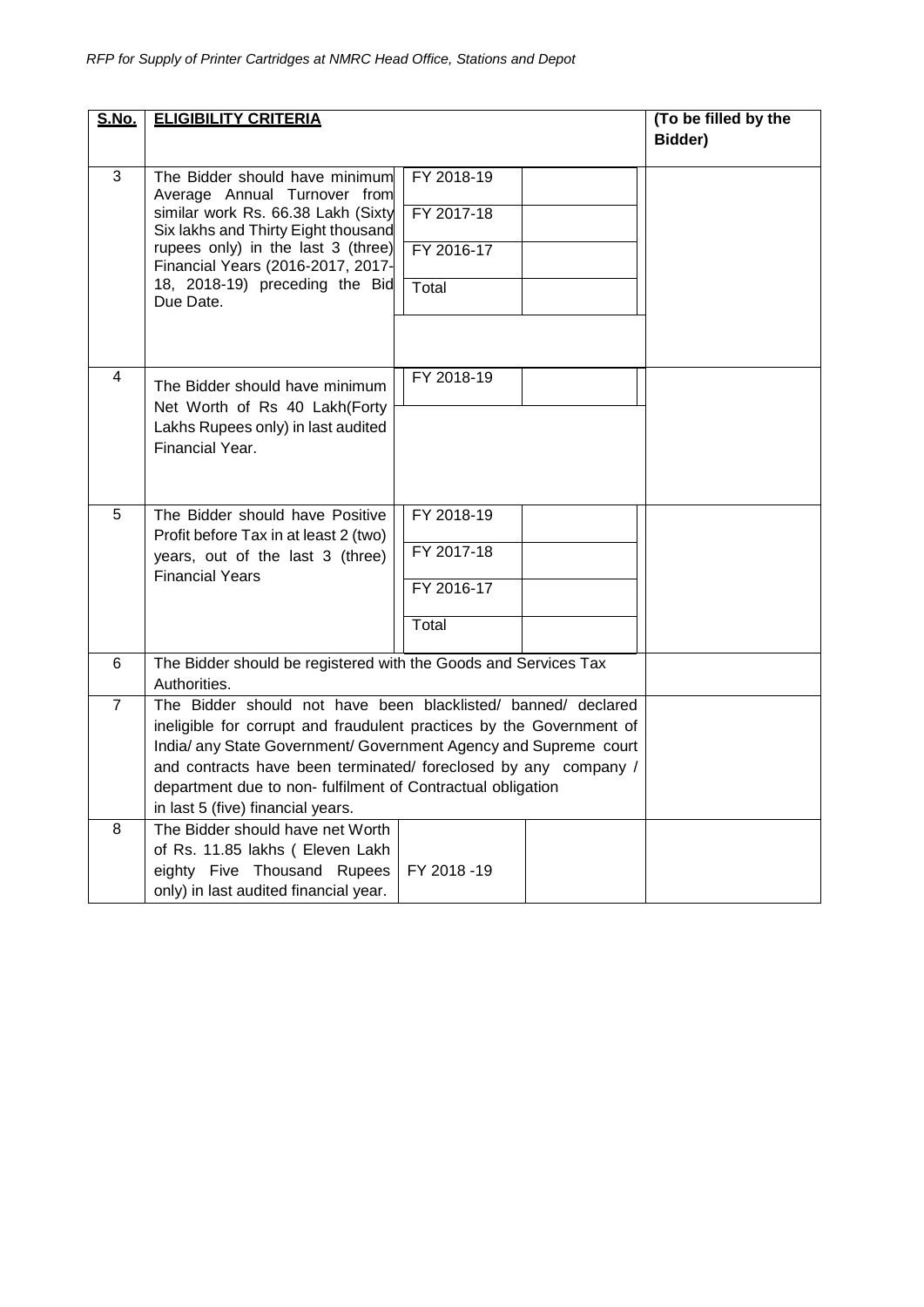#### <span id="page-31-0"></span> **Form 4: Work Experience**

The following format shall be used for statement of experience of Bidder:

| S.             | Similar<br>Contract<br>description | Contract<br>Identification  | Award date<br>&    | Employer's<br>Name,<br>address,<br>telephone<br>number, e-<br>mail etc | Role in contract |                   | If in<br>JV/consortium  | Completion<br>cost | Value of<br>similar          |
|----------------|------------------------------------|-----------------------------|--------------------|------------------------------------------------------------------------|------------------|-------------------|-------------------------|--------------------|------------------------------|
|                |                                    | <b>Number</b>               | Completion<br>date |                                                                        | Individual       | JV/<br>Consortium | then %<br>participation |                    | work in<br>completed<br>work |
|                |                                    |                             |                    |                                                                        |                  |                   |                         |                    |                              |
| $\overline{2}$ |                                    |                             |                    |                                                                        |                  |                   |                         |                    |                              |
| 3              |                                    |                             |                    |                                                                        |                  |                   |                         |                    |                              |
| 4              |                                    |                             |                    |                                                                        |                  |                   |                         |                    |                              |
|                |                                    | Add required number of rows |                    |                                                                        |                  |                   |                         |                    |                              |

#### **Authorized signatory**

**Name:**

**Date:**

#### **Name of the Bidder with seal**

#### **NOTE:**

- 1. Only the value of contract as executed by the applicant/member in his own name should be indicated. Where a work is undertaken by a group, only that portion of the contract which is undertaken by the concerned applicant/member should be indicated and the remaining done by the other members of the group be excluded. This is to be substantiated with documentary evidence (Experience Certificate/Work Completion Certificate on Client's Letter Head will only be considered) which clearly mentioned the amount for the "Supply of Tools and Plants for track maintenance".
- 2. The tenderer shall upload details of work executed by them in the prescribed format for the works to be considered for qualification of work experience criteria. Documentary proof such as completion certificates from the client clearly indicating the nature/scope of work, actual completion cost and actual date of completion for such work should be uploaded. In case work is executed for private client documentary proof such as copy of work order, Bill of quantities, Bill wise details of payment received certified by CA, TDS certificates for all the payments received, copy of final/ last bill paid by the client should be uploaded. The offers submitted without this documentary proof will not be evaluated.
- 3. Value of successfully completed portion of any ongoing work up to the last day of the previous month of tender submission will also be considered for qualification of work experience criteria.
- 4. For completed works, value of work done shall be updated to the last day of the previous month of tender submission price level assuming 5% inflation for Indian Rupees every year and 2% for foreign currency portions per year. The exchange rate of foreign currency shall be applicable 28 days before the submission date of tender.
- 5. In case of joint venture / Consortium, full value of the work, if done by the same joint venture shall be considered. However, if the qualifying work(s) were done by them in JV/Consortium having different constituents, then the value of work as per their percentage participation in such JV/Consortium shall be considered. This is to be substantiated with documentary evidence.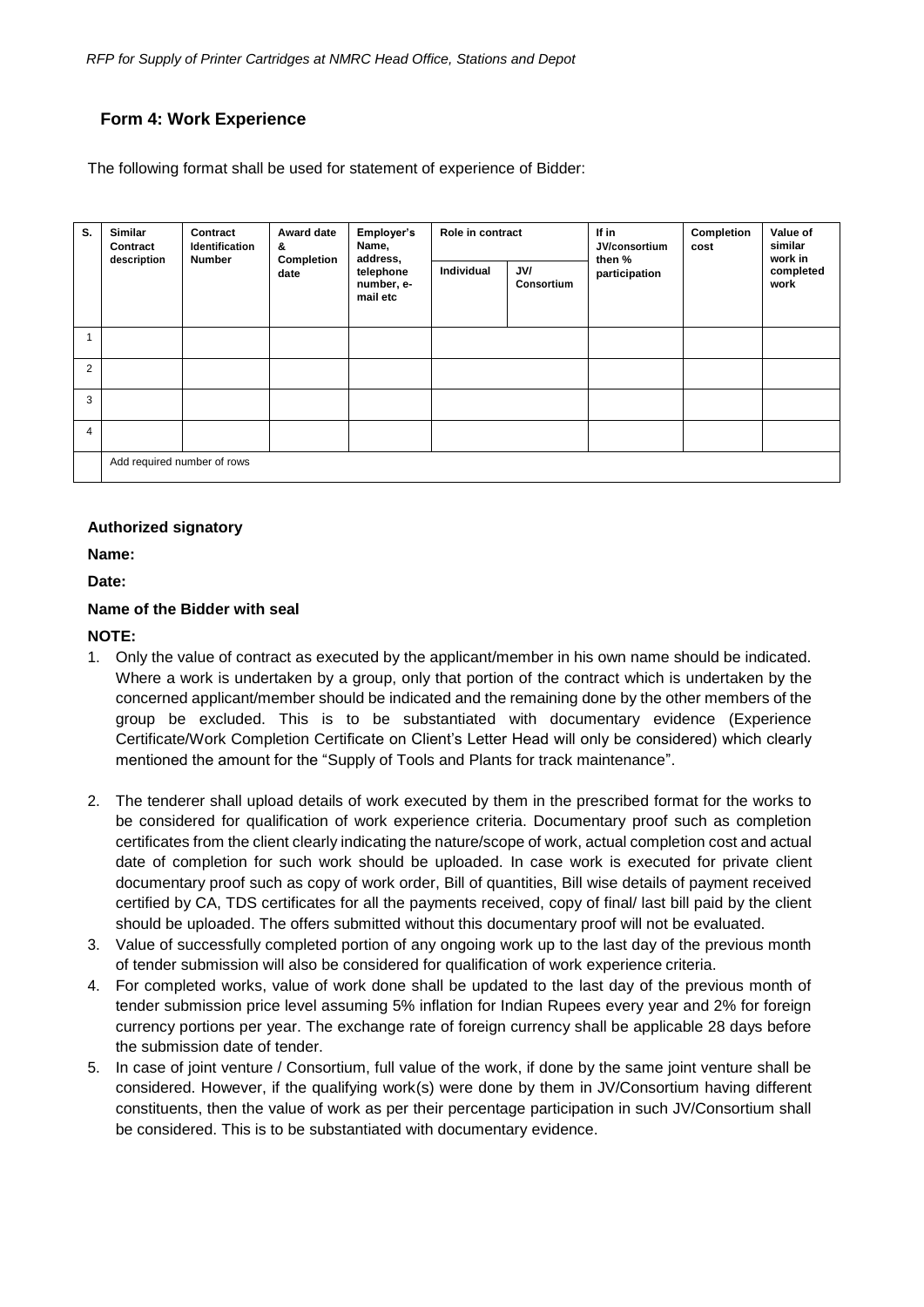6. If the above work(s) comprise(s) other works also, then client's certificate clearly indicating the amount of work done in respect of the "similar work" shall be furnished by the tenderer in support of work experience along-with their tender submissions.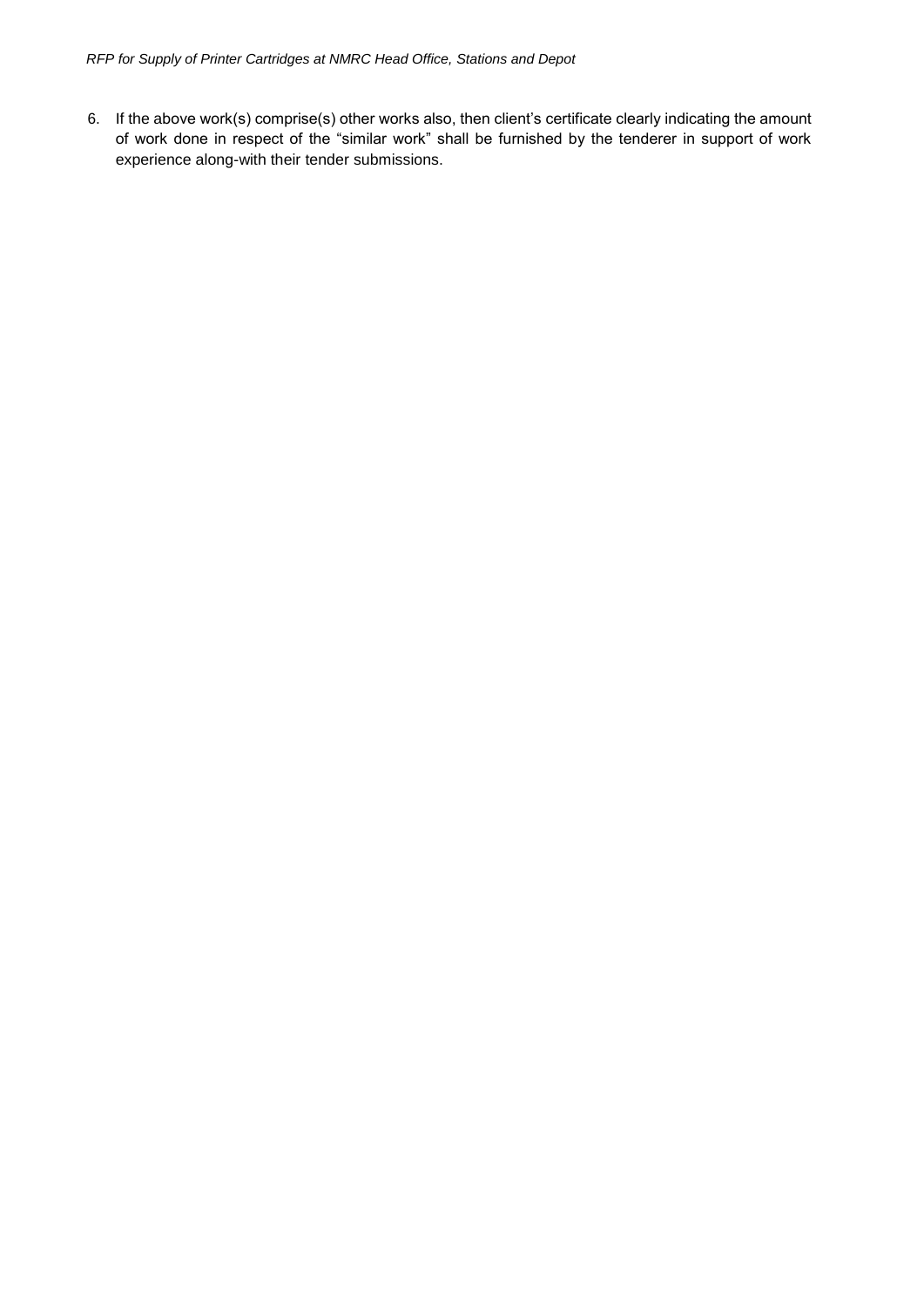#### **Form 5: Financial Capability Details**

<span id="page-33-0"></span>This is to certify that the Average Annual Turnover, Net Worth, Net Current Assets and Profitability of M/s ……………………………………………………………………………………………………………… having registered office at ………………………………………………………………………………

…………………………………….., as applicable, is as below:

1)

| S.No. | <b>Financial year</b>      | Name of the Bidder | <b>Turnover from Similar Work</b> |
|-------|----------------------------|--------------------|-----------------------------------|
|       | 2018-19                    |                    |                                   |
| 2.    | 2017-18                    |                    |                                   |
| 3.    | 2016-17                    |                    |                                   |
|       | Average Annual<br>Turnover |                    |                                   |

2)

| `No.<br>$\mathbf{\mathbf{c}}$<br>. ಎ. | 'Year<br>Financial | <b>Name of Bidder</b> | <b>Net Worth</b> |
|---------------------------------------|--------------------|-----------------------|------------------|
|                                       |                    |                       |                  |

3)

| <b>S. No.</b> | <b>Financial Year</b> | <b>Name of Bidder</b> | Profitability |
|---------------|-----------------------|-----------------------|---------------|
|               |                       |                       |               |

4)

| <b>S. No.</b> | <b>Financial Year</b> | <b>Name of Bidder</b> | <b>Net Current Asset</b> |  |
|---------------|-----------------------|-----------------------|--------------------------|--|
|               |                       |                       |                          |  |

#### **Certificate of the Chartered Accountants/Statutory Auditors**

Based on Audited Accounts and other relevant documents of \_\_\_\_\_\_\_\_\_\_\_\_\_(Name of Bidder), we M/s , Chartered Accountants/ Statutory Auditors, certify that the above information pertaining to FY 2016-17, 2017-18 and FY 2018-19 is correct.

**Signature and Seal of Chartered Accountants/Statutory Auditors**(with membership no.)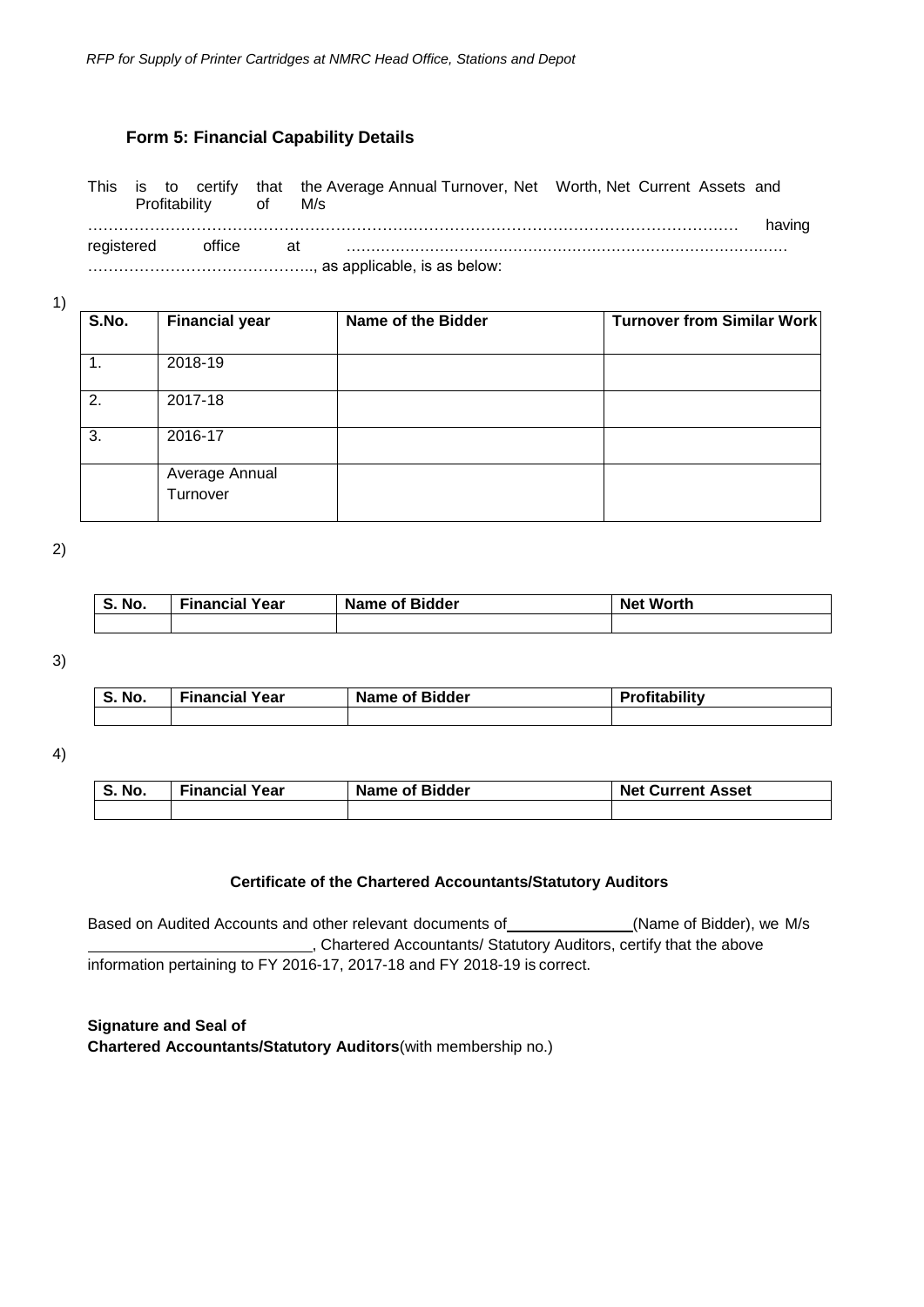#### **Undertaking**

I/ We \_ \_(M/s ) declare that the Annual Accounts for FY 2018-19 have not been audited so far. We are submitting the CA certified provisional accounts, which shall be substantiated by the Audited Accounts, when prepared.

#### **Authorised Signatory**

#### **(Name & Designation of Authorised Signatory)**

*In case the Financial Statements for the latest financial year are not audited and therefore the Bidder cannot make it available, the Bidder shall give an undertaking to this effect and the statutory auditor/charted accountant shall certify the same. In such a case, the Bidder shall provide the Audited Financial Statements for 2 (two) years preceding the year for which the Audited Financial Statement is not being provided. Also, pertaining to latest financial year, the bidder shall submit an affidavit certifying that "The Annual Accounts have not been audited so far. We are submitting the CA certified provisional accounts, which shall be substantiated by the Audited Accounts, when prepared."*

#### **NOTE:**

- 1. All such documents reflect the financial data of the bidder and not that of sister or parent company.
- 2. The financial data in above prescribed format shall be certified by CA/ Company Auditor under his signature and stamp in original along with membership no.
- 3. The Bidder shall provide the audited annual financial statements as required.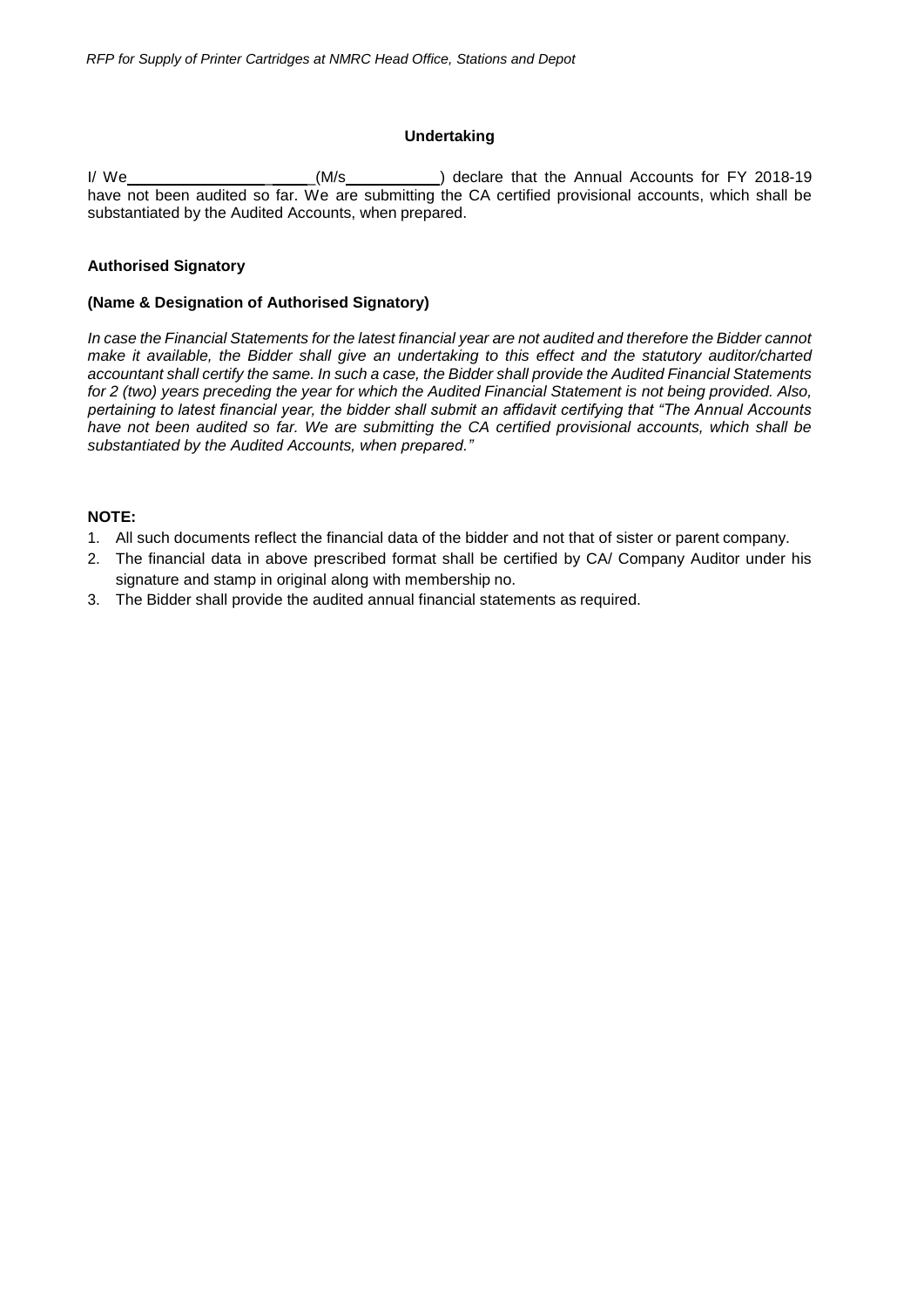#### **Form 6: Undertaking**

#### <span id="page-35-0"></span>**Name of Work: Supply of Printer Catridges at NMRC Head office, Stations and Depot**

I confirm that We (Tenderer, including any member in case of JV/ Consortium),

- a. Have not been banned /declared ineligible for corrupt and fraudulent practices by any government/government-undertaking/ semi-government/ govt. controlled institutions, any court of law having jurisdiction in India for the past 5 (five) years.
- b. Do not have any pending litigation & non-performing contracts during last 5 (five) years. Further, has not been barred by any government/government-undertaking/ semi-government/ govt. controlled institutions
- c. Have not abandoned any work in last 5 (five) years.
- d. Have not delayed in similar work completion during orders executed in last 5 (five) years.
- e. Do not ever been terminated due to poor performance.
- f. Have not suffered Bankruptcy/ insolvency in last 5 (five) years.
- g. Have not been blacklisted/debarred by any organization.
- h. Neither penalized with liquidated damages of 10% (or more) of the contract value due to delay nor imposed with penalty of 10% (or more) of the contract value due to any other reason in any "Supply of Tools and Plants for track maintenance" of value more than 10% of NIT cost of work, during 5 (five) years.
- i. Have not been put on defaulter's list of EPF/ESI/GST/Labour Deptt. etc during the last 5 (five) years.
- j. Have not been be involved in any illegal activity and/or has not been charge sheeted for any criminal act during the last 5 (five) years.
- k. Have not submitted any misleading information in the Bid.
- l. Are financially sound to perform the work.

**Authorized signatory Name: Date: Name of the Bidder with seal**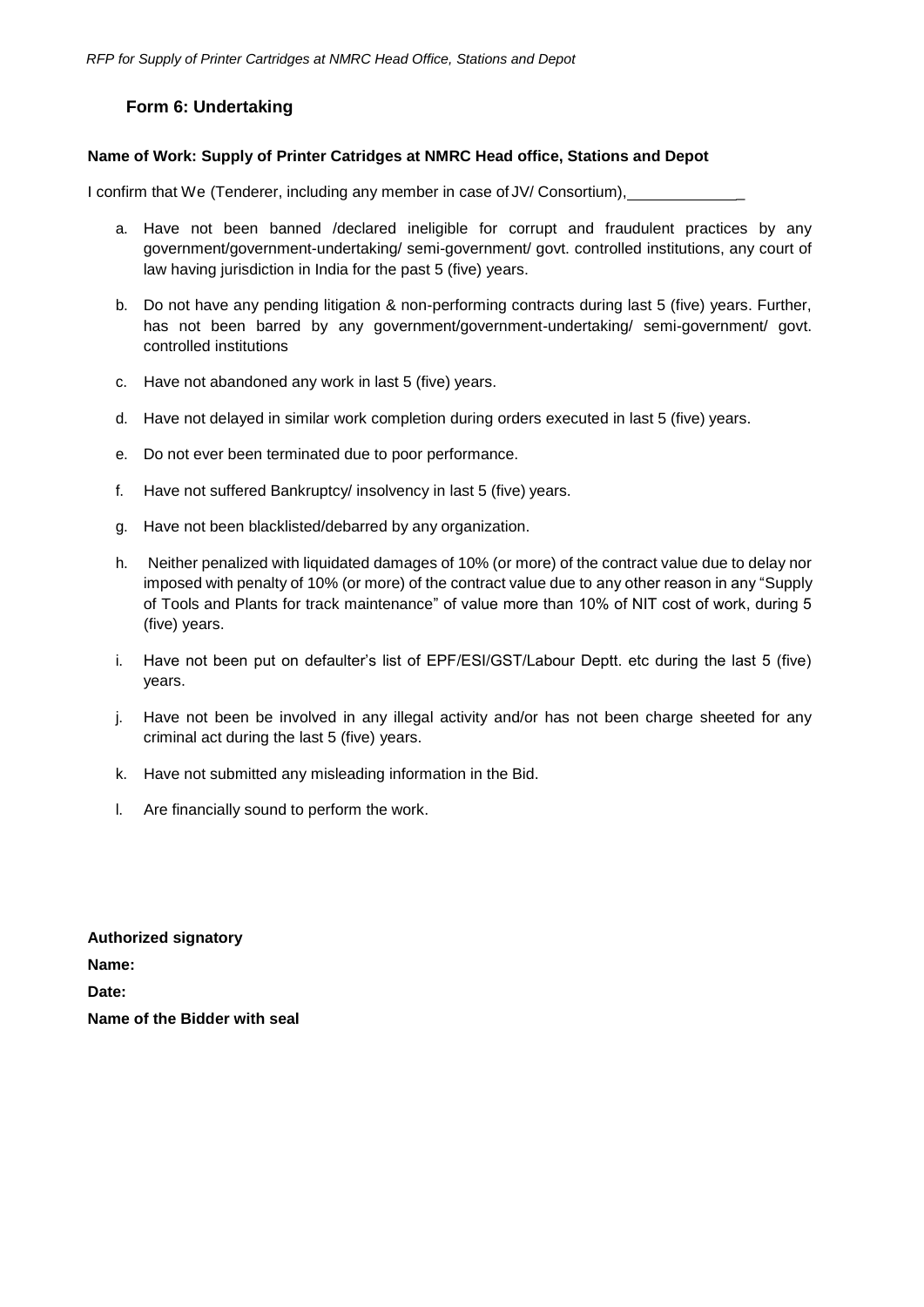#### **Form 7: Power of Attorney**

#### <span id="page-36-0"></span>**(To be on non-judicial stamp paper of appropriate value as per Stamp Act relevant to place of execution.)**

**Power of Attorney to be provided by the Bidding Company in favour of its representative as evidence of authorized signatory's authority.**

Know all men by these presents, We …………………………………………….(name and address of the registered office of the Bidding Company) do hereby constitute, appoint and authorize Mr./Ms…………………………………………………(name and residential address) who is presently employed with us and holding the position of \_\_\_\_\_\_\_, as our Attorney to do in our name and our behalf all or any of the acts, deeds or things necessary or incidental to submission of our Bid for **"Supply of Printer Cartridges at NMRC Head office, Stations and Depot"** in response to the RFP Document dated \_ issued by Noida Metro Rail Corporation ("NMRC" or "the Corporation"), including signing and submission of the Bid and all other documents related to the Bid, including but not limited to undertakings, letters, certificates, acceptances, clarifications, guarantees or any other document which the Corporation may require us to submit. The aforesaid Attorney is further authorized for making representations to the NMRC or any other authority, and providing information / responses to the NMRC, representing us in all matters before the NMRC, and generally dealing with the Corporation in all matters in connection with our Bid till the completion of the bidding process as per the terms of the RFP Document and further till the Contract is entered into with the NMRC and thereafter till the expiry of the Contract.

We hereby agree to ratify all acts, deeds and things done by our said attorney pursuant to this Power of Attorney and that all acts, deeds and things done by our aforesaid attorney shall be binding on us and shall always be deemed to have been done by us.

All the terms used herein but not defined shall have the meaning ascribed to such terms under the RFP Document.

Signed by the within named

........................................... [Insert the name of the executant company]

through the hand of Mr. ………………………………………. duly authorized by the Board to issue such Power of Attorney Dated this ………………………. day of ………

Accepted

……………………………… Signature of Attorney (Name, designation and address of the Attorney)

Attested

…………………………………………… (Signature of the executant) (Name, designation and address of the executant)

…………………………………… Signature and stamp of Notary of the place of execution

Common seal of ……………… has been affixed in my/our presence pursuant to Board of Director's Resolution dated…… **WITNESS**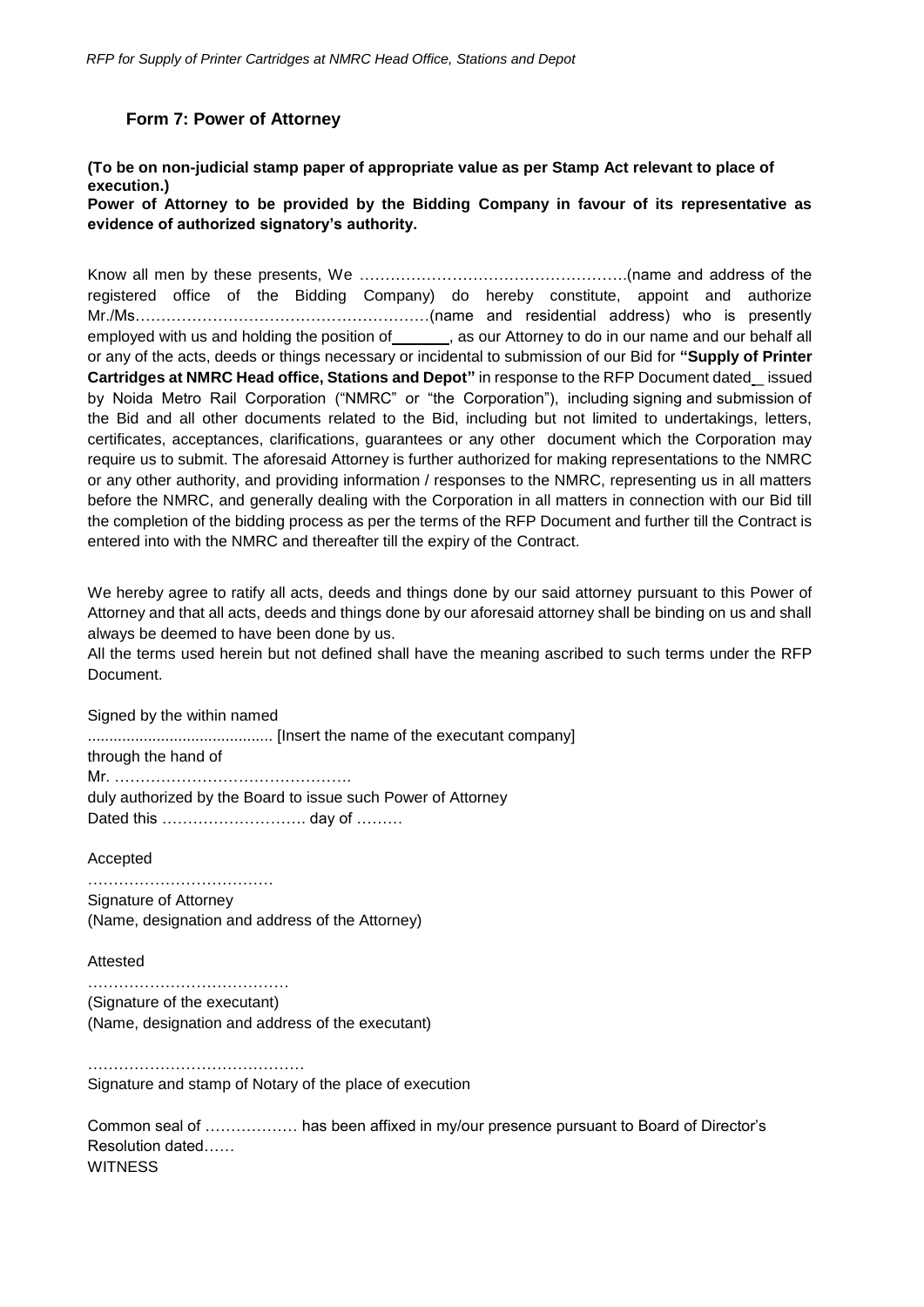| (Signature) |
|-------------|
| (Signature) |
|             |

Notes:

- (1) The mode of execution of the power of attorney should be in accordance with the procedure, if any, laid down by the applicable law and the charter documents of the executant(s) and the same should be under common seal of the executant affixed in accordance with the applicable procedure. Further, the person whose signatures are to be provided on the power of attorney shall be duly authorized by the executant(s) in this regard.
- (2) In the event, power of attorney has been executed outside India, the same needs to be duly notarized by a notary public of the jurisdiction where it is executed.
- (3) Also, wherever required, the executant(s) should submit for verification the extract of the charter documents and documents such as a board resolution / power of attorney, in favour of the person executing this power of attorney for delegation of power hereunder on behalf of the executant(s).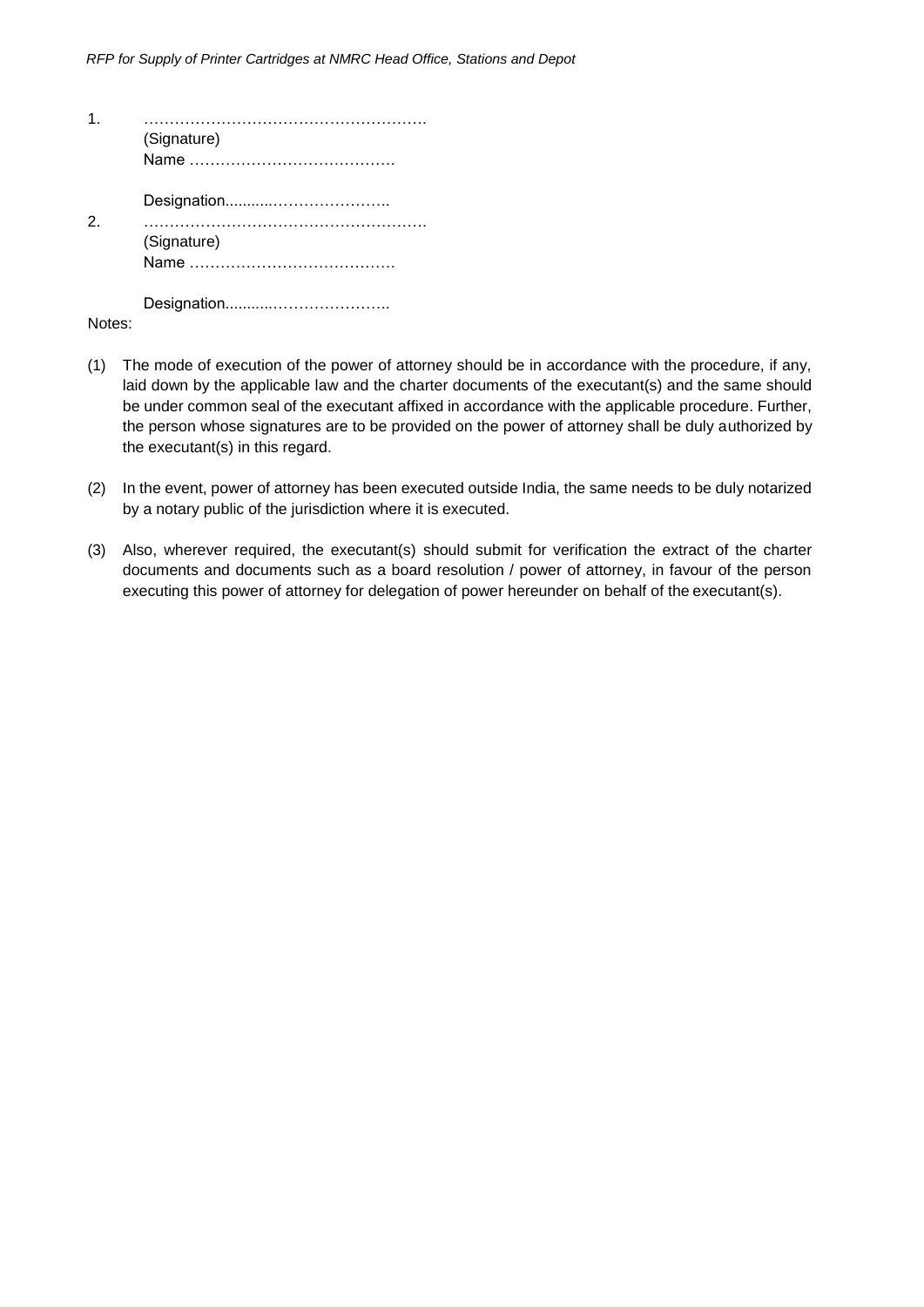*RFP for Supply of Printer Cartridges at NMRC Head Office, Stations and Depot*

#### **Form 8: Statement of Legal Capacity**

<span id="page-38-0"></span>*(To be forwarded on the letterhead of the Bidder/ Lead Member of Consortium)*

Ref. Date:

To

GM (Technical) Noida Metro Rail Corporation (NMRC) Limited Block-III, 3rd Floor, Ganga Shopping Complex, Sector-29, Noida -201301 District GautamBudh Nagar, Uttar Pradesh

Dear Sir,

We hereby confirm that we/ our members in the Consortium (constitution of which has been described in the Bid) satisfy the terms and conditions laid out in the RFP document.

We have agreed that …………………… (Insert member's name) will act as the Lead Member of our consortium.\*

We have agreed that ............................ (Insert individual's name) will act as our representative/ will act as the representative of the consortium on its behalf\* and has been duly authorized to submit the RFP. Further, the authorized signatory is vested with requisite powers to furnish such letter and authenticate the same.

Thanking you,

Yours faithfully,

(Signature, name and designation of the authorized signatory)

For and on behalf of……………………………

*\*Please strike out whichever is not applicable*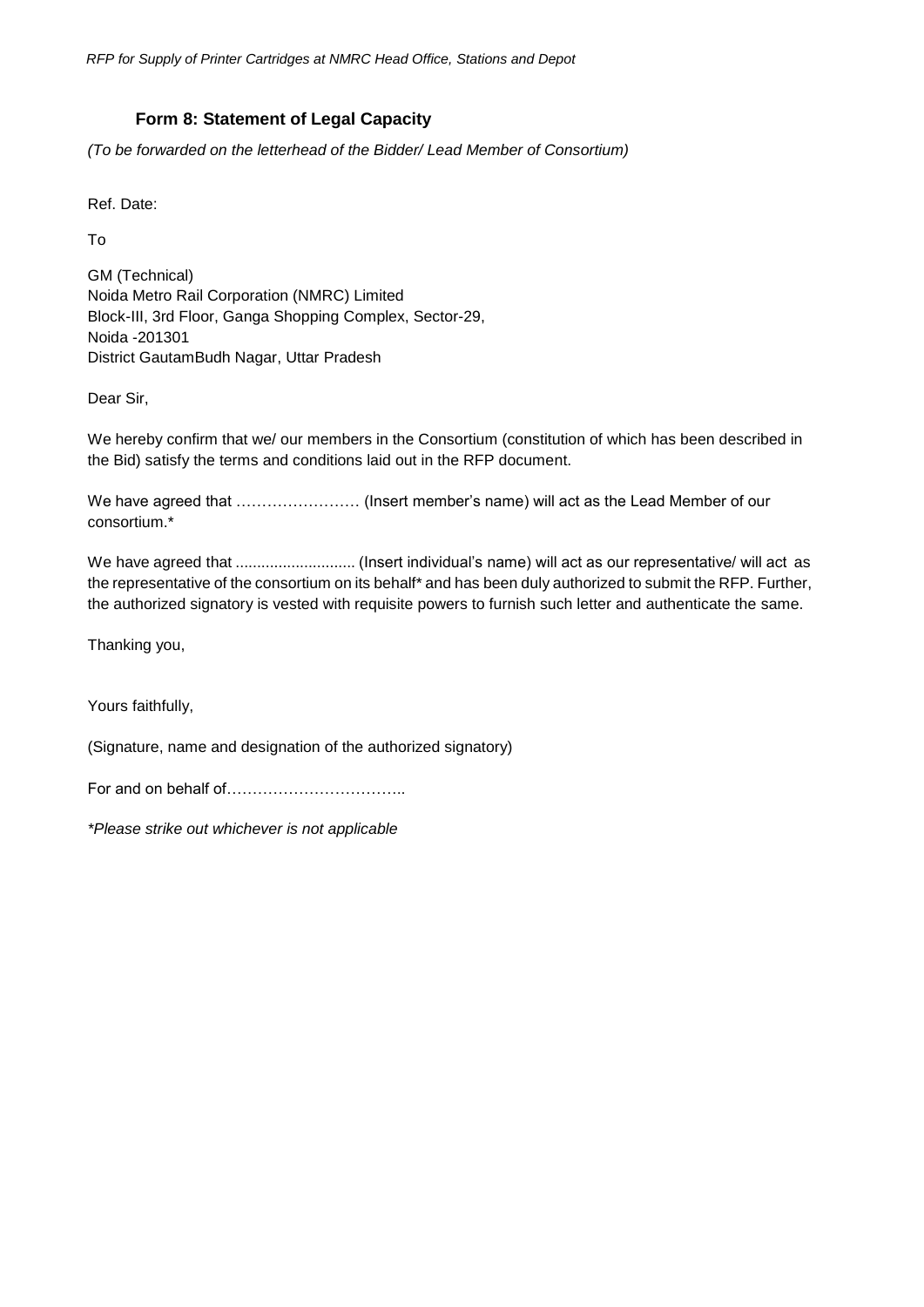#### **Form 9: Saleable Form for Tender Document**

<span id="page-39-0"></span>Job No. …………………………………………………………………………………………………..

The required fee of tender form has been deposited in \_\_\_\_\_\_\_\_\_\_\_\_\_\_\_\_\_\_\_\_\_\_\_\_\_\_\_Bank A/c No. RTGS/NEFT and the scanned copy of UTR receipt with Transaction Id is being enclosed with E-tender documents. If the copy of UTR receipt is not uploaded with the E-tender the tender shall be rejected.

#### DETAILS OF ERNEST MONEY ATTACHED

The required amount of Earnest money has been deposited in \_\_\_\_\_\_\_\_\_\_\_\_\_\_\_\_\_\_\_\_\_Bank A/c No. **EXECUTE ATTERS/NEFT** and the scanned copy of UTR receipt with transaction Id is being enclosed with E-tender documents. If the copy of UTR receipt is not uploaded with the E-tender the tender shall be rejected.

BIDDER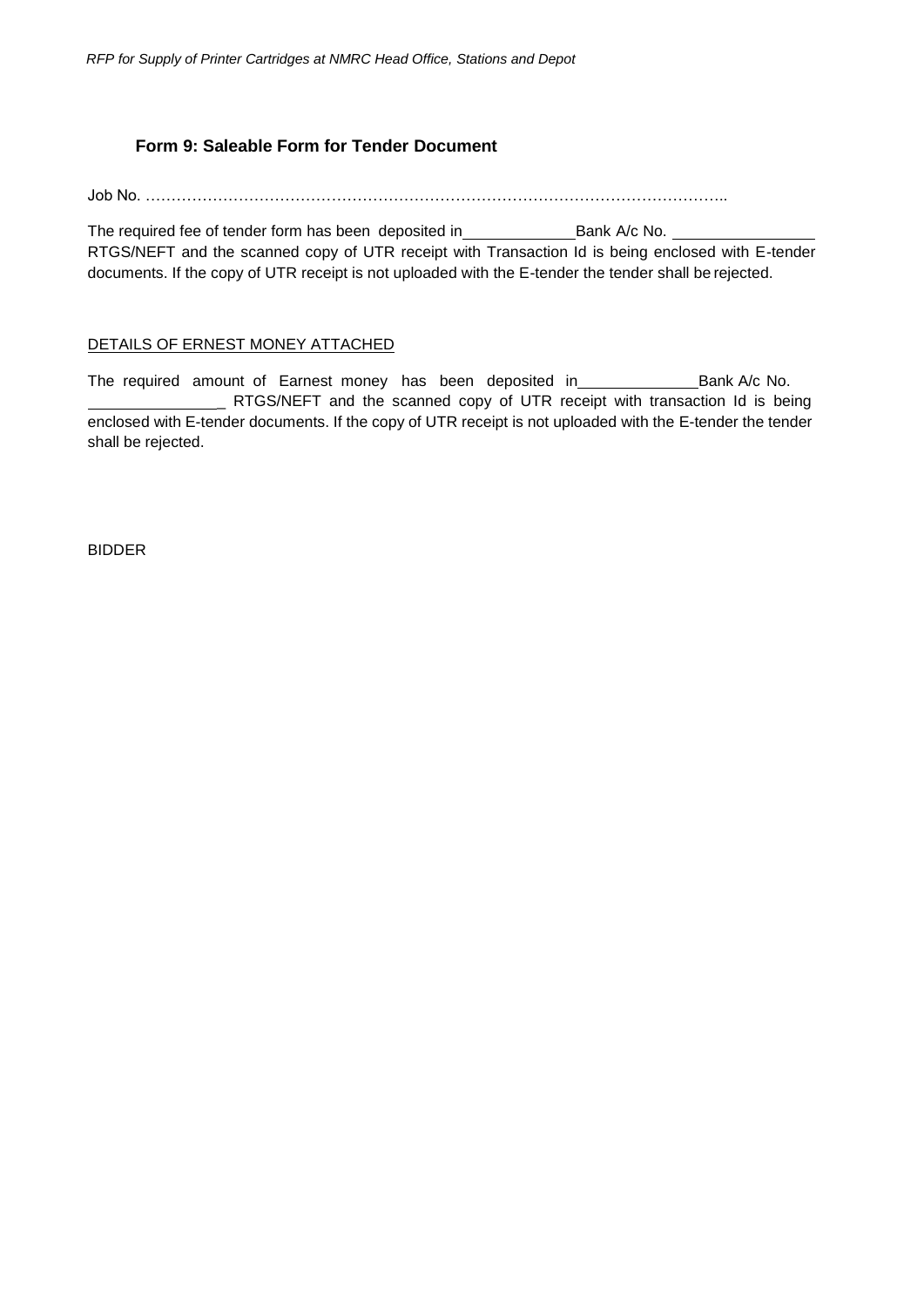#### <span id="page-40-0"></span>**Form 10: Declaration of Refund of Earnest Money**

#### **Noida Metro Rail Corporation (NMRC) Limited Block-III, 3rd Floor, Ganga Shopping Complex, Sector-29, Noida -201301, District GautamBudh Nagar, Uttar Pradesh, India**

| $\mathbf 1$      | <b>Bidder Name</b>     |  |
|------------------|------------------------|--|
|                  |                        |  |
| $\mathbf{2}$     | <b>Bidder Address</b>  |  |
|                  |                        |  |
|                  |                        |  |
| $\mathbf{3}$     | <b>Bank Name</b>       |  |
|                  |                        |  |
| 4                | <b>Bank Branch</b>     |  |
|                  |                        |  |
|                  |                        |  |
| $5\phantom{.0}$  | A/c No                 |  |
| $6\phantom{1}$   | <b>IFSC Code</b>       |  |
| $\overline{7}$   | PAN No.                |  |
| 8                | Tin/TAN No.            |  |
| $\boldsymbol{9}$ | <b>GST No.</b>         |  |
| 10               | Phone No.              |  |
| 11               | <b>Mobile No.</b>      |  |
| 12               | Email-Id               |  |
| 13               | <b>Type of Account</b> |  |
|                  |                        |  |
| 14               | <b>Party Unique Id</b> |  |
|                  |                        |  |

The above provided information is true to the best of my knowledge.

#### **Date: Date: Signature with Stamp/Seal**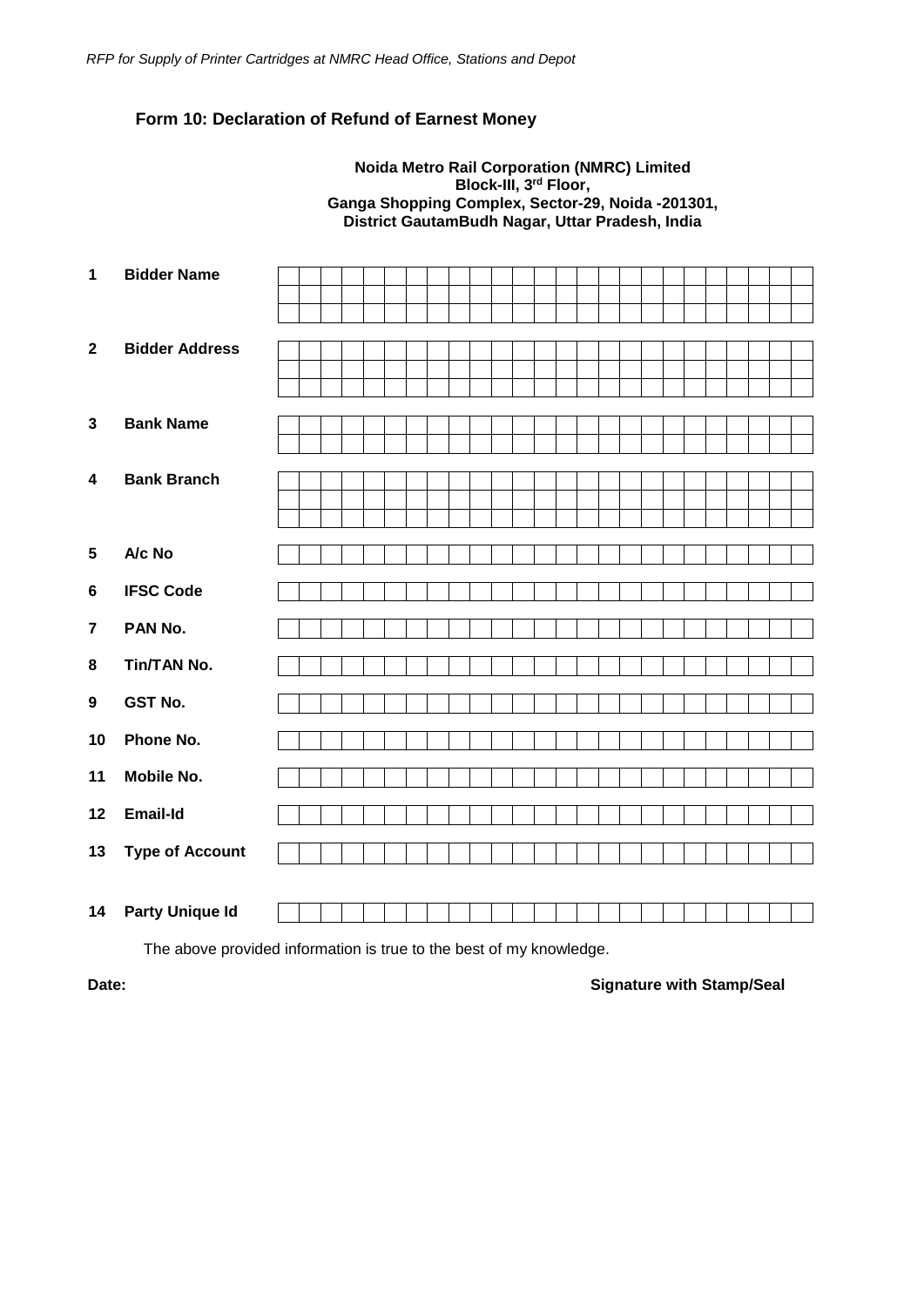#### **Form11: Performa for Clarifications / Amendments on the RFP**

<span id="page-41-0"></span>

| SI.<br>No. | <b>Document</b> | <b>Clause</b><br>Existing required<br>and<br><b>Provision</b> | No.   Clarification | <b>Suggested Text</b><br>for<br>the<br>Amendment | Rationale for the<br><b>Clarification</b><br>$\overline{\mathbf{r}}$<br><b>Amendment</b> |
|------------|-----------------|---------------------------------------------------------------|---------------------|--------------------------------------------------|------------------------------------------------------------------------------------------|
|            |                 |                                                               |                     |                                                  |                                                                                          |
|            |                 |                                                               |                     |                                                  |                                                                                          |

#### **Authorized signatory**

**Name:**

**Date:**

**Name of the Bidder with seal**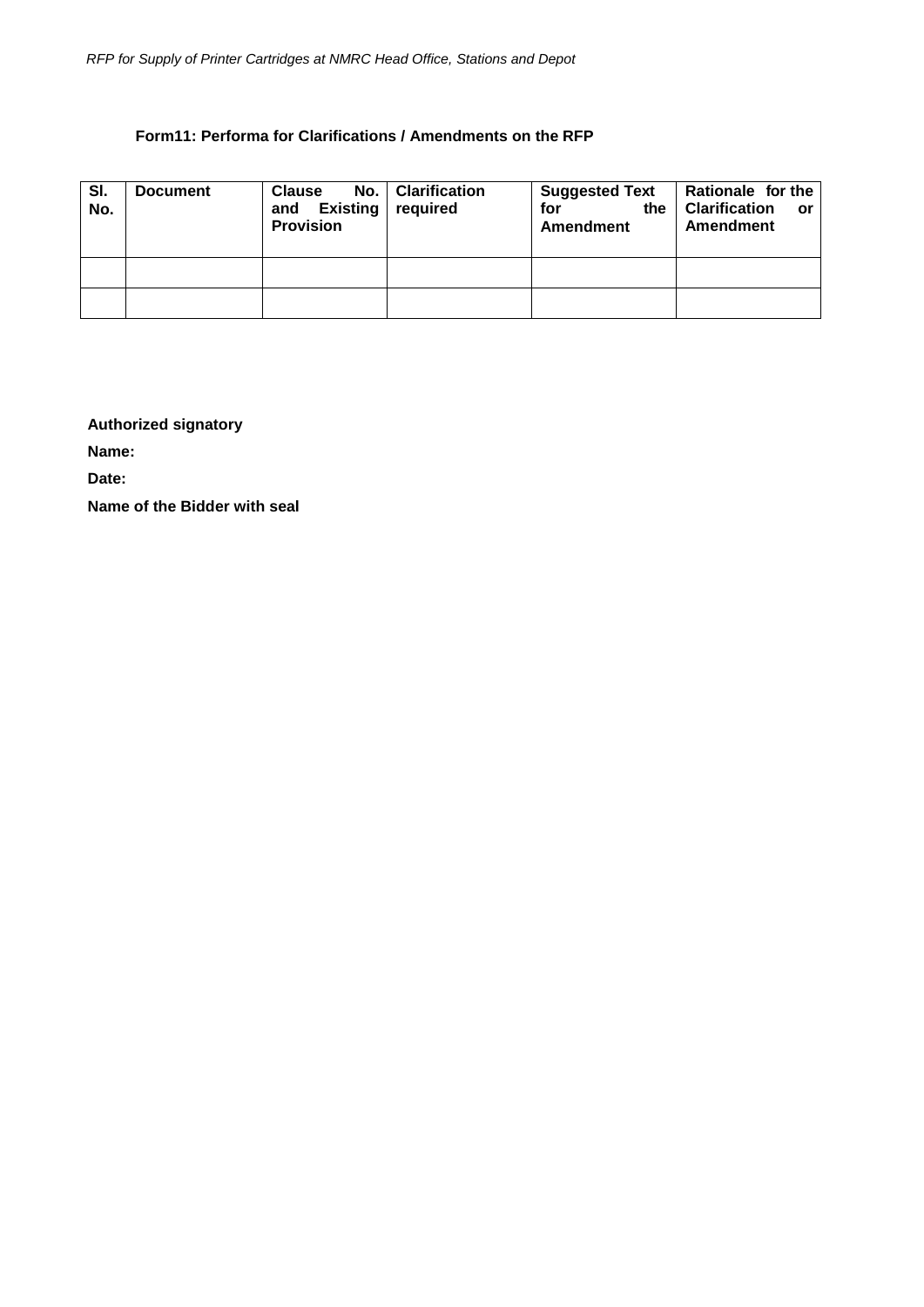#### **Form 12: Bid Offer/ BOQ (Format)**

<span id="page-42-0"></span>To

GM (Technical) Noida Metro Rail Corporation (NMRC) Limited Block-III, 3rd Floor, Ganga Shopping Complex, Sector-29, Noida -201301 District GautamBudh Nagar, Uttar Pradesh

#### *THIS FORM IS NOT TO BE FILLED. THE BIDDERS ARE REQUIRED TO FILL THE FINANCIAL PROPOSAL IN XLS FORMAT AFTER DOWNLOADING THE FORM FROM THE E-PROCUREMENT WEBSITE FOR THIS TENDER DOCUMENT*

#### **Sub: Supply of Printer Cartridges at NMRC Head office, Stations and Depot**

Dear Sir,

I/we have read and examined the RFP document, general terms and conditions for the work. Tentative printer quantity presently in NMRC is 116 which may increase or decrease as per requirement.

| <b>Printers Detail for Cartridges</b> |                |                               |          |  |
|---------------------------------------|----------------|-------------------------------|----------|--|
| Sr.<br>No.                            | Make           | Model                         | Quantity |  |
|                                       | Konika Minolta | Magicolor 1690 MF             |          |  |
| $\overline{2}$                        | <b>Brother</b> | DCP-T700W                     |          |  |
| 3                                     | HP             | LaserJet Pro MFP M226dw       | 5        |  |
| 4                                     | HP             | LaserJet Pro MFP M227 SdN     | 23       |  |
| 5                                     | HP             | LaserJet 1020 Plus            | 68       |  |
| 6                                     | HP             | LaserJet Pro MFP M 126 NW     | 8        |  |
| $\overline{7}$                        | HP             | LaserJet P 1566               | 2        |  |
| 8                                     | HP             | LaserJet Pro MFP M 1536 MFP   |          |  |
| 9                                     | <b>Brother</b> | <b>DCPL-2541 DW</b>           |          |  |
| 10                                    | Konika Minolta | KONIKA MINOLTA Bizhub 554E    |          |  |
| 11                                    | Konika Minolta | KONIKA MINOLTA 363            |          |  |
| 12                                    | <b>RICOH</b>   | Multifunction machine MP2014D | 2        |  |
| 13                                    | HP             | Color laserJet Pro MFP M180n  | 2        |  |
|                                       | Total          | 116                           |          |  |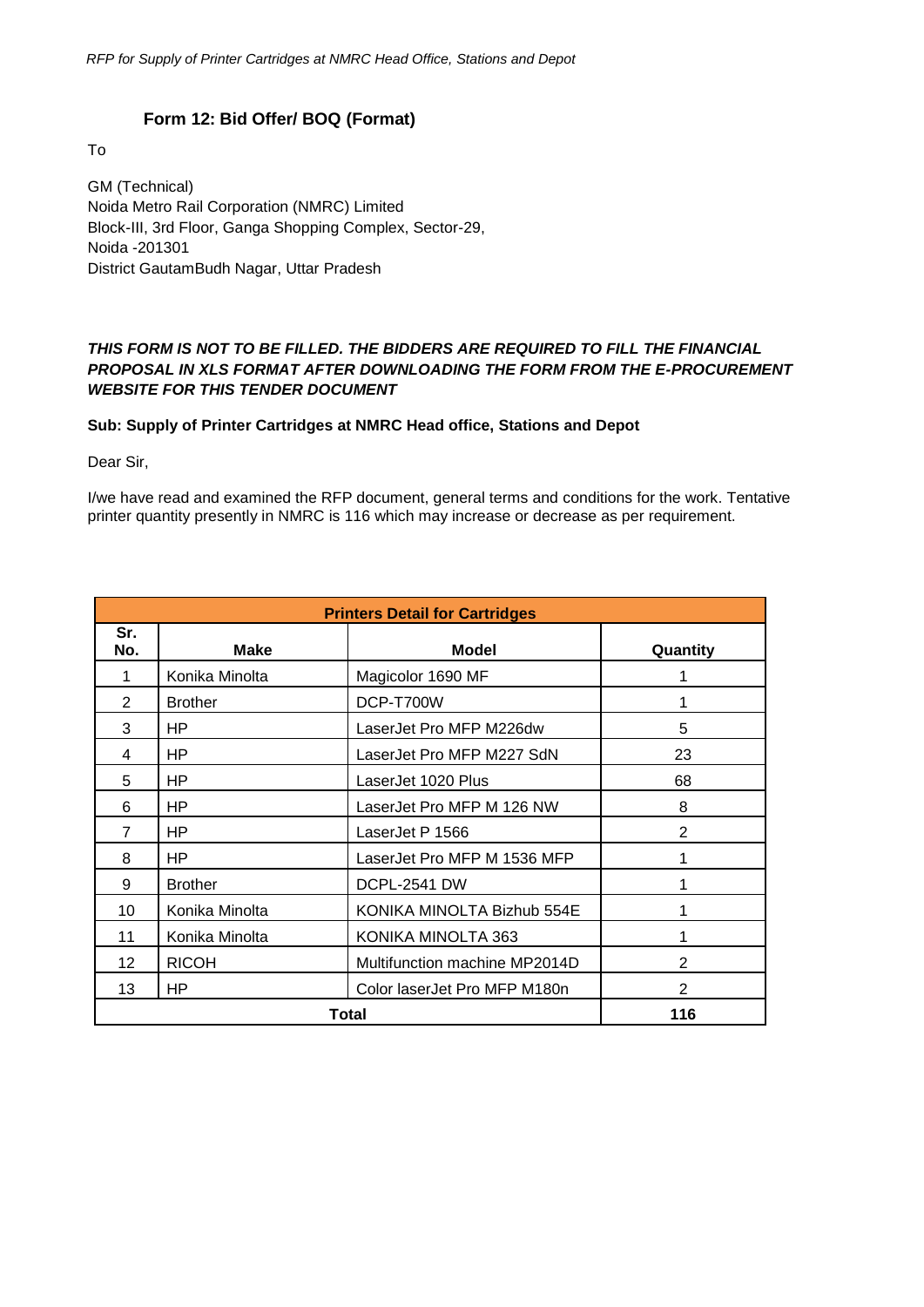I/we hereby quote the following Total price for services in rupees for providing **Supply of Printer Cartridges at NMRC Head office, Stations and Depot**, payable by NMRC.

#### **1) For Original Cartridge**

| <b>Printers Detail for Cartridges</b> |                   |                               |                          |                      |  |
|---------------------------------------|-------------------|-------------------------------|--------------------------|----------------------|--|
| Sr.<br>No.                            | <b>Make</b>       | <b>Model</b>                  | Cartridge<br><b>Type</b> | Unit Rate (in<br>Rs) |  |
| 1                                     | <b>Brother</b>    | DCP-T700W                     | <b>Black</b>             |                      |  |
| $\overline{2}$                        | <b>Brother</b>    | <b>DCPL-2541 DW</b>           | <b>Black</b>             |                      |  |
| 3                                     | <b>HP</b>         | LaserJet Pro MFP M226dw       | <b>Black</b>             |                      |  |
| $\overline{4}$                        | <b>HP</b>         | LaserJet Pro MFP M227 SdN     | <b>Black</b>             |                      |  |
|                                       |                   |                               | Drum Unit                |                      |  |
| 5                                     | <b>HP</b>         | LaserJet 1020 Plus            | <b>Black</b>             |                      |  |
| 6                                     | <b>HP</b>         | LaserJet Pro MFP M 126 NW     | <b>Black</b>             |                      |  |
| $\overline{7}$                        | <b>HP</b>         | LaserJet P 1566               | <b>Black</b>             |                      |  |
| 8                                     | <b>HP</b>         | LaserJet Pro MFP M 1536 MFP   | <b>Black</b>             |                      |  |
|                                       |                   | Color laserJet Pro MFP M180n  | <b>Black</b>             |                      |  |
| 9                                     | HP                |                               | Cyan                     |                      |  |
|                                       |                   |                               | Magenta                  |                      |  |
|                                       |                   |                               | Yellow                   |                      |  |
|                                       |                   |                               | <b>Black</b>             |                      |  |
| 10                                    | Konika<br>Minolta | Magicolor 1690 MF             | Cyan                     |                      |  |
|                                       |                   |                               | Magenta                  |                      |  |
|                                       |                   |                               | Yellow                   |                      |  |
|                                       |                   |                               | <b>Black</b>             |                      |  |
| 11                                    | Konika<br>Minolta | KONIKA MINOLTA Bizhub 554E    | Drum Unit                |                      |  |
|                                       |                   |                               | Developer                |                      |  |
|                                       |                   |                               | <b>Black</b>             |                      |  |
| 12                                    | Konika<br>Minolta | KONIKA MINOLTA 363            | Drum Unit                |                      |  |
|                                       |                   |                               | Developer                |                      |  |
|                                       | <b>RICOH</b>      | Multifunction machine MP2014D | <b>Black</b>             |                      |  |
| 13                                    |                   |                               | Drum Unit                |                      |  |
|                                       |                   |                               | Developer                |                      |  |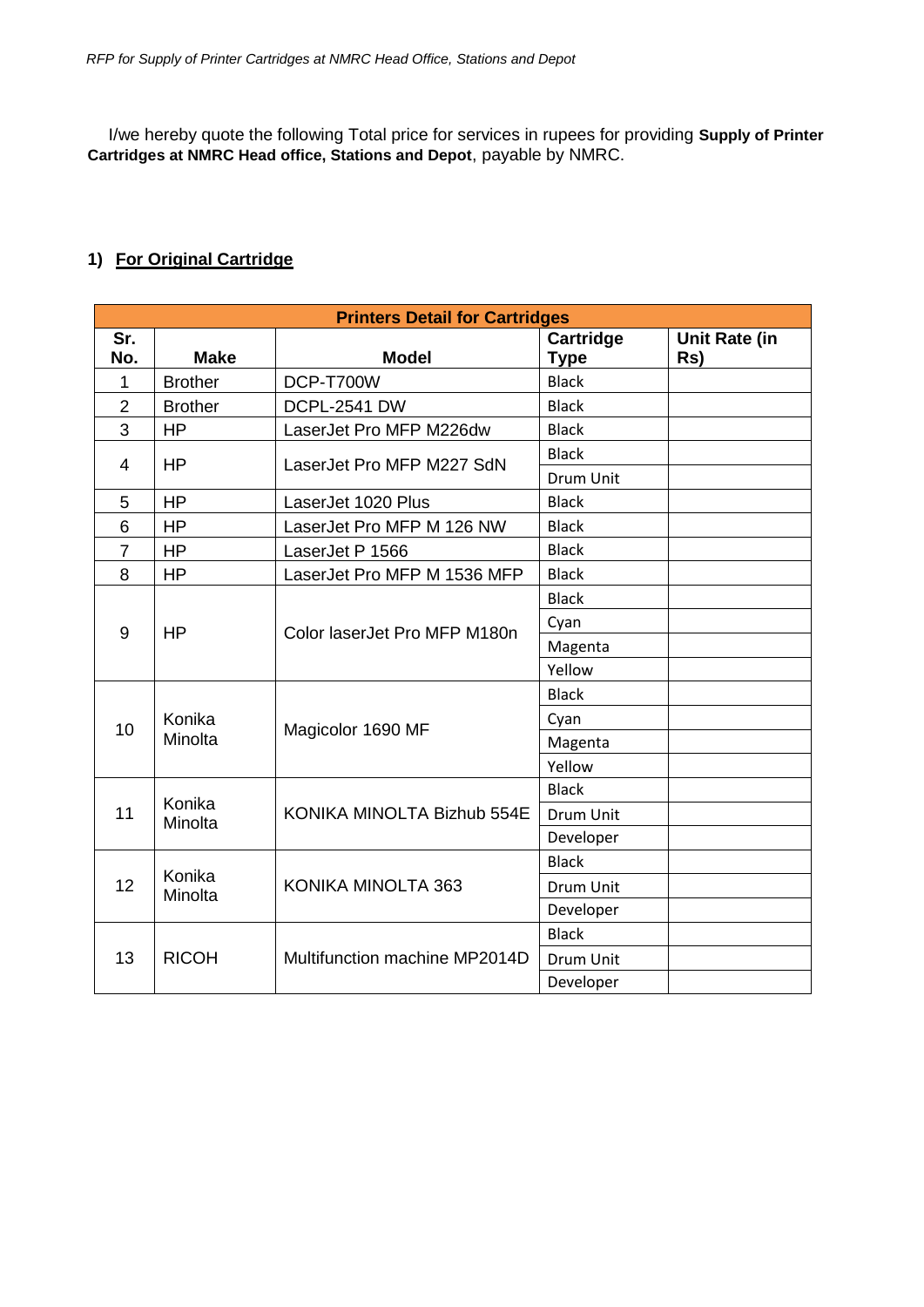### **2) For Refurbished Cartridge**

| <b>Printers Detail for Cartridges</b> |                   |                               |                          |                      |  |
|---------------------------------------|-------------------|-------------------------------|--------------------------|----------------------|--|
| $\overline{\mathsf{Sr.}}$<br>No.      | <b>Make</b>       | <b>Model</b>                  | Cartridge<br><b>Type</b> | Unit Rate (in<br>Rs) |  |
| 1                                     | <b>Brother</b>    | DCP-T700W                     | <b>Black</b>             |                      |  |
| $\overline{2}$                        | <b>Brother</b>    | <b>DCPL-2541 DW</b>           | <b>Black</b>             |                      |  |
| 3                                     | <b>HP</b>         | LaserJet Pro MFP M226dw       | <b>Black</b>             |                      |  |
| $\overline{4}$                        | <b>HP</b>         | LaserJet Pro MFP M227 SdN     | <b>Black</b>             |                      |  |
|                                       |                   |                               | <b>Drum Unit</b>         |                      |  |
| 5                                     | HP                | LaserJet 1020 Plus            | <b>Black</b>             |                      |  |
| 6                                     | <b>HP</b>         | LaserJet Pro MFP M 126 NW     | <b>Black</b>             |                      |  |
| $\overline{7}$                        | <b>HP</b>         | LaserJet P 1566               | <b>Black</b>             |                      |  |
| 8                                     | <b>HP</b>         | LaserJet Pro MFP M 1536 MFP   | <b>Black</b>             |                      |  |
|                                       |                   |                               | <b>Black</b>             |                      |  |
| 9                                     | <b>HP</b>         | Color laserJet Pro MFP M180n  | Cyan                     |                      |  |
|                                       |                   |                               | Magenta                  |                      |  |
|                                       |                   |                               | Yellow                   |                      |  |
|                                       |                   |                               | <b>Black</b>             |                      |  |
| 10                                    | Konika<br>Minolta | Magicolor 1690 MF             | Cyan                     |                      |  |
|                                       |                   |                               | Magenta                  |                      |  |
|                                       |                   |                               | Yellow                   |                      |  |
|                                       |                   |                               | <b>Black</b>             |                      |  |
| 11                                    | Konika<br>Minolta | KONIKA MINOLTA Bizhub 554E    | Drum Unit                |                      |  |
|                                       |                   |                               | Developer                |                      |  |
|                                       |                   |                               | <b>Black</b>             |                      |  |
| 12                                    | Konika<br>Minolta | KONIKA MINOLTA 363            | Drum Unit                |                      |  |
|                                       |                   |                               | Developer                |                      |  |
|                                       |                   |                               | <b>Black</b>             |                      |  |
| 13                                    | <b>RICOH</b>      | Multifunction machine MP2014D | Drum Unit                |                      |  |
|                                       |                   |                               | Developer                |                      |  |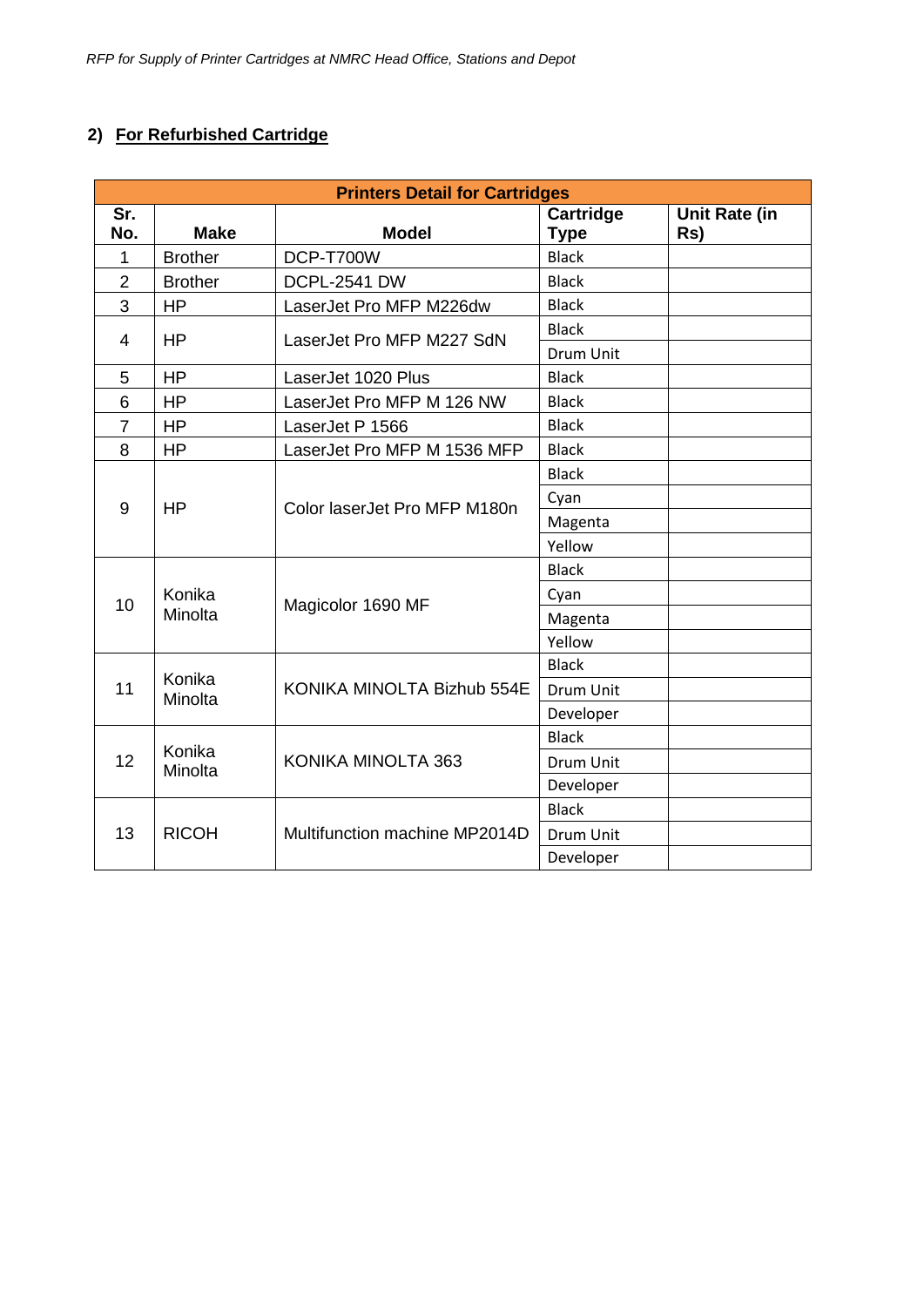Note:

- **1. The tenderer shall mention Quoted Rate (Per item) In Figures.**
- **2.** The Amount Arrived at from Quoted Rate, Per item along with Miscellaneous Charges in the Commercial Bid, would be treated as complete in all respect. It will be deemed to include all incidental charges, supervision, transport, contractor's profit and establishment/overheads, all risks & insurance liabilities, compliance of labour laws and other obligations set out or implied in the contract.
- **3. The total payment due to contractor shall be inclusive of all taxes, Tender Requirements, Statutory Contributions, etc.**
- **4.** The GST will be reimbursed based on the invoice of GST paid to the concerned authority by the contractor.
- **5.** The rates and prices tendered in the priced bill of quantities are for complete work and complete in all respects. It will be deemed to include all plant, labour, supervision, materials, including all leads, lifts, ascents, descants, crossing of Rly. tracks and any other obstructions etc. unloading, loading, handling, re-handling, taxes (including GST), royalty and compensation etc. all temporary works, erection, maintenance, contractor's profit and establishment/ over heads, together with all general risks, insurance liabilities and obligations set out or implied in the contract.
- **6.** We have completely read and understood the Bid Document. The Financial Tender submitted is unconditional and fulfils all the requirements of the Tender Document.
- **7.** Our Financial Proposal shall be binding upon us subject to the modifications resulting from contract negotiations, up to expiration of the validity period of the Proposal. We understand you are not bound to accept any Proposal you receive.

Signature and Name of the Authorized Person

NAME OF THE BIDDER AND SEAL